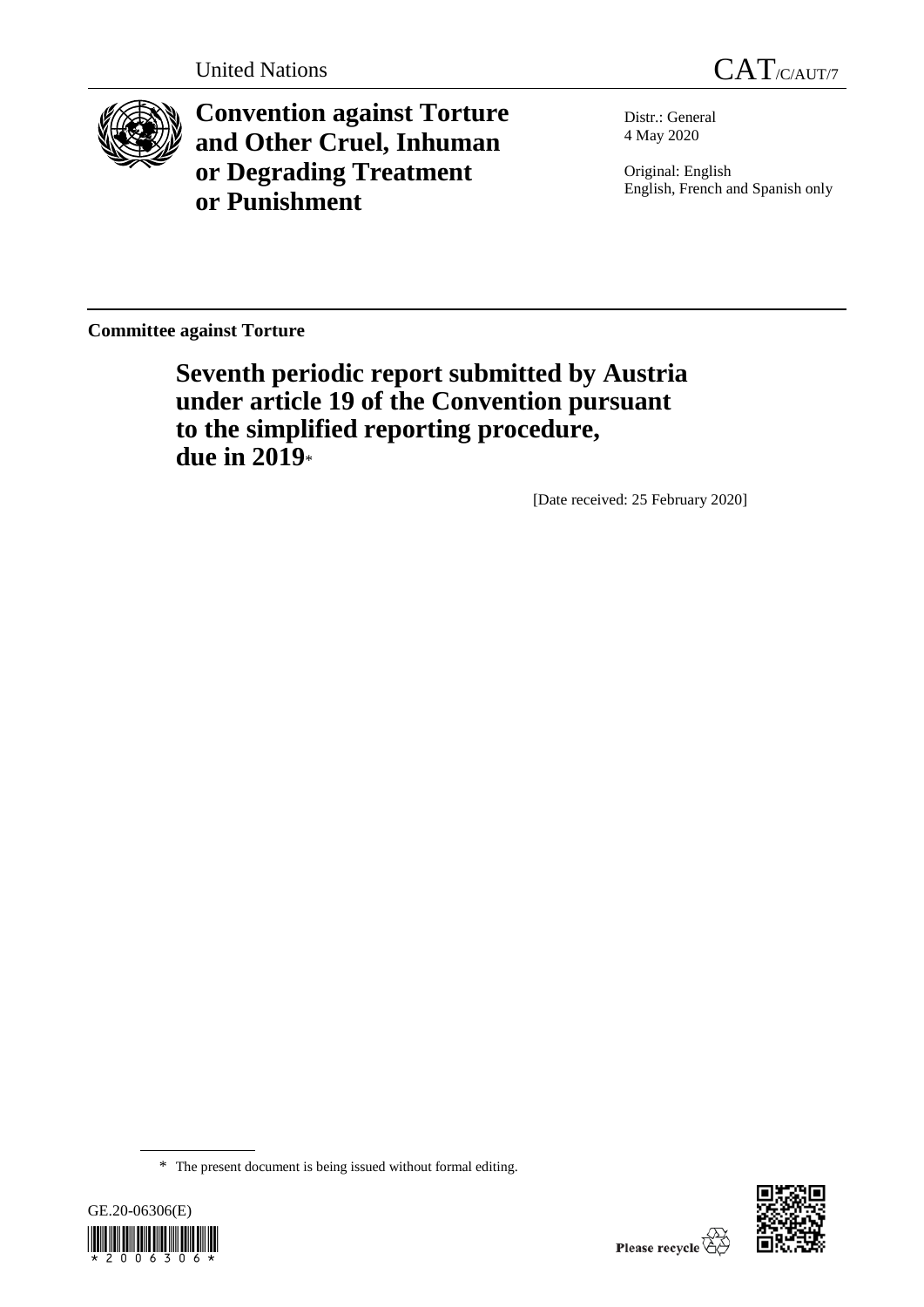# **Replies to the list of issues prior to reporting (CAT/C/AUT/QPR/7)**

## **A. Reply to paragraph 1 of the list of issues**

### **Austrian Ombudsman Board**

1. The Austrian Ombudsman Board (AOB) has been responsible for protecting and promoting human rights in the Republic of Austria since 1 July 2012.

2. Together with six regional commissions, the AOB inspects institutions in which there is or can be a deprivation or restriction of personal liberty, such as prisons, police detention centres, old people's homes and nursing homes, psychiatric hospitals and youth welfare institutions. A total of around 4,000 public and private institutions in the territory of the Federal Republic of Austria are covered, and around 500 (mostly unannounced) visits are conducted by the regional expert commissions each year.

3. The inspection also extends to institutions and programmes for people with disabilities. The AOB monitors facilities for people with disabilities with the aim to prevent exploitation, violence and abuse towards this group of people.

4. In addition, the AOB examines direct orders issued and coercive measures carried out by the executive authority, e.g. during demonstrations, large public events, gatherings or deportations. The essential purpose of the above is to recognise and remedy risk factors for human rights infringements at an early stage.

5. In addition to preventive monitoring, anyone may lodge a complaint for an alleged violation of human rights with the AOB at any time. The AOB, which is fully independent in its actions, has to examine each such complaint. The constitutional mandate for protecting human rights as a National Preventive Mechanism (NPM) reflects inter alia the OPCAT and the CRPD.

6. The AOB is obliged to report annually to the UN Subcommittee on Prevention of Torture about its work as a NPM for the prevention of torture.

#### **Public prosecution office/Courts**

7. An independent mechanism for the investigation of allegations of ill-treatment raised against the security authorities exists in the form of the public prosecution offices, in charge of conducting the investigations, as well as of the independent judiciary.

8. In response to recommendations regarding allegations of ill-treatment raised against law enforcement officials, the approach of the public prosecution offices and the criminal police was subjected to an external evaluation. At the request of the (then) Federal Ministry of Justice (hereinafter Ministry of Justice), the Austrian Center for Law Enforcement Sciences (ALES), an interdisciplinary research unit established at the University of Vienna which has profound knowledge of the contents and processes relating to the police forces and the justice system, prepared a study on this topic.

9. In its (preliminary) final report dated 09/02/2018, ALES recommended to optimise the relevant internal instructions of the Ministry of Justice and the Federal Ministry of the Interior (hereinafter Ministry of the Interior), by stating a series of specific suggestions, some of which were addressed to the Ministry of the Interior, some to the Ministry of Justice and some to both Ministries. The internal instructions were revised because of and based on these suggestions.

- 10. The suggestions made by ALES:
	- Time limit for the criminal police reporting to the public prosecution office: The previous obligation for the criminal police to report on allegations of ill-treatment raised against police officers to the public prosecution office within 24 hours met with difficulties in practice. Due to the short period of time available for initial investigations, reports submitted by the criminal police often have little substance and thus contribute little to the proceedings but nevertheless cause a certain workload. At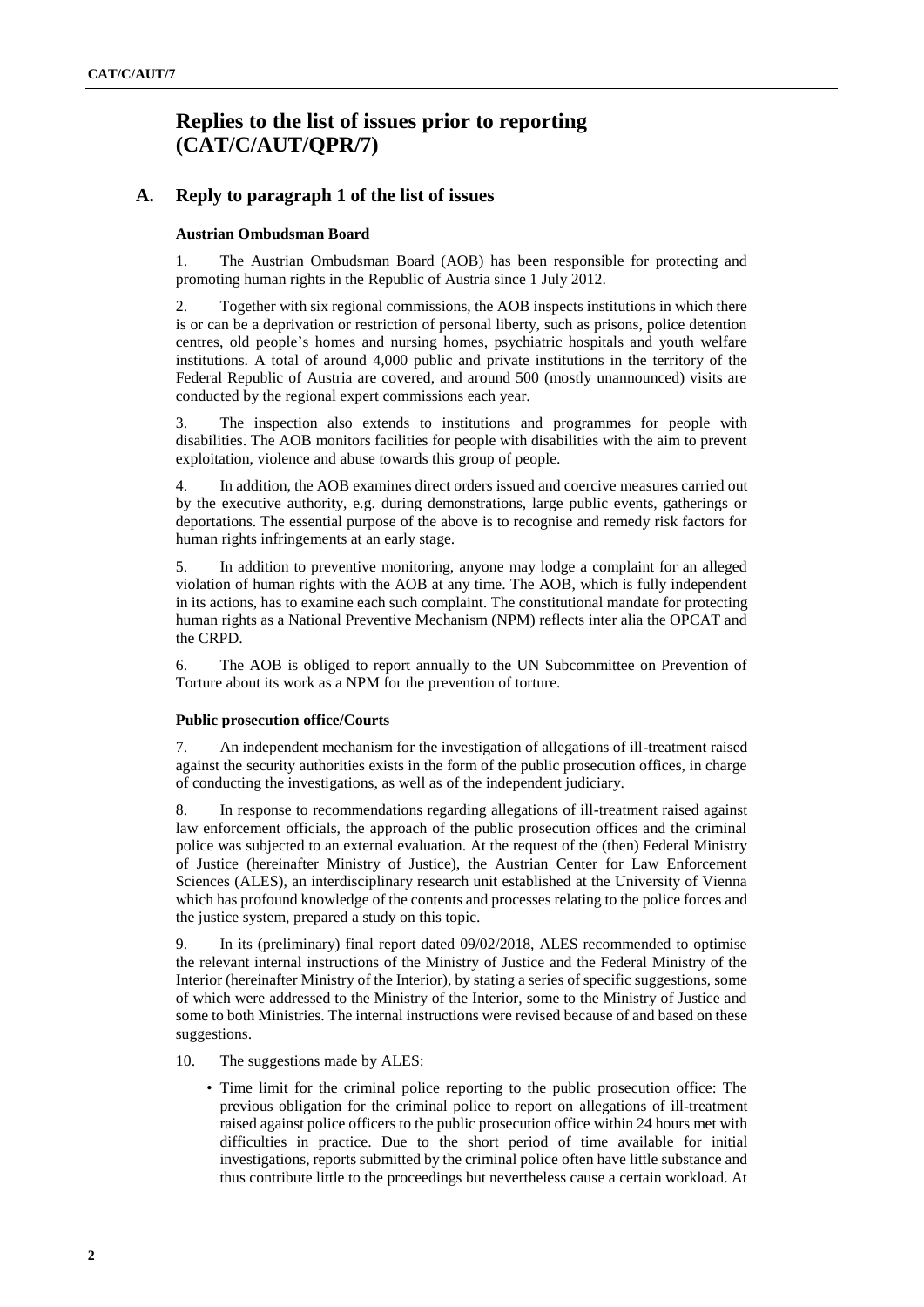the same time, the public prosecution offices need to be informed by the criminal police without delay;

- Documentation of contacts between criminal police and the public prosecutors: Extensive contacts between the criminal police and the public prosecution office should be recorded in an official note (*Amtsvermerk*) pursuant to Section 95 of the Code of Criminal Procedure (*Strafprozessordnung*, CCP) – not least for reasons of the investigations' traceability – as such contacts qualify as significant for the proceedings;
- Raising awareness on the part of judges and public prosecutors in respect of selecting offence identifiers (*Deliktskennungen*) in the registers of the "Verfahrensautomation Justiz (VJ)" judicial process automation system: ALES showed inconsistencies in applying the several offence identifiers which make the evaluation of statistical data more difficult.

11. Based on this, the Ministry of Justice, on 25/06/2018, issued an internal instruction<sup>1</sup> as to the approach to be applied in the event of allegations of ill-treatment being raised against the security authorities and employees of the penal service system. Likewise, the Ministry of the Interior published an internal instruction<sup>2</sup> for the police amending earlier internal instructions.

12. Two key issues were changed in the internal instructions of both Ministries: for one, the time-limit for reporting to the public prosecution office was extended from 24 to 48 hours. Secondly, it was pointed out expressly, that any face-to-face or telephone contacts between the criminal police and the public prosecution office have to be recorded in writing in the file to optimise the traceability of the investigations. Another recommendation emphasised the importance of avoiding any duplication of effort in the conduct of proceedings.

- 13. The suggestions were taken into account in the internal instruction as follows:
	- The report to the public prosecution office shall now be submitted "within 48 hours if possible". Furthermore, it is explicitly stated that the public prosecution offices shall be at liberty at any time (Section 20 (1) CCP) to issue specific orders in the investigations or to take charge of all or part of the investigations. In addition, the internal instruction issued by the Ministry of the Interior also takes into account that, in cases of particular public interest, the public prosecution should be informed in a timely manner, not least to be able to competently answer possible media inquiries, i.e. the public prosecution office must be informed orally (or by telephone) prior to submitting the written report pursuant to Section 100 (2) CCP;
	- In addition, it is expressly emphasised that any (telephone) contacts with the criminal police and, in particular, any oral orders issued by the public prosecution office (e.g. concerning the sequence of the interrogations to be carried out or the measures to be taken) have to be recorded in an official note (*Amtsvermerk*) pursuant to Section 95 CCP – not least for reasons of the traceability of the investigations;
	- Furthermore, the attention of both public prosecutors and judges was drawn to the importance of the identifiers for having accurate and meaningful data as a basis for analysis and the relevant offence identifiers, which are available in the judicial process automation system, were presented again.

14. ALES examined the new internal instructions and stated the following result in its supplementary report of 30/08/2018:

*"*Generally, in the internal instructions published now, both Ministries have taken account of the presented recommendations and use precise wording easy to understand for the addressees of the internal instructions to describe how the police force and public prosecution offices have to  $-$  also in the light of international specifications – handle allegations of ill-treatment raised against police officers or prison staff." (translation of quote taken from page 8, supplementary report of ALES).

<sup>&</sup>lt;sup>1</sup> BMVDRJ-S880.014/0013-IV/2018 (Text available in German only).

<sup>&</sup>lt;sup>2</sup> Internal instruction of the Ministry of the Interior of 19/06/2018 on allegations of ill-treatment, documentation, establishment of facts and assessment, organisation and operation (BMI-OA1305/0147- II/1/c/2018) (Text available in German only).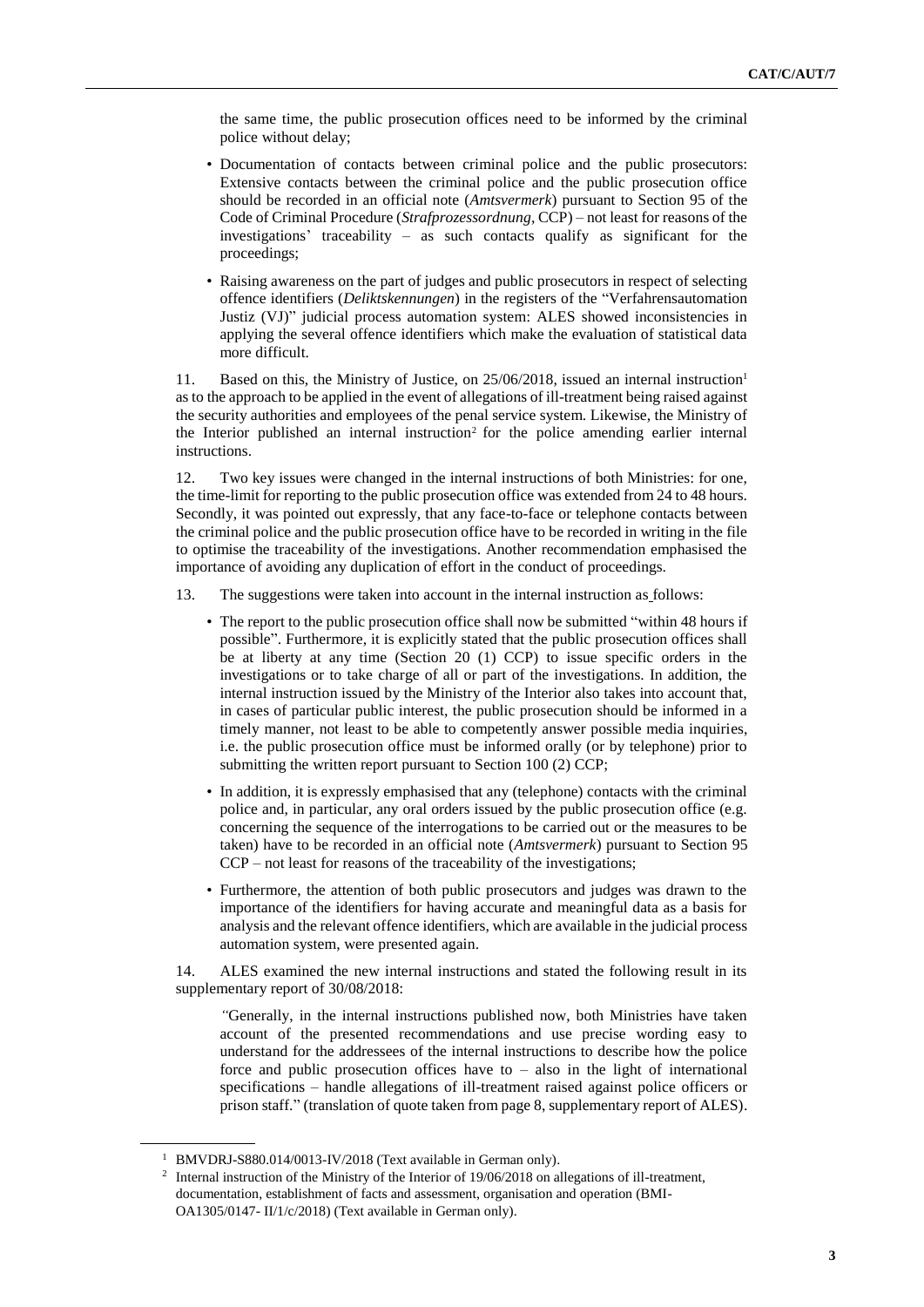15. The outcome of the study was presented at a joint press conference on 16/11/2018. The study was made available to the media and the public and can be downloaded from the [website](https://www.justiz.gv.at/web2013/home/presse/pressemitteilungen/pressemitteilungen-2018/ales-studie-ueber-den-umgang-mit-misshandlungsvorwuerfen-gegen-exekutivbeamte~11b.de.html) of the Ministry of Justice.

### **Police**

16. The independence of the Federal Bureau of Anti-Corruption (*Bundesamt zur Korruptionsprävention und Korruptionsbekämpfung*, hereinafter BAK) is ensured by its organisational position outside the General Directorate for Public Security and by the requirement stipulated in Section 7 of the BAK-G<sup>3</sup> that any instructions ordering the BAK to deal with a matter in specific proceedings must be given in writing and comprise a statement of reasons.

17. Pursuant to the BAK-G, the Federal Bureau of Anti-Corruption is not originally competent to investigate alleged cases and allegations of torture and ill-treatment having been committed by officers with police powers. In such cases, the Federal Bureau of Anti-Corruption will start to act only if instructed to do so by a court or a public prosecution office (Section 4 (1) (5) of the BAK-G). The public prosecution office is in charge of conducting the investigations and has to determine the Regional Police Directorate which shall carry out the inquiries.

18. Nevertheless, security authorities and police stations obtaining knowledge of an offence within the meaning of Section 4 (1) (1) to (15) BAK-G have to immediately report to the BAK in writing pursuant to Section 5 BAK-G, irrespective of any reporting obligation under the Code of Criminal Procedure. 4

### **Justice**

19. Regarding the investigation of allegations of ill-treatment raised against prison guards, reference is made to the answers to questions 1a and 2b.

### **Military services**

20. Investigations of allegations of ill-treatment raised against military personnel are based on the Military Powers Act (*Militärbefugnisgesetz,* MBG) (FLG I No 86/2000). Pursuant to Section 54 (1) of the MBG, the Federal Administrative Court (*Bundesverwaltungsgericht*, BVwG) shall rule, pursuant to Article 130 (1) (2) of the Federal Constitution Act (*Bundesverfassungsgesetz,* B-VG), on complaints of persons alleging that their rights have been infringed by the issuance of direct orders and the execution of coercive measures in accordance with the provisions of the MGB.

21. Furthermore, Section 54 (2) MBG provides that the Federal Administrative Court shall rule on complaints lodged by persons alleging that their rights have been infringed in any other way due to the performance of military national defence tasks, unless the infringement occurred by way of a written order (*Bescheid*). However, that option is not available to persons who may request the complaints centre of the Austrian armed forces (*Parlamentarische Bundesheerkommission*) to deal with such matters pursuant to Section 4 of the 2001 Defence Act (*Wehrgesetz 2001*) (FLG I No 146/2001). These groups of persons are listed exhaustively in Section 4 (4) of the 2001 Defence Act.

22. Pursuant to Section 54 (3) MBG, complaints according to (1) addressing a deprivation of personal freedom based on the MBG may be lodged, during the detention, with the station executing such a measure, which then has to immediately forward the complaint to the Federal Administrative Court.

## **B. Reply to paragraph 2 of the list of issues**

23. The foreseen penalty ranging from one to ten years in prison is the common basic threat of punishment under the Criminal Code for crimes of comparable gravity. This basic threat of punishment applies, for example, in case of the crime of assault causing death

<sup>&</sup>lt;sup>3</sup> Federal Act on the Establishment and Organisation of the Federal Bureau of Anti-Corruption (BAK-G)[; Federal Law Gazette \(hereinafter FLG\)](https://www.ris.bka.gv.at/eli/bgbl/I/2009/72) I No 72/2009.

<sup>4</sup> 1975 Code of Criminal Procedure (CCP) (*Strafprozeßordnung 1975, StPO*); [FLG No 631/1975](https://www.ris.bka.gv.at/Dokumente/BgblPdf/1975_631_0/1975_631_0.pdf).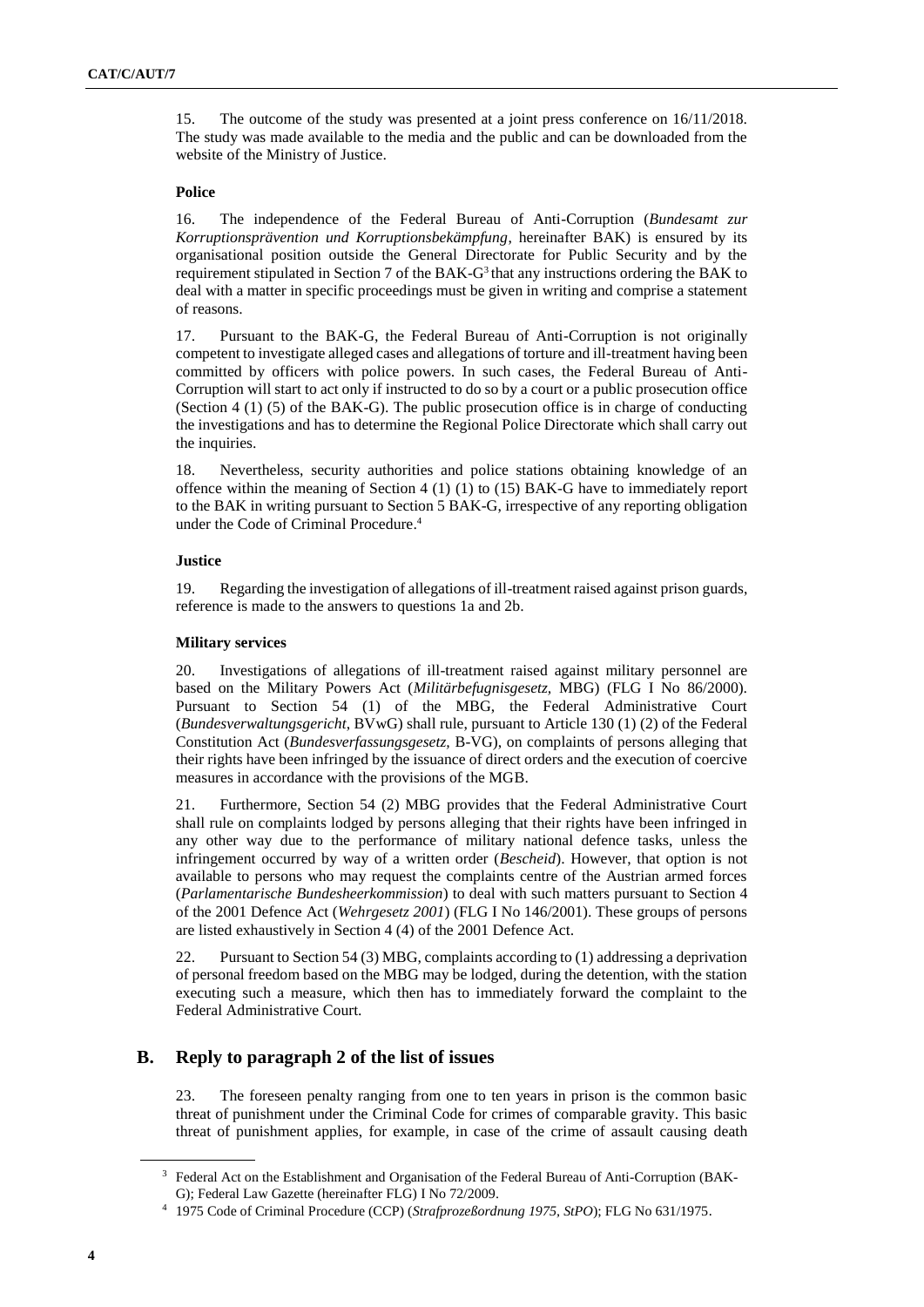pursuant to Section 86 Criminal Code, the crime of robbery pursuant to Section 142 Criminal Code or in case of serious sexual abuse of a person under the age of 14 pursuant to Section 206 Criminal Code.

24. This range of penalties shall enable courts to pass decisions which are as specific as possible to the individual case; in this respect, this also reflects the independence of the judiciary.

## **C. Reply to paragraph 3 of the list of issues**

25. It is the responsibility of the public prosecutor or the court to assess whether an aggravating factor exists. Sections 33 and 34 of the [Criminal Code](https://www.ris.bka.gv.at/Dokument.wxe?Abfrage=Bundesnormen&Dokumentnummer=NOR12039035) list a series of special factors for the assessment of penalties of different kinds. Keeping statistics on whether and which sentencing factors are applied is not envisaged, thus no such data is available.

26. Only the aggravating factor stipulated in Section 33 (1) (5) of the Criminal Code (acted out of racial, xenophobic or other particularly reprehensible motives) is subject to a reporting obligation. No such reporting was made within the reporting period.

### **D. Reply to paragraph 4 of the list of issues**

### **Preventive human rights monitoring**

27. The Austrian Ombudsman Board (AOB) is responsible for monitoring public and private institutions in which personal liberty is restricted (see answer to question 1 (a)).

28. In doing so, the AOB has established international connections and became a recognised and esteemed dialogue partner. In the active public debate on the requirements for compliance with human rights, it furthers the creation of humane and dignified conditions in the institutions mentioned and contributes to the human rights education.

29. In the course of implementing the AOB's constitutional mandate, the Ministry of the Interior issued internal instructions on 17/05/2013 and 02/06/2014 stipulating that the AOB shall be informed in advance of accompanied deportations and demonstrations classified as dangerous.

30. In 2018, for example, the AOB's expert commissions performed 520 monitoring visits. 476 monitoring visits were performed in places of detention. 44 police operations were observed. 94% of the monitoring visits were carried out without prior notice in order to obtain an impression as accurate as possible.

31. In connection with 428 preventive monitoring visits (82% of all visits), the commissions felt obliged to criticize the human rights situation. In particular in areas, where systemic shortcomings were identified, the AOB tasks the responsible ministries and supervisory authorities with ensuring that improvements are made. As a consequence, many grievances were resolved. Such monitoring activities led to numerous recommendations and implementation initiatives of the AOB. Their objective is to consistently and permanently guarantee and improve human rights standards in the respective institutions.

#### **Monitoring of the public administration**

32. For many years, the AOB has been placing a special focus on how accusations of illtreatment raised against law enforcement officials are dealt with by the police and/or the Ministry of the Interior. In order to follow up on the criticism raised that only in very few cases, of those notified to the public prosecution office, law enforcement officials are brought before court or even convicted, the Ministry of Justice tasked the Austrian Centre for Law Enforcement Sciences (ALES) with carrying out a study (see answer to question 1 part a).

33. Following a review under criminal law – and in cases of allegations of ill-treatment which do not constitute an offence under criminal law – such acts shall be subject to an assessment under administrative law with regard to their proportionality. Such evaluation shall, as specified in the internal instruction, enable the detection of an organisational fault and the identification of facts of the case which are in line with the law but still require improvement for other reasons. In the case of inhuman or degrading treatment not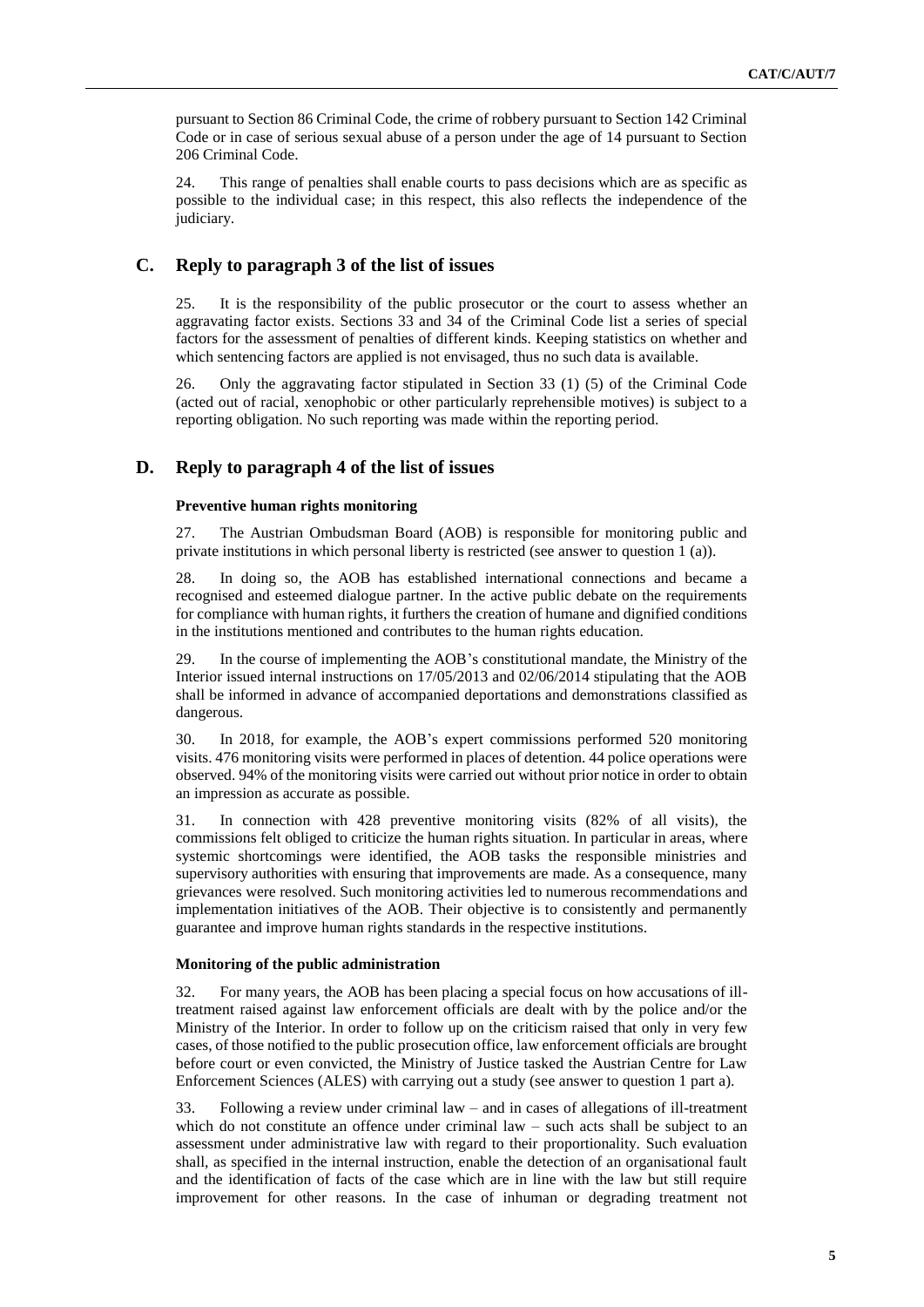constituting an offence under criminal law, settlement talks between all parties involved should be strived for.

34. According to its 2018 activity report, the AOB processed 291 complaints concerning the police (2017: 232). 20 complaints referred to ill-treatment or degrading treatment by the police. The AOB could not identify any grievances; however, several investigative proceedings had not been completed at the time of the editorial deadline.

35. Number of allegations of ill-treatment (either submitted to the AOB in the form of individual complaints or investigations initiated by the authorities):

- 2017: ten (no grievances).
- 2016: 17 (no grievances).
- 2015: six (three grievances).
- 2014: eleven (two grievances).
- 2013: nine (no grievances).
- 2012: eight (one grievance).
- 2011: seven (no grievances).

36. In addition, the AOB examined some cases of ill-treatment, which had attracted media attention, in the course of investigative proceedings initiated by the authorities.

#### **Selection procedure of members of the AOB**

37. The three members of the AOB are elected by the National Council (i.e. lower house of the Parliament) based on a proposal, by way of which each of the three parties with the largest number of parliamentary seats may propose one member. This election procedure guarantees the Board's legitimation in the parliamentary democracy.

38. With this parliamentary minority right in place, it is also possible for one or more of the opposition parties to propose members to the AOB.

39. Its members are entirely independent and can neither be voted out, recalled or removed from office before the end of their six-year term of office. A re-election is possible.

40. Such independence is in line with the Paris Principles which provide for autonomy from government and independence guaranteed by statute or constitution. The commissions within the National Preventive Mechanism act also in full independence.

41. Recommendations issued by the AOB to the relevant authorities relating individual complaints, the submission of a comprehensive annual report on its activities to the Parliament and optional reports on individual observations have proved to be effective instruments for raising awareness, and advance the development of appropriate solutions.

#### **Resources**

42. In 2018, the budget available to the AOB amounted to EUR 11,601,000 with staff costs accounting for some EUR 6,635,000 and non-personnel operating costs accounting for EUR 3,927,000. For the fulfilment of their tasks pursuant to the OPCAT Implementing Act (FLG No 1/2012), a budget in the amount of EUR 1,450,000 (the same as in 2017) was allocated for payments to the commissions and the Human Rights Advisory Council (*Menschenrechtsbeirat*) (that is the NPM). Some EUR 1,264,000 of this amount were budgeted for remunerations for and travel expenses incurred by the commissions' members and about EUR 83,000 were allocated for the Advisory Council. Some EUR 103,000 were available for workshops organised for the commissions and AOB's officials working in the field of OPCAT as well as for expert opinions.

43. 78 permanent posts were placed at the disposal of the AOB, 14 of which are tasked with fulfilling the OPCAT mandate, as well as 56 commission members and 34 members and deputy members of the Advisory Council.

44. Since 2017, the AOB has been involved in the training and further education of prison guards at the Penal Service Academy (*Strafvollzugsakademie*). About 280 officers in four countries participated in 2017.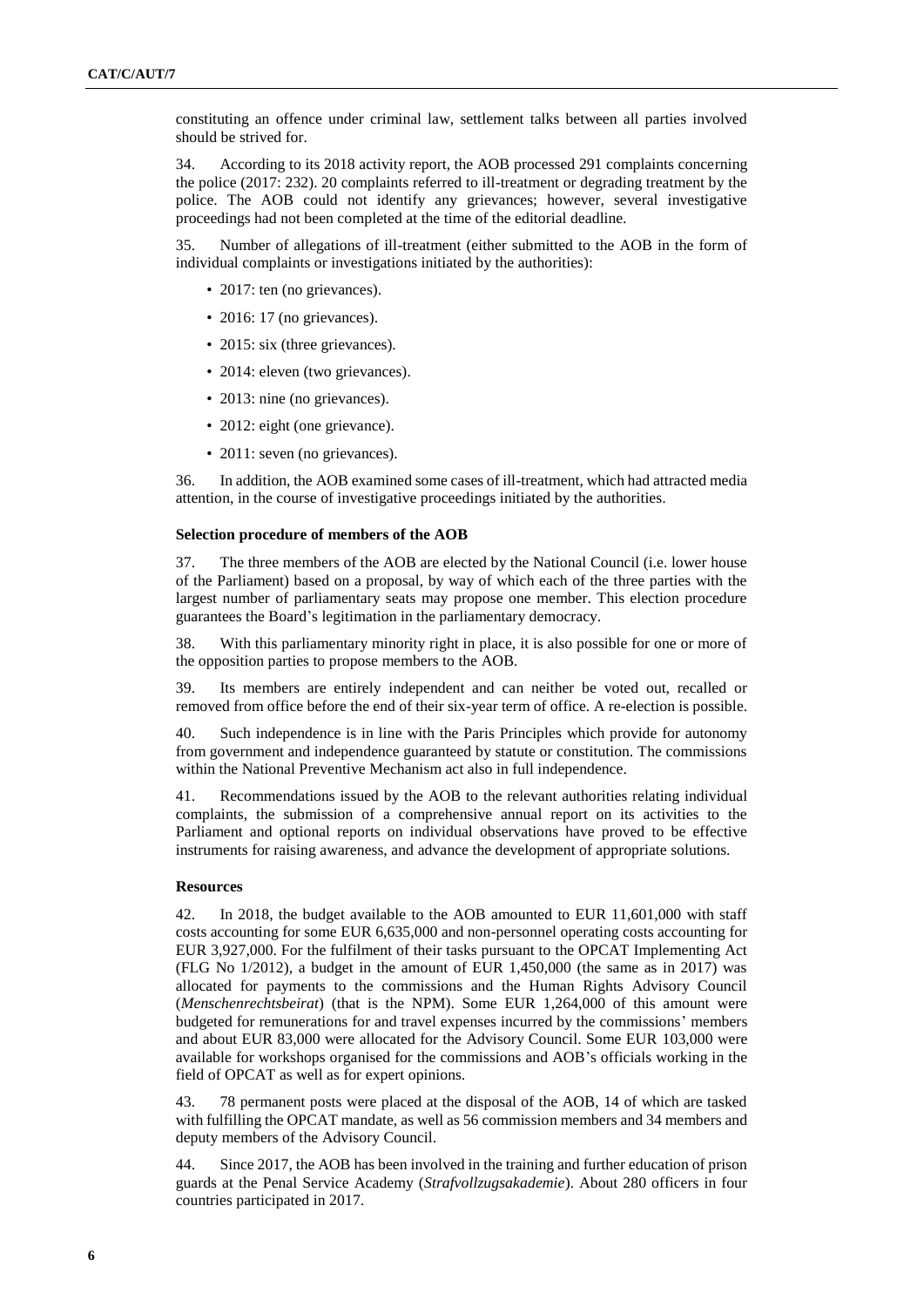## **E. Reply to paragraph 5 of the list of issues**

### **In the judiciary**

45. The recommendations of the NPM are reviewed by the respective responsible specialist departments of the Directorate General for the Prison Service and Preventive Detention within the Ministry of Justice. It is of great importance to the DG to provide and safeguard the organisational framework conditions (staff, financial means, spatial capacities, etc.) required for the implementation of the recommendations considering its obligation to ensure a prison service which complies with the law and respects human rights.

### **In the police sector**

46. Over a period of several years, the Ministry of the Interior and representatives of the Austrian Ombudsman Board cooperated in a working group creating standards for various aspects of the detention service.

47. One of the tasks of the department for fundamental and human rights within the Ministry of the Interior includes the coordination of matters of the National Preventative Mechanism (NPM) within the Ministry and keeping an up-to-date record of the recommendations of the NPM and their implementation by the responsible ministerial departments. Based on this concentration of tasks, the department for fundamental and human rights acts as the central point of contact for the NPM within the Ministry of the Interior.

48. Each implementation process is examined on a regular basis within the scope of the ongoing proceedings conducted by the NPM. Together with the NPM, the Ministry of the Interior developed human rights standards for detention in police detention centres and for suicide prevention during detention. These standards have been implemented to a large extent by an internal instruction issued in January 2018, its re-announcement in June 2019 and the necessary organisational measures. Moreover, the NPM's recommendations and the recommendations of international visiting and monitoring bodies are considered in the implementation of measures.

## **F. Reply to paragraph 6 (a) of the list of issues**

49. Under Austrian law the suspect/accused person is allowed access to a defence counsel at any time throughout the proceedings. Section 58 (1) of the CCP entitles the accused to contact, authorise and discuss matters with a defence counsel at any time throughout the proceedings.

50. Any person to be questioned must be summoned in writing. The accused must be informed of his/her essential rights in relation to the proceeding in the summons, including the right to contact, authorise and discuss matters with a defence counsel. Prior to questioning, the accused person has to be informed of his/her right to consult a defence counsel prior to questioning. By exercising this right, the questioning must be postponed until the defence counsel has arrived.

51. If the accused person participates in an identity parade or a confrontation, his/her defence counsel is also entitled to participate. The same applies to the re-enactment of a crime.

52. Pursuant to Section 59 (1) CCP an accused, who is arrested or arraigned for immediate questioning and does not yet have a defence counsel, must be given the opportunity to inform, consult and authorize a defence counsel, unless he/she expressly declares to waive this right for the period of arrest by the criminal investigation authority.

53. If the accused person does not consult a defence counsel freely chosen by himself/herself (Section 58 (2) CCP), upon request and until a decision to remand the accused in custody has been made, he/she must be given the opportunity to contact a "defence counsel on standby" provided by the Austrian Bar Association who has given his/her consent to such defence.

54. The parties involved and their representatives must be summoned to the main trial. In doing so, the presiding judge has to determine the day of the main trial in a way that the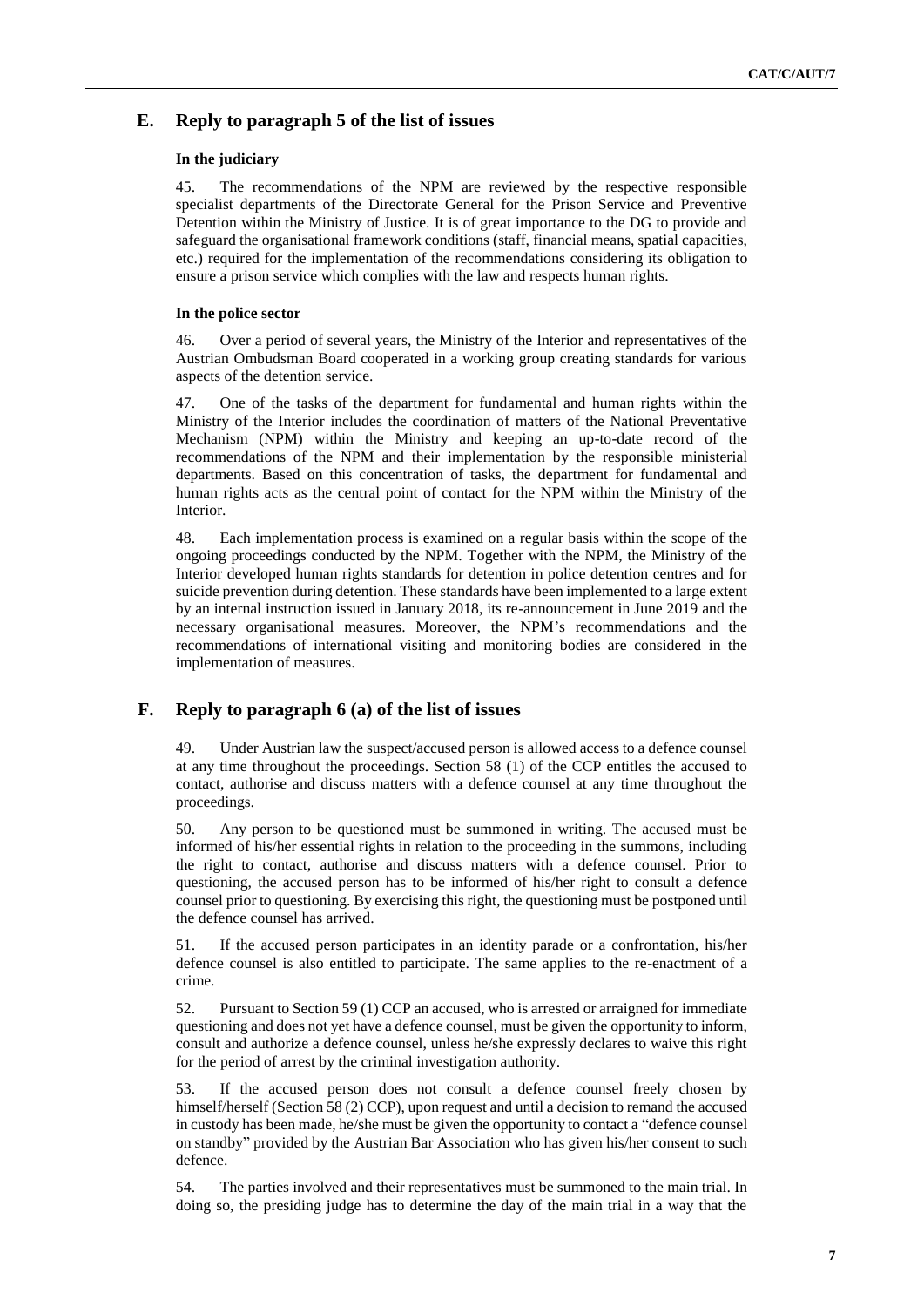defendant and his or her defence counsel have a minimum period of eight days to prepare for the trial, unless they consent to reducing this period. If it is to be expected that the trial will be of longer duration, 14 days shall be granted for the preparation of the defence..

55. The defence counsel on standby service established by the Ministry of Justice together with the Austrian Bar Association within the meaning of Section 59 (4) CCP has proven highly successful as an adequate instrument for ensuring the guarantee of fundamental rights. Within the scope of the periodic coordination between the cooperation partners, the organisational processes are also subject to ongoing monitoring for the purpose of quality assurance.

## **G. Reply to paragraph 6 (b) of the list of issues**

56. The accused has the right to have his/her defence counsel present during his/her questioning. By exercising this right, the questioning must be postponed until the defence counsel has arrived unless awaiting his/her arrival would cause an inappropriate extension of the detention. An example for such an inappropriate extension would be the fact that the deadline of 48 hours for the decision about the accused person's pre-trial detention would be missed and thereby the possibility of immediate exculpation and thus release would be impaired.

57. The defence counsel must not participate in the questioning but may pose questions to the accused and make statements upon completion of questioning or following thematically connected parts. However, the accused may not consult his/her defence counsel when answering individual questions.

58. The participation of the defence counsel in the questioning of the accused can be denied only if this appears to be absolutely necessary for particular reasons, i.e. in order to prevent a significant risk to the investigation or interference with evidence through immediate questioning or through other immediate investigations. In such cases, the reasons for the limitation must be served on the accused in writing by the criminal investigation authority immediately or within 24 hours. Additionally, an audio or video recording (Section 97 CCP) of the questioning shall be made, if feasible (Section 164 (2) CCP).

## **H. Reply to paragraph 6 (c) of the list of issues**

59. The instruction of detainees about their rights is defined in the laws applicable to the arrest (in particular, e.g. Sections 50 and 171 CCP and Section 36a of the Administrative Penal Act (*Verwaltungsstrafgesetz*)). Police officers are also obliged to document these instructions in a verifiable manner. Moreover, information sheets covering the grounds for the arrest are available in the most commonly used languages, and their handing over is documented. In principle, the arrival of the legal counsel must be waited for, unless if, in the case of imminent danger, the purpose of the official act would otherwise be frustrated.

60. Any justified suspicion of a failure to comply with professional obligations in connection with the restriction of personal liberty must result in the launching of necessary investigations by the immediate superior. If a failure to comply with professional obligations is proven in the investigations, the immediate superior must file a disciplinary complaint with the competent administrative authority. Should the investigations under disciplinary law lead to the suspicion of an act punishable by the courts, the result of the court investigations must be waited for.

61. No statistics are kept on violations of professional obligations in cases where personal liberty is restricted.

## **I. Reply to paragraph 7 of the list of issues**

62. Already in June 2014, the former Minister of Justice set up a working group comprising – in plenary and in extended expert groups – more than 40 experts from the different fields of the penal and preventive detention system (especially psychiatrists, psychologists, lawyers, representatives of the Ministry of Justice, judges, legal scholars, social scientists, social workers, other practitioners in the penal and preventive detention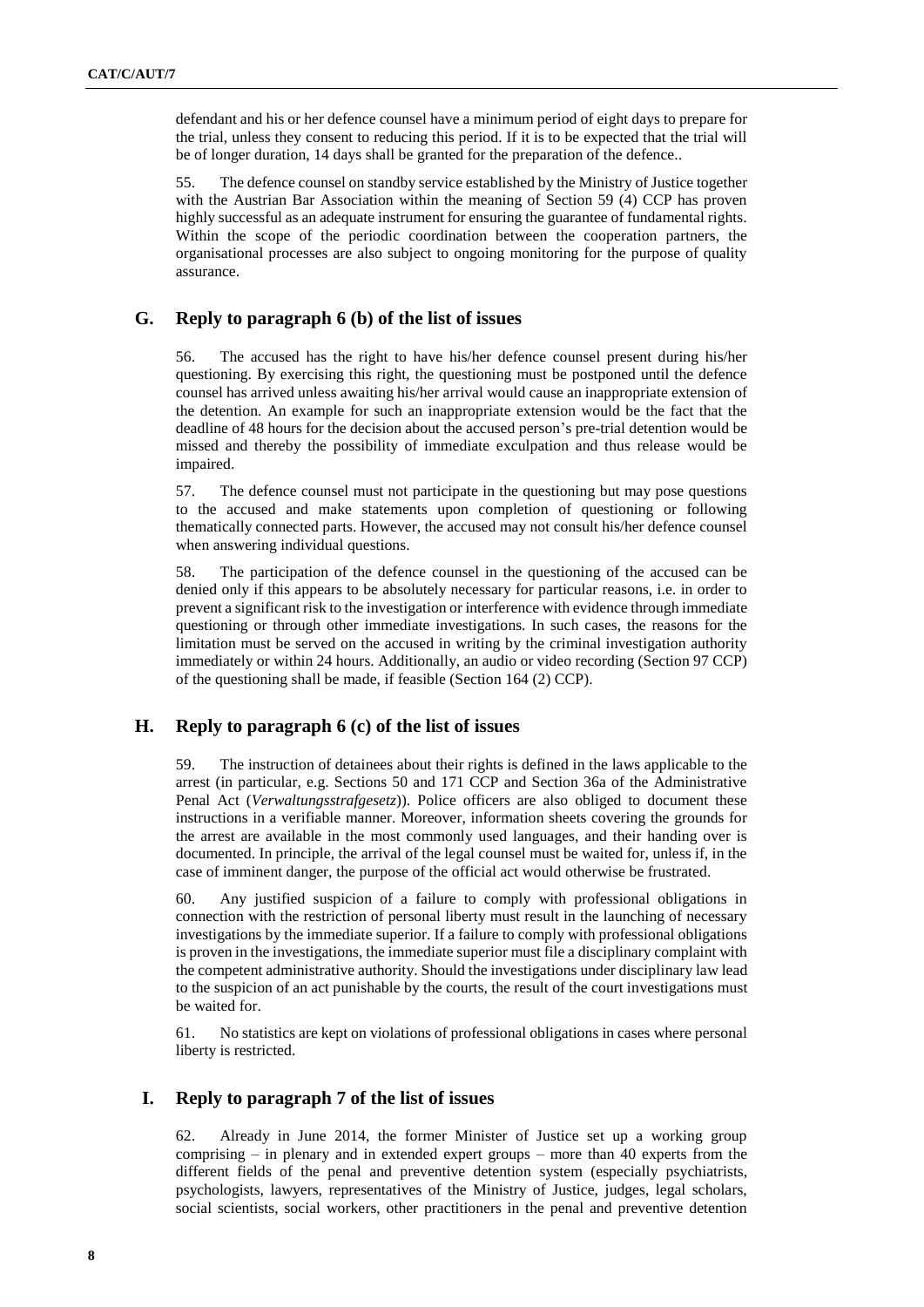system). The task of this working group consisted in evaluating the status of preventive detention pursuant to Section°21 of the Criminal Code, identifying the existing problem areas and the need for reforms in technical, organisational and legislative respects and concretising them.

63. Due to the final report of the working group "*Massnahmenvollzug*", the Ministry of Justice elaborated a first bill, which was subsequently revised by the Institute for Criminal Law and Criminology of the University of Vienna in cooperation with other practitioners in the preventive detention law and the *Massnahmenvollzug* system and updated according to the changed circumstances. As a result of the discussions, the bill proposed a fundamental reorganisation of the criminal preventive detention law. The bill was presented to the public in the course of a survey in summer 2017 and published on the Ministry's website. Furthermore, it was subjected to a scrutiny procedure, which could only be performed informally due to the new elections.

64. The Government programme for the years 2017–2022 highlighted "ensuring public security and the necessary medical treatment" as "primary purposes of the preventive detention" under the title "Reform of the preventive detention (*Massnahmenvollzug*) – Increasing the security of the general public". It stressed that interruptions of the *Massnahmenvollzug* only take place under electronic monitoring ("ankle cuff") and that a "release of detained offenders" should only be possible "in the event that the danger is no longer present (irrespective of the duration of the detention)".

65. Due to the respective work assignment of the Minister of Justice, the 2017 bill was revised. At the end of 2018, the new bill was finalised at the competent department level and was sent to about 20 stakeholders and/or experts for a preliminary scrutiny until 30/01/2019. The initial plan was to finalise the bill for the general legislative scrutiny by mid-2019.

66. Due to the premature termination of the legislative period, however, the reform bill did not enter the stage of scrutiny by the Parliament any more. 5

67. Regardless of this, the following reforms of the *Massnahmenvollzug* system were put into practice:

#### **Competence centre for the** *Massnahmenvollzug* **system**

68. The competence centre established in the Directorate General of the Ministry of Justice acts as the supreme law enforcement authority for the *Massnahmenvollzug* system*,*  where all of the operating tasks and decisions converge. In addition to performing general official tasks, the competence centre considers itself an interface, which communicates directly with the institutions of the *Massnahmenvollzug* system*,* the clearing house and other external cooperation partners.

### **Clearing house for preventive detention pursuant to Section 21 (2) Criminal Code**

69. The clearing house is an institution directly linked to the treatment and support services and constitutes a unity with the responsible departments contentwise. Together with them, it is entrusted with the professional assessment of the detainees, which concerns forensically relevant issues with regard to personality, path to criminality and capability or willingness to undergo therapy.

### **Quality standards**

70. On the basis of the recommendations of the working group "Maßnahmenvollzug" and the basic internal instruction, new nationwide quality standards were formulated, at the instruction of the Director General for the penal service, by the competence centre and clearing house *Maßnahmenvollzug* jointly with the specialised facility (*Sonderanstalt*) at Wien-Mittersteig and the departments in charge of detention measures (*Maßnahmen-Departments*).

71. A key aspect of the implementation of this task was to focus on the detainees with their individual criminogenic needs and their respective offence- and risk-related factors.

<sup>5</sup> Reply to a Parliamentary question concerning 3605/J (XXVI.GP).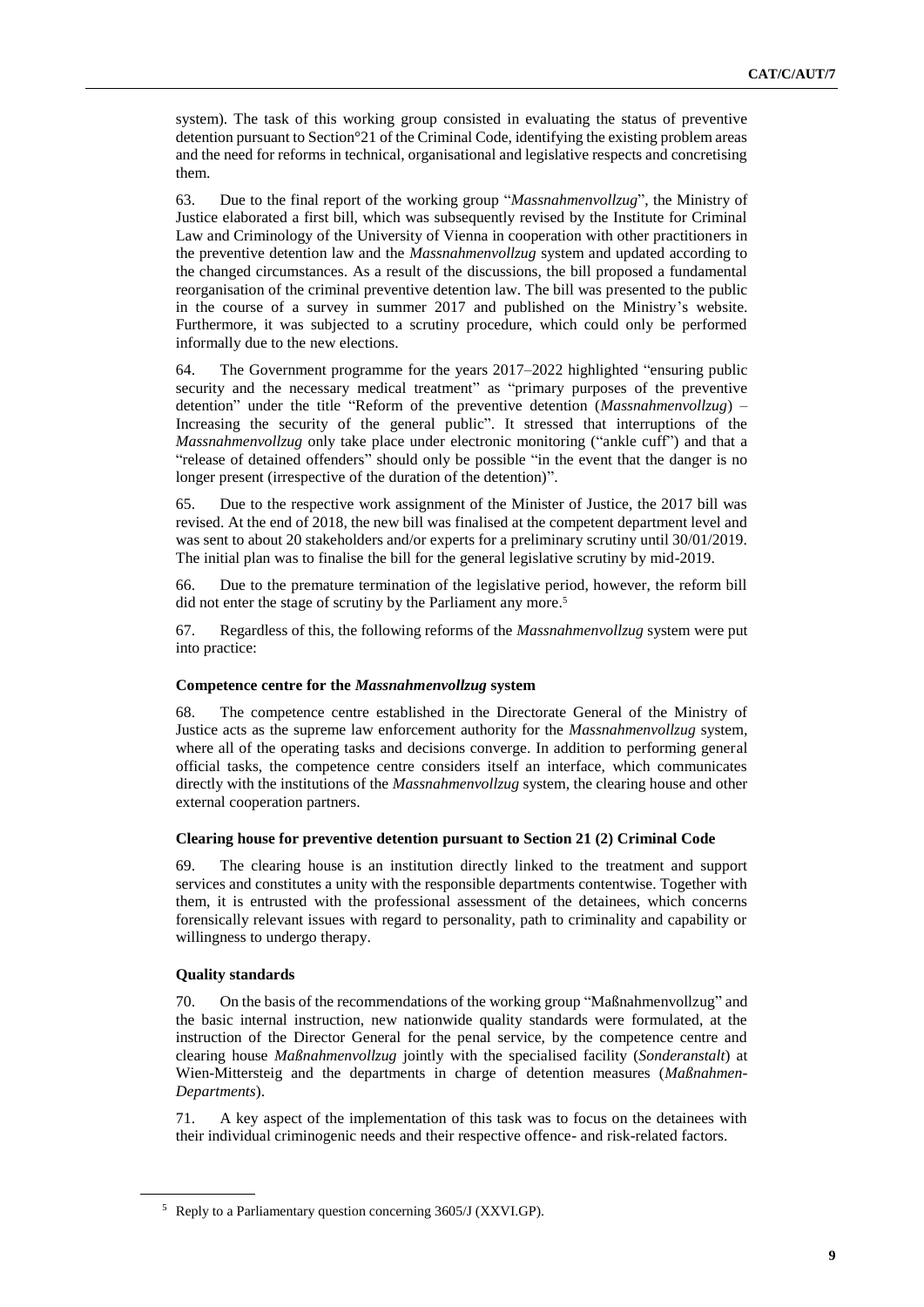#### **Departments**

72. The request for the abolishment of the segregated divisions in the regular prisons and the creation of specialised institutions was met insofar as the divisions for preventive detention in the prisons Garsten, Graz-Karlau and Stein have been run as individual units independent from the conditions of the penal service since January 2016.

73. The departments were provided with a proper governance and decision-making structure and specially assigned expert personnel and prison staff. The departments are headed by clinical psychologists, who are responsible for the preparation of individual detention and treatment plans and their implementation. The communication of the employees is based on clear scheduling and team structures. The new staffing ratio of the professional services is 1 (e.g. psychologist) for 30 detainees.

#### **Clinical case management**

74. The establishment of the form of care "clinical case management" is a direct measure to intensify and individualise the treatment. A key feature of the case management is the allocation of one key person to each client. He or she plans, coordinates, accompanies and monitors the use of necessary care services and assesses the effects on the individual situation of the client.

### **Uniform instrument for risk prognosis**

75. The "Violence Risk Scale" (VRS) and the version for sex offenders (VRS:SO) were implemented as common terminology for risk communication for mandatory use within the *Maßnahmenvollzug*.

76. This application provides a suitable basis for a common risk communication between the treatment facilities and the court responsible for the examination of the further detention as well as between the attending professional personnel and the detainees.

### **Expansions**

77. To cope with the strong increase in occupancy rates in the institutions for preventive detention, additional treatment places for the *Maßnahmenvollzug* will be established in all of the justice institutions involved. These measures require extensive structural changes and further staffing resources by the justice administration.

### **Autonomy of the Forensic Centre Asten**

78. One of the key requests in the area of preventive detention is the establishment of the Forensic Centre Asten as an autonomous entity as the second central entity in addition to the prison Göllersdorf.

79. The purposes of the *Maßnahmenvollzug* are ensured lege artis in a sovereign institution. The autonomous structure provides public security and the required treatment.

80. As of 01/01/2019 the prison Asten became autonomous (see the explanations on "departments" above).

## **J. Reply to paragraph 8 of the list of issues**

81. In spite of various measures taken in order to increase the number of female prison personnel, the percentage of woman was only 15.74% as at the reporting date, 01/01/2019. However, there are considerable differences between the various prisons. Especially prisons where long sentences are served have relatively few women among their personnel. The following measures taken to increase the percentage of female prison personnel are emphasised:

• In job postings relating to areas and functions where women are underrepresented, women are expressly invited to apply for the advertised positions. The postings also include information that, if equally qualified, women are to be preferred over the best suited male candidate when it comes to admission to the Federal Civil Service or being entrusted with a function;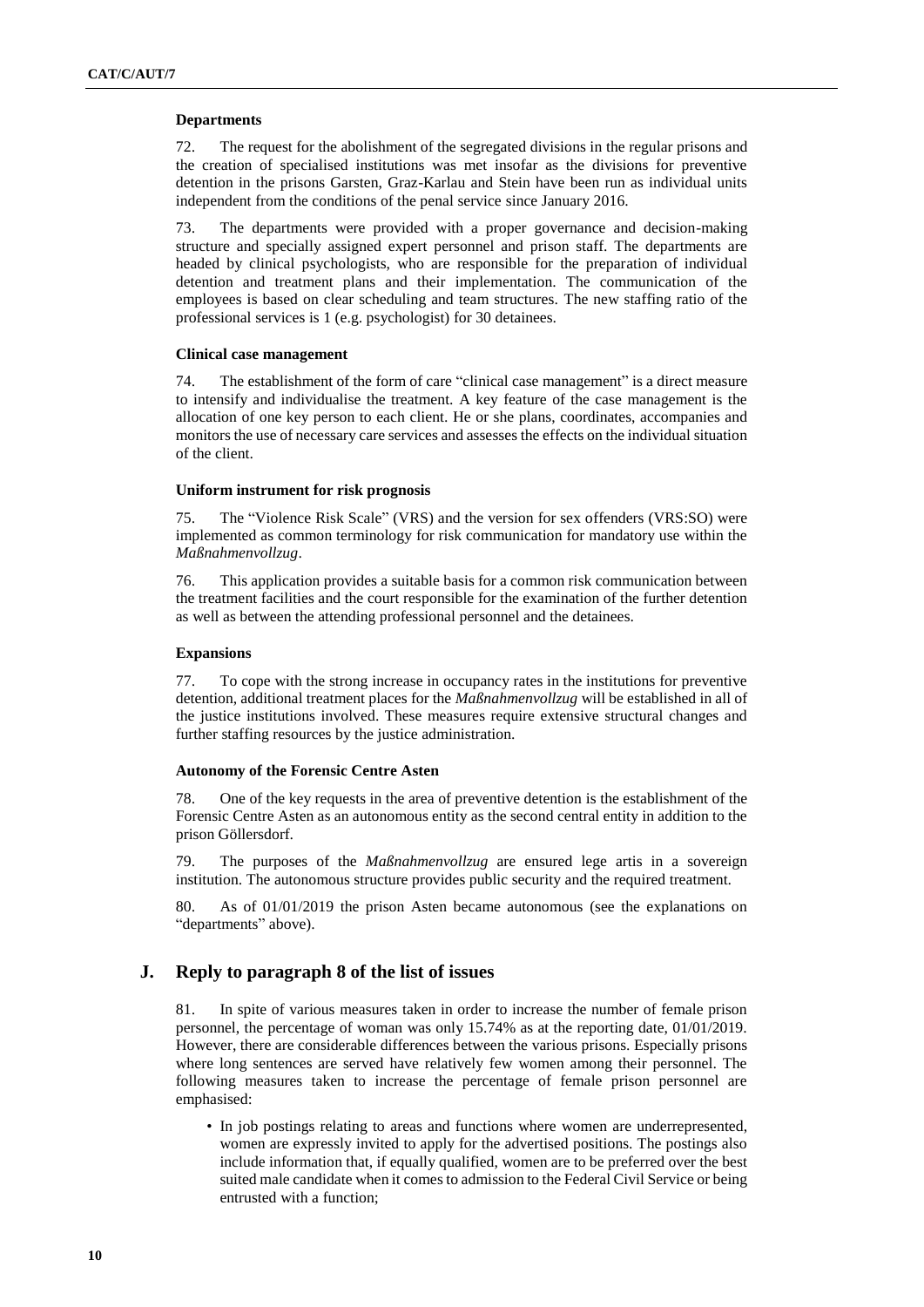• Pro-active public relations work including advertising campaigns at job fairs, in schools, in print media, etc. to provide adequate information about the job profile (tasks, services, objectives of the job of prison guard).

82. In order to increasingly diversify the ethnic composition, information was provided in job postings that, in particular, persons with a migrant background and adequate written and oral German language skills are invited to apply. When assessing the personal suitability of candidates for the job of prison guard, the psychologists take care to ensure that the candidates maintain a sensitive and appreciative attitude towards people of different religious and cultural background.

83. In the justice area: Statistical data on the number and percentage of female candidates for positions offered, and on the number of employees and candidates with a migrant background, are not available and are not collected either.

84. In the police area: Austria has approximately 29,800 police officers. The percentage of women is 17.24%. Some 565 officers work at police detention centres. There, the percentage of women is 21.36%. Statements concerning the ethnic background of police officers cannot be made as only the Austrian citizenship at the time of joining the police force is relevant. Whether citizenship was acquired by birth or granted later is irrelevant.

## **K. Reply to paragraph 9 of the list of issues**

85. Since the migration crisis in 2015, the headcount at the Federal Office for Immigration and Asylum has been increased. In 2016, regional directorates (one for each region were introduced. As at 01/06/2019, 1,275 persons worked at the Federal Office. Due to the increase in staff, it was possible to reduce the backlog of ongoing asylum proceedings and the average duration of new application proceedings. Currently, the duration of new proceedings pending at first level is less than three months.

The financial resources are shown in the following table (in EUR million):

| Year              | Personnel costs | Cost of material |
|-------------------|-----------------|------------------|
| Expenses in 2016  | 42.108          | 37.154           |
| Expenses in 2017  | 56.786          | 42.032           |
| Expenses in 2018  | 63.092          | 39.552           |
| Budgeted for 2019 | 68.592          | 48.668           |

## **L. Reply to paragraph 9 (a) of the list of issues**

86. Asylum seekers are entitled to free advice and representation both at the beginning of the proceedings (during the admission procedure) and (since 01/10/2016) also during appeals before the Federal Administrative Court. Legal advice<sup>6</sup> is provided by the association "Verein Menschenrechte Österreich (VMÖ)" and the joint venture "ARGE Rechtsberatung" (made up of the NGOs Diakonie and Volkshilfe).

87. In the period 2015–2018, 22,498 legal counselling sessions were held within the first part of the asylum proceedings, namely the admission procedure.

88. In the second part of the first-level asylum proceedings, namely the admitted procedure, asylum seekers have no legal entitlement to legal advice; however, upon request, legal advice is available across Austria within the scope of projects promoted at the regional directorates. Such legal counselling sessions are held by VMÖ as well as by Caritas Graz Seckau.

89. In the period 01/07/2015 to 15/10/2018, a total number of 27,986 asylum seekers received legal assistance free of charge in the admitted procedure (first instance proceedings).

<sup>6</sup> Federal Act on the Establishment of a Company Serving as Federal Agency for Supervision and Support Services (BBU GmbH) BBU-G) (FLG I No 53/2019).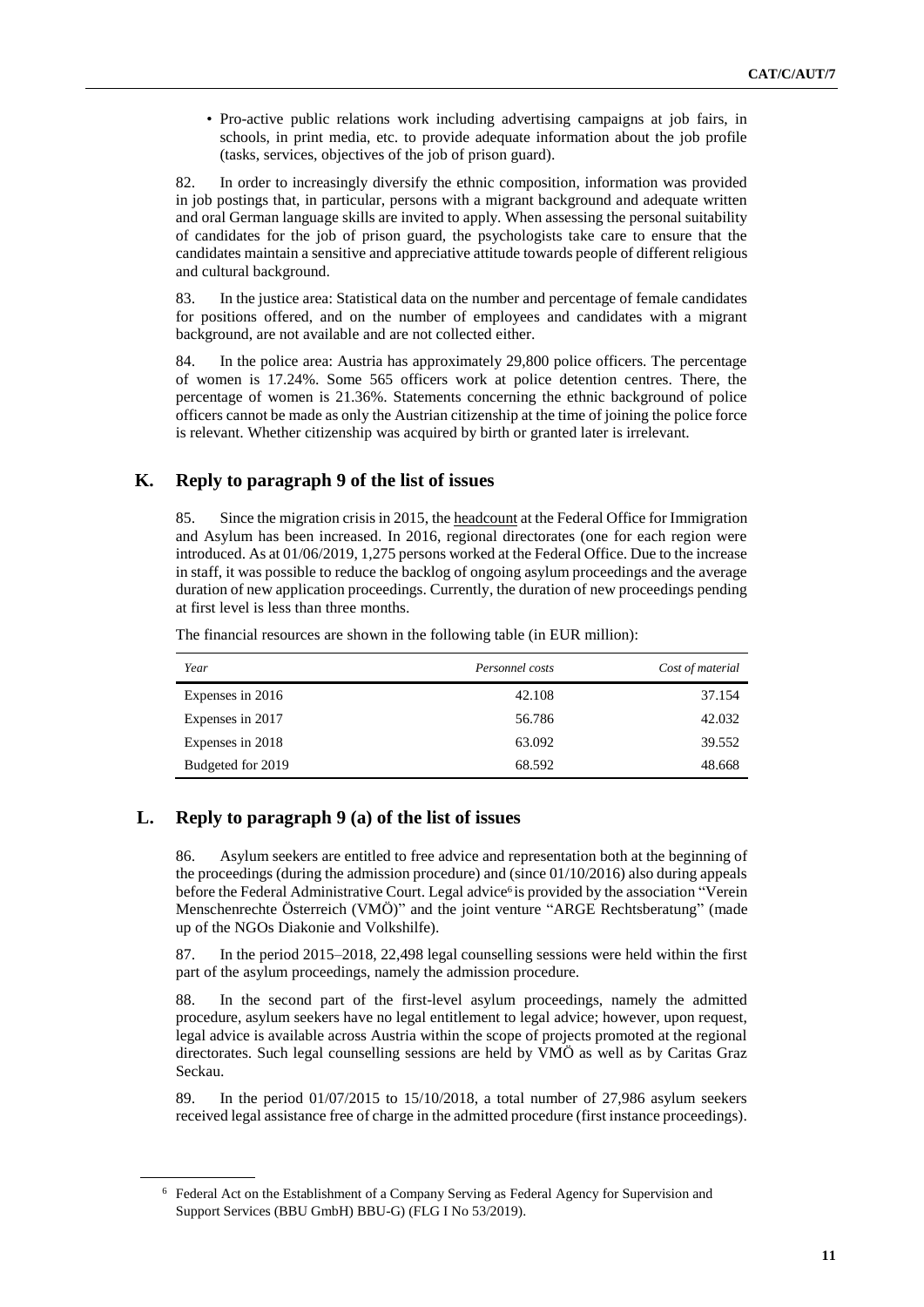90. Given the split competencies, it is not possible to establish in detail how many legal counselling sessions were provided during the appeals proceedings before the Federal Administrative Court.

## **M. Reply to paragraph 9 (b) of the list of issues**

91. Every application for international protection is evaluated individually. This includes applications filed by persons arriving from a safe country of origin or a safe third country.

92. Protection is deemed to be available in a safe third country if a third country national has access to proceedings granting him/her the legal status of refugee under the Convention Relating to the Status of Refugee in a country where he/she is not at risk pursuant to Article 2 or 3 of the ECHR, Protocol No 6 or Protocol No 13, or is secured by way of any other third country (asylum proceedings), is entitled to stay in that country during such proceedings and is protected against deportation to the country of origin if he/she is at risk there.

93. Countries where neither torture nor inhuman or degrading treatment or punishment nor danger resulting from arbitrary violence in the context of an international or domestic armed conflict need to be feared and where the principle of non-refoulement enshrined in the Refugee Convention is demonstrably warranted qualify as safe countries of origin.

94. The presence of these prerequisites will be assessed on a case-by-case basis and can be rebutted in individual cases. In addition, the remedy of lodging an appeal against the decision with the Federal Administrative Court is available to the applicants.

## **N. Reply to paragraph 9 (c) of the list of issues**

95. Potential vulnerability is taken into account during the entire course of the proceedings. For instance, the internal instructions issued by the Federal Office for Immigration and Asylum provide special guidelines for dealing with and interviewing vulnerable persons. Potential vulnerability is also considered when looking for suitable accommodation and care facilities.

96. If suspicion that the person may be a victim of human trafficking arises in the course of the proceedings, the competent authorities (police, public prosecution office) and a specific NGO (Intervention Agency for Victims of Trafficking of Women, hereinafter LEFÖ-IBF) will be informed.

97. With respect to victims of violence (victims of "severe forms of psychological, physical or sexual violence"), Section 30 of the 2005 Asylum Act (*Asylgesetz 2005*) provides for easier admission to the proceedings and requires that due consideration shall be given to the person's specific needs.

### **O. Reply to paragraph 9 (d) of the list of issues**

98. Asylum seekers receive basic welfare support (*Grundversorgung*) during ongoing procedures in Austria. In addition to accommodation and food, such basic welfare support also includes medical care.

99. As to the confidentiality of medical examinations within the scope of basic welfare support: In terms of data protection law, the specialist physician in charge is the controller collecting and processing medical data within the meaning of the 1998 Medical Practitioners Act (Ärztegesetz 1998). Accordingly, he/she is responsible for data protection and for the relevant documentation.

100. Only doctors and other healthcare professionals have access to the electronic healthcare module in the federal support institutions. Therefore, only these groups of persons can record the diagnoses.

101. The Ministry of the Interior only makes available the means required to perform the examinations (x-ray equipment, computer, etc.).

102. In cases where an infectious or contagious disease is suspected, the local hospital and/or district authority (*Bezirkshauptmannschaft*) is contacted immediately.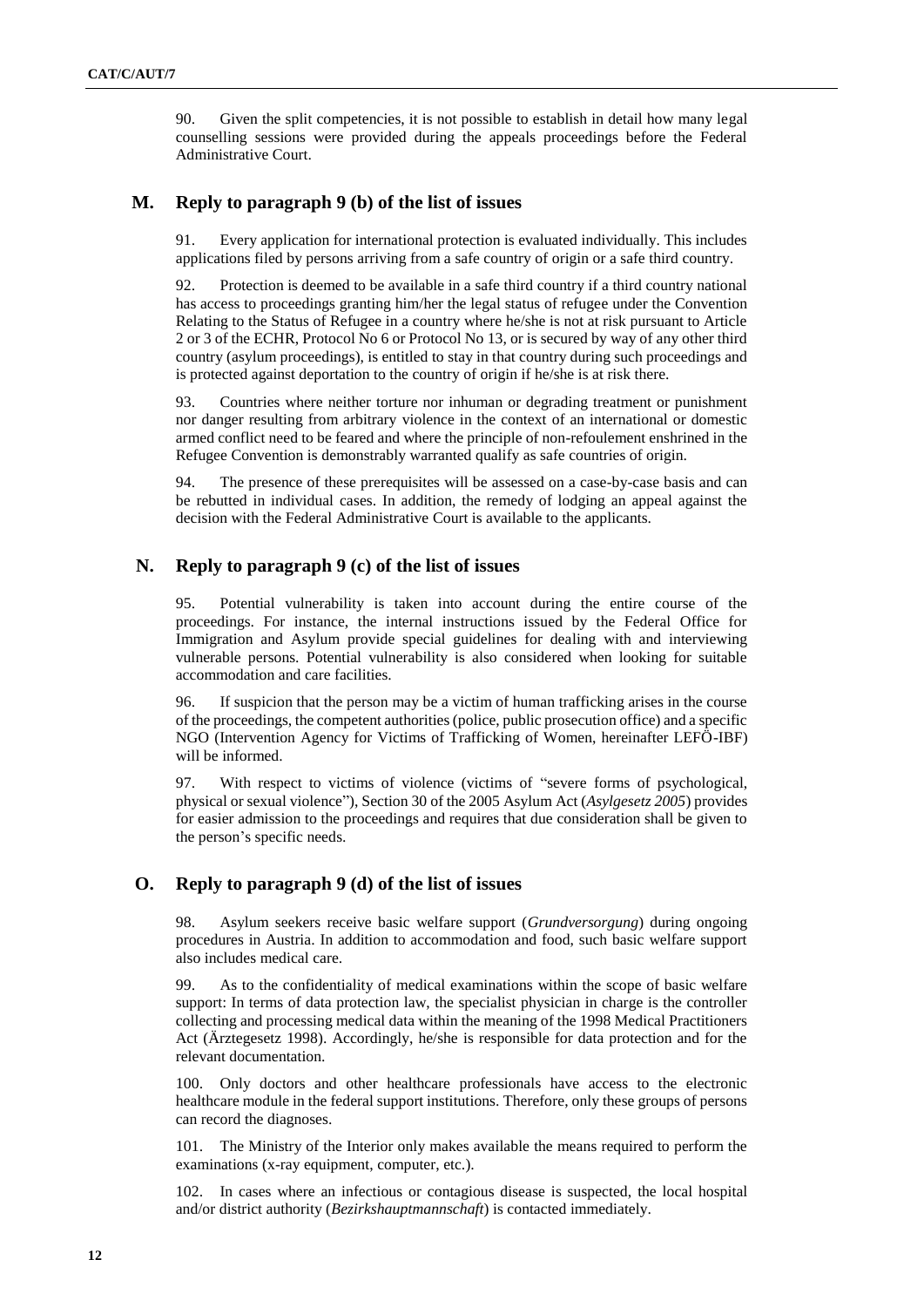103. Data relating to the initial medical examination are kept at the doctor's station and can be inspected only by healthcare professionals.

## **P. Reply to paragraph 9 (e) of the list of issues**

104. See answer to question 16 (c).

### **Q. Reply to paragraph 10 of the list of issues**

105. It should be noted that the European Convention on Human Rights (ECHR) has the status of constitutional law in Austria and the rights guaranteed by the Convention apply in all proceedings. The  $2016$  Aliens Legislation Amending Act<sup>7</sup> introduced the possibility to determine by means of an ordinance (*Verordnung*) that, for the preservation of public order and the protection of domestic security, special provisions shall be applied during the operation of border controls and registration points shall be established.

106. To date, this emergency clause has never been applied.

107. The procedure relating to the application of the emergency clause is as follows: Applications for international protection by aliens who are not entitled to enter and reside in the federal territory shall be filed in person, at the time of the border crossing, with an agent of the public security service at the internal border (filing applications for asylum at the border).

108. Applications for international protection by aliens who have unlawfully entered the country by evading border controls and who are not entitled to reside in the federal territory shall be filed in person with an agent of the public security service at a registration point (filing applications for asylum within the country).

109. The admissibility of rejecting an alien filing an application for asylum at the border (during border control) or removing an alien (staying in the federal territory illegally), who files an application for asylum within the country, shall be determined prior to the interrogation. If applicable, the rejection at the border or the removal measure shall be executed.

110. Before any rejection at the border or removal may be implemented, a compulsory detailed assessment pursuant to Articles 2, 3 and 8 of the ECHR is required.

111. If it results from this assessment that a rejection at the border or a removal is not admissible due to a potential violation of Articles 2, 3 or 8 of the ECHR, the regular asylum proceedings will resume.

### **R. Reply to paragraph 11 of the list of issues**

112. Unaccompanied minors are housed in a separate building in the Reception Centre East in Traiskirchen and the Special Care Centre South in Reichenau/Rax. Special accommodation is required due to the increased vulnerability and also in order to provide the best possible care while ensuring the children's welfare.

113. The minors are subject to a 24h care. A personal counsel is assigned to each unaccompanied minor who acts as the point of contact for any kind of issue. Only suitable and competent personnel with completed education in the pedagogy and social care sector with a minimum of three years of practical experience in the social care sector is employed.

114. Such care includes in particular an extended structuring of the daily routine, psychological support, imparting social skills, and additional measures (attending school, controlling leisure-time activities within the scope of supervisory and educational obligations, preventing conflicts etc.).

<sup>7</sup> Federal Act amending the 2005 Asylum Act, the 2005 Aliens Police Act and the Code of Procedure for the Federal Office for Immigration and Asylum FLG I No 24/2016.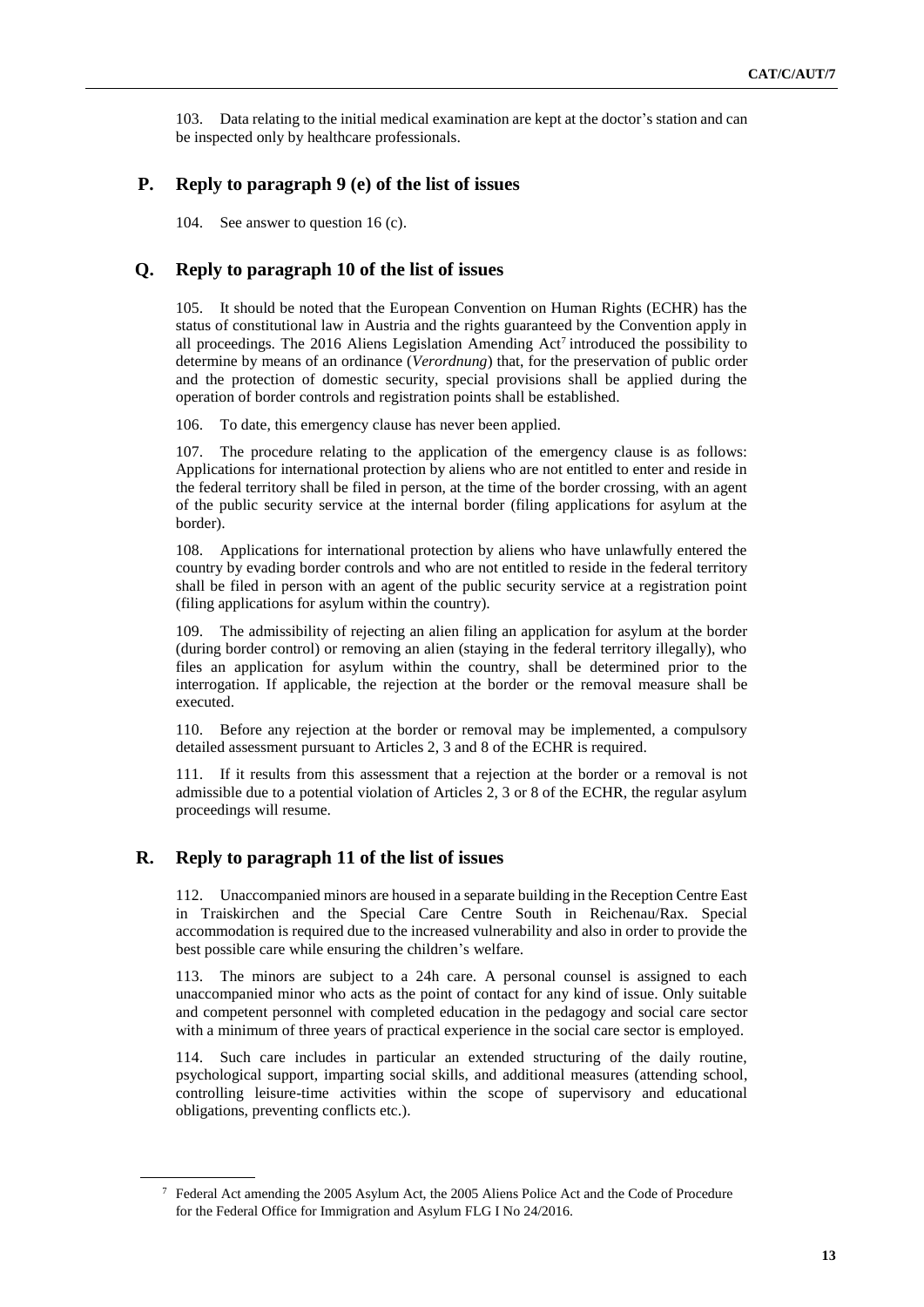115. The focus is on German classes, integration and education programmes, leisure-time activities and other topics (such as raising awareness of drugs and criminality).

116. The leisure-time activities offered are appropriate for children. Among other things, instructed game-playing as well as handicraft or group activities are provided for. Playgrounds or playrooms as well as facilities similar to a kindergarten have been prepared for persons under the age of 14.

117. Asylum seekers who are of compulsory school age may attend so-called "bridging classes" organised within the federal reception centres or regular school classes. School supplies and the organisation of transport are taken care of in coordination with the respective schools.

118. One of the primary goals of the provided care is to prepare young people for leading an independent life (i.e. managing a household, handling money, structuring the daily life).

119. The issue of accommodation of refugee minors is also dealt with by a working group of the Human Rights Advisory Council.

### **S. Reply to paragraph 12 of the list of issues**

120. There are two initial reception centres in Austria: The first one, having a total capacity of 800 spots, is located in Traiskirchen (Eastern Austria); the second one, having a total capacity of 185 spots, is located in St. Georgen im Attergau (Western Austria). The admission conditions in Traiskirchen were improved by the following measures:

- In the course of the admission process in the initial reception centre, applicants must go through three "phases" which are marked with colours. During the "red phase" (initial admission) personal data are collected and immediate needs such as food, clothing, acute medical care and transit accommodation are met. During the "yellow" phase, an initial medical examination (including an X-ray of the lungs) and an admission interview are carried out in the respective mother tongue. The third, "green" phase comprises a thorough instruction as to the daily routine in the care institution and the special care as well as moving into an accommodation facility in the initial reception centre. This three-step admission process has been subject to repeated evaluation in the past years, and has proved very useful;
- A colour coding system facilitates finding the way to important locations within the care institution by applying different-coloured arrows on the floor for orientation. Especially during the first days, this helps applicants to find their bearings within the facility;
- Minor improvements to the organisational processes (e.g. video screen instead of notice boards) are being implemented on an ongoing basis.

## **T. Reply to paragraph 13 of the list of issues**

| Status each as at 31/12<br>of the current year<br>and/or 31/05/2019 | Number of<br>applications for asylum | Number of cases in<br>which asylum was<br>granted with final<br>legal effect | Number of subsidiary<br>protections granted with<br>final legal effect | Number of<br>successful applications |
|---------------------------------------------------------------------|--------------------------------------|------------------------------------------------------------------------------|------------------------------------------------------------------------|--------------------------------------|
| 2015                                                                | 88 340                               | 14 4 13                                                                      | 2478                                                                   | 16891                                |
| 2016                                                                | 42 28 5                              | 22 307                                                                       | 3699                                                                   | 26 006                               |
| 2017                                                                | 24 7 35                              | 21 767                                                                       | 7 0 8 1                                                                | 28 848                               |
| 2018                                                                | 13746                                | 14 696                                                                       | 4 1 9 1                                                                | 18887                                |
| Jan-May $2019$                                                      | 4819                                 | 4 2 9 3                                                                      | 963                                                                    | 5 2 5 6                              |

121. No statistics are kept on the reasons for the granting of international protection as, for the asylum proceedings as such, it is irrelevant based on which of the five reasons stated in the Convention relating to the Status of Refugees [\(race,](https://de.wikipedia.org/wiki/Rasse_(Ethnologie)(TextavailableinGermanonly)) [religion,](https://de.wikipedia.org/wiki/Religion(TextavailableinGermanonly)) [nationality,](https://de.wikipedia.org/wiki/Staatsb%C3%BCrgerschaft(TextavailableinGermanonly)) membership of a particular social group, or political opinion) a person is granted asylum.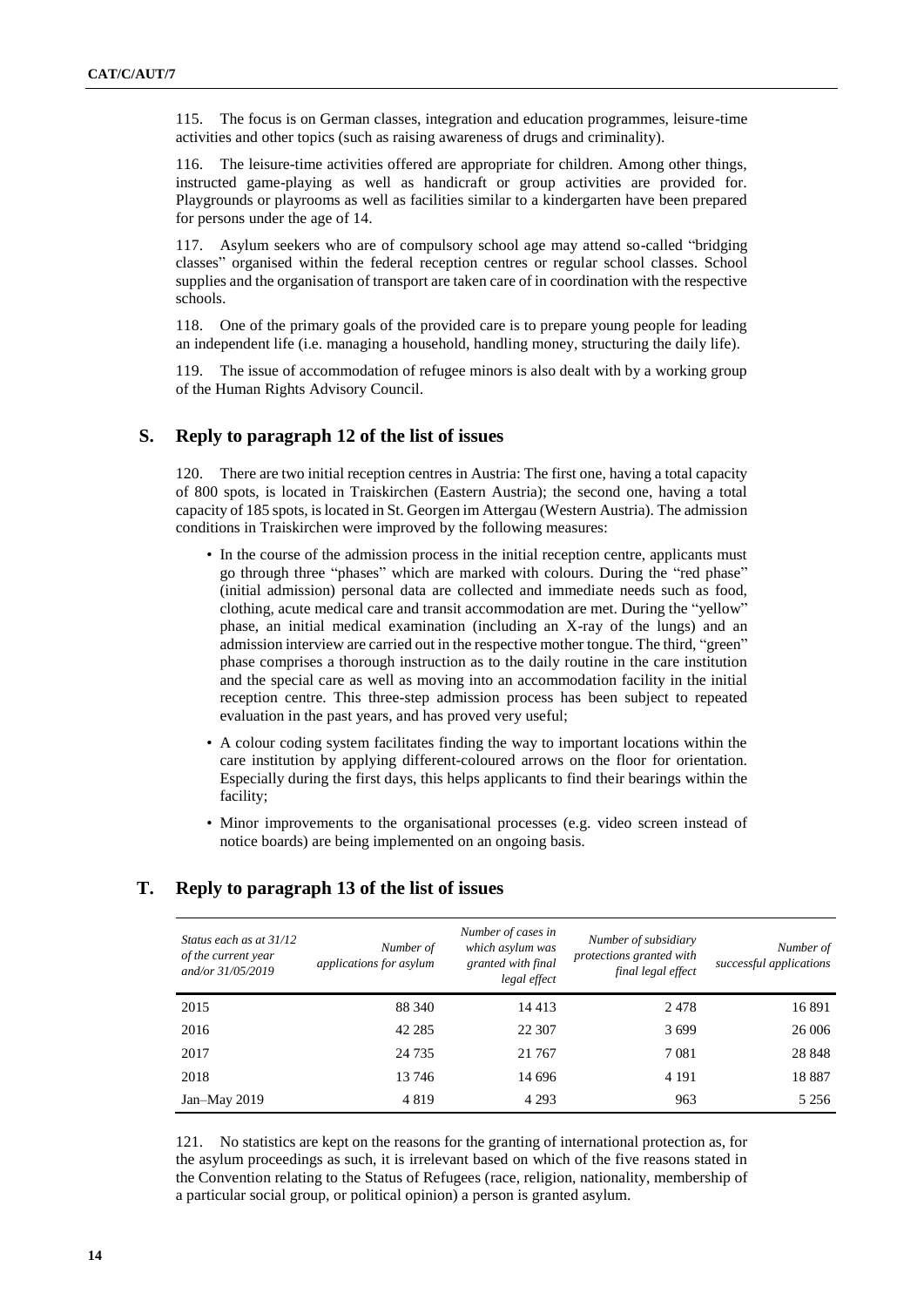122. Where there is a real risk of torture in the case of returning to the home country, the principle of non-refoulement hinders repatriation. It is applied without exception.

123. With regard to repatriated persons view answer provided on question 18.

124. The Austrian legislation provides for the following options to lodge a complaint:

### **Complaint with the Federal Administrative Court**

125. Against decisions of the Federal Office for Immigration and Asylum usually a complaint with the Federal Administrative Court can be lodged (in general, within four or two weeks).

126. In principle, a complaint has suspensive effect. This means that the applicant may remain in Austria until the Federal Administrative Court has passed a decision. In certain cases, the suspensive effect may be withdrawn by the Federal Office for Immigration and Asylum (e.g. arrival from a safe country of origin, danger to public safety and security, use of false identity) or may be granted by the Federal Administrative Court, however, only after the prior filing of an application.

### **Appeal before the Supreme Administrative Court**

127. Against a decision of the Federal Administrative Court, an ordinary or an extraordinary appeal may be filed with the Supreme Administrative Court within six weeks. The prerequisite is the allegation that the proceedings raise a legal question of significant importance.

128. The appeal may be granted suspensive effect.

### **Complaint with the Constitutional Court**

129. Against decisions of the Federal Administrative Court, a complaint with the Constitutional Court may be filed, too. The prerequisite for such complaint is the allegation that the decision violates a constitutional right (e.g. violation of Article 2, 3 or 8 ECHR as well as violation of the prohibition of arbitrariness or serious procedural deficiencies) and/or that the applicant was violated in his/her right by an unconstitutional law or regulation being applied.

130. The period available for filing the complaint is six weeks. The complaint may be granted suspensive effect.

## **U. Reply to paragraph 14 of the list of issues**

131. Austria applies diplomatic assurances mainly in cases, where this is provided for by international or European law, for instance to exclude that the death penalty is carried out or to set out certain rules which must be respected by the receiving country. A diplomatic assurance may only be relied upon if it is suitable to eliminate the danger for the person affected. It must be considered binding and reliable by the court. A diplomatic assurance must

- Be sought on an individual basis;
- Be binding on regional and local authorities if issued by the central government of a receiving country;
- Take into account the length and strength of bilateral relations between the sending and the receiving country, and
- Compliance with such assurances must be objectively verifiable by diplomatic or other monitoring mechanisms.

132. With regard to extradition, the Ministry of Justice agreed to the extradition of two persons in the reporting period since the end of 2015 subject to additionally obtaining diplomatic assurances that they will be protected against the risk of ill-treatment, and did actually hand these two persons over to the requesting country. In both cases, in addition to the two generally responsible instances, the Supreme Court, too, examined and confirmed the admissibility of the extradition in terms of human rights guarantees. In the above cases -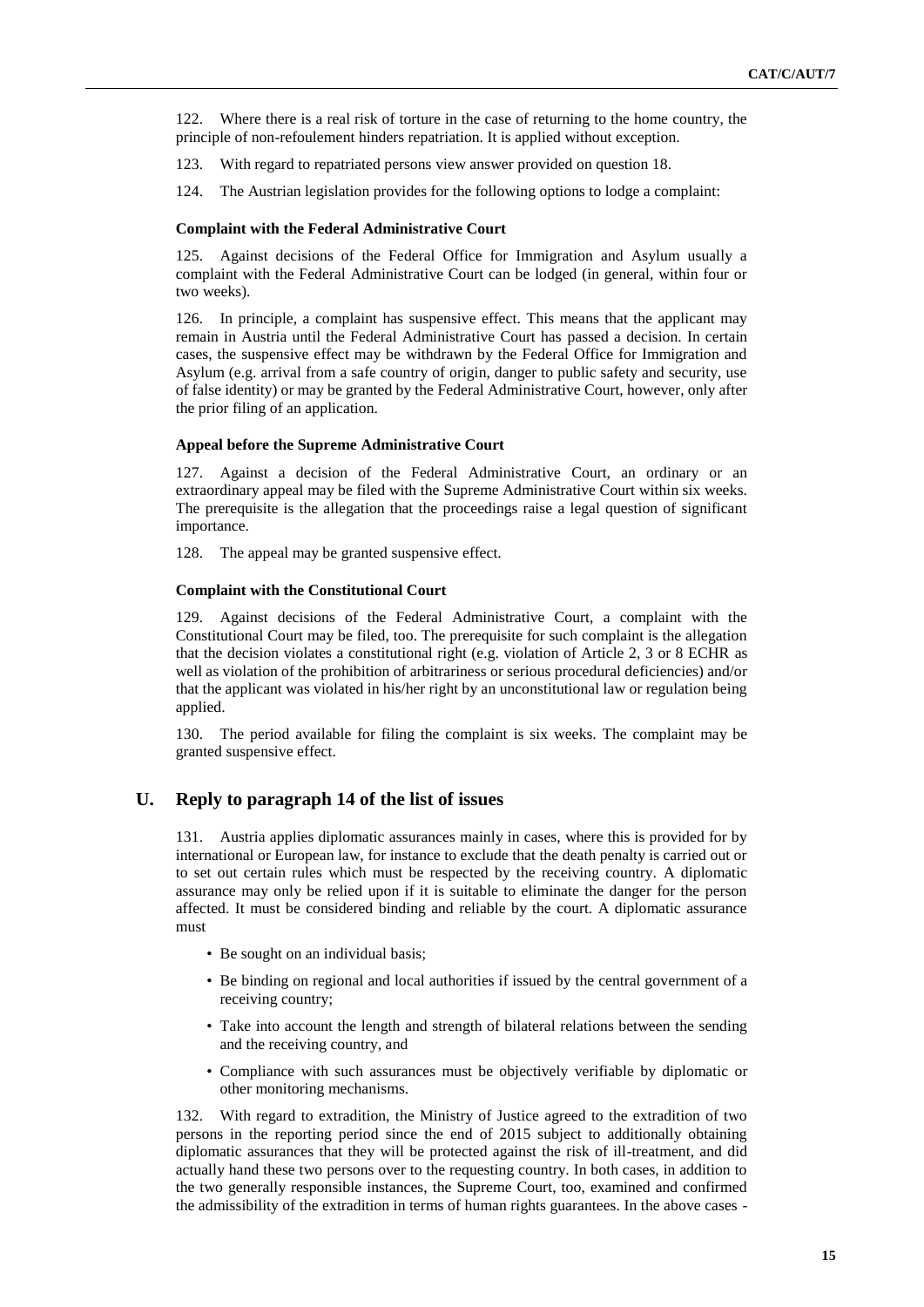although no concrete risk of a violation of Article 3 ECHR could be determined - the courts nevertheless obtained diplomatic guarantees providing, in particular, for the right to unsupervised on-site visits to be carried out by the Austrian diplomatic representation at any time.

133. Austria does not use the instrument of diplomatic assurances in cases of deportation and repatriation. In such cases, the representation of the respective country of destination is contacted in order to obtain a substitute travel document for persons not having a valid travel document but being obligated to leave the country. The procedure following such an application may be concluded either by granting or denying such an application (for the issuance of a substitute travel document) and not with a diplomatic assurance being issued.

## **V. Reply to paragraph 15 of the list of issues**

134. In general, Section 64 of the Criminal Code stipulates the application of the Austrian Criminal Code – regardless of the laws of the place where the offence occurred – inter alia for the crime of torture, if

- The perpetrator or the victim is an Austrian national;
- The offence has infringed on other Austrian interests, or
- The perpetrator was a foreign national at the time of committing the offence and either has his/her place of habitual residence in Austria or is present in Austria and cannot be extradited.

135. In the reporting period since the end of 2015, no case of extradition of an individual suspected of having committed the crime of torture has been rejected by the Federal Minister of Justice.

## **W. Reply to paragraph 16 of the list of issues**

136. In particular, the training of candidate judges includes two mandatory curricula offered in periodic intervals which cover fundamental rights in the judicial history and within the present context.

137. One compulsory curriculum is dedicated since 2017 to the judicial and contemporary history. Its key objective is to ensure that fundamental and human rights education is offered at an early stage in the training and to teach basic knowledge of the judicial history of the 19th and 20th century. In particular, it serves for dealing in detail with anti-Semitism, racism and National Socialism and for raising awareness of these topics and the atrocities they have led to, including torture.

138. The curriculum on fundamental rights has been a key and mandatory part of the training of candidate judges since 2008. It is organised by the regional courts of appeal in collaboration with the Ludwig Boltzmann Institute of Human Rights Vienna, the European Training and Research Center for Human Rights and Democracy Graz (ETC) and the Austrian Human Rights Institute Salzburg (ÖIM).

139. Fundamental and human rights have also been part of the judicial office examination since 2008. This ensures that all judges and all public prosecutors will obtain a thorough understanding of the fundamental rights, including the prohibition of torture pursuant to the European Convention on Human Rights and the UN Convention against Torture.

140. In addition, further education courses on the topics of fundamental and human rights are available on a regular basis, with each course focusing on a different area. Such further education courses allow for new perspectives to be examined, and they raise awareness of fundamental and human rights. The target audience are all judges, as well as all public prosecutors; their participation in these courses falls under the performance of their duties.

141. In the prison service, human and fundamental rights and freedoms (in particular, the prohibition of torture and ill-treatment), the European Prison Rules and the Code of Conduct issued by the Council of Europe applying to employees of the penal service system constitute key elements of the basic training of all prison personnel.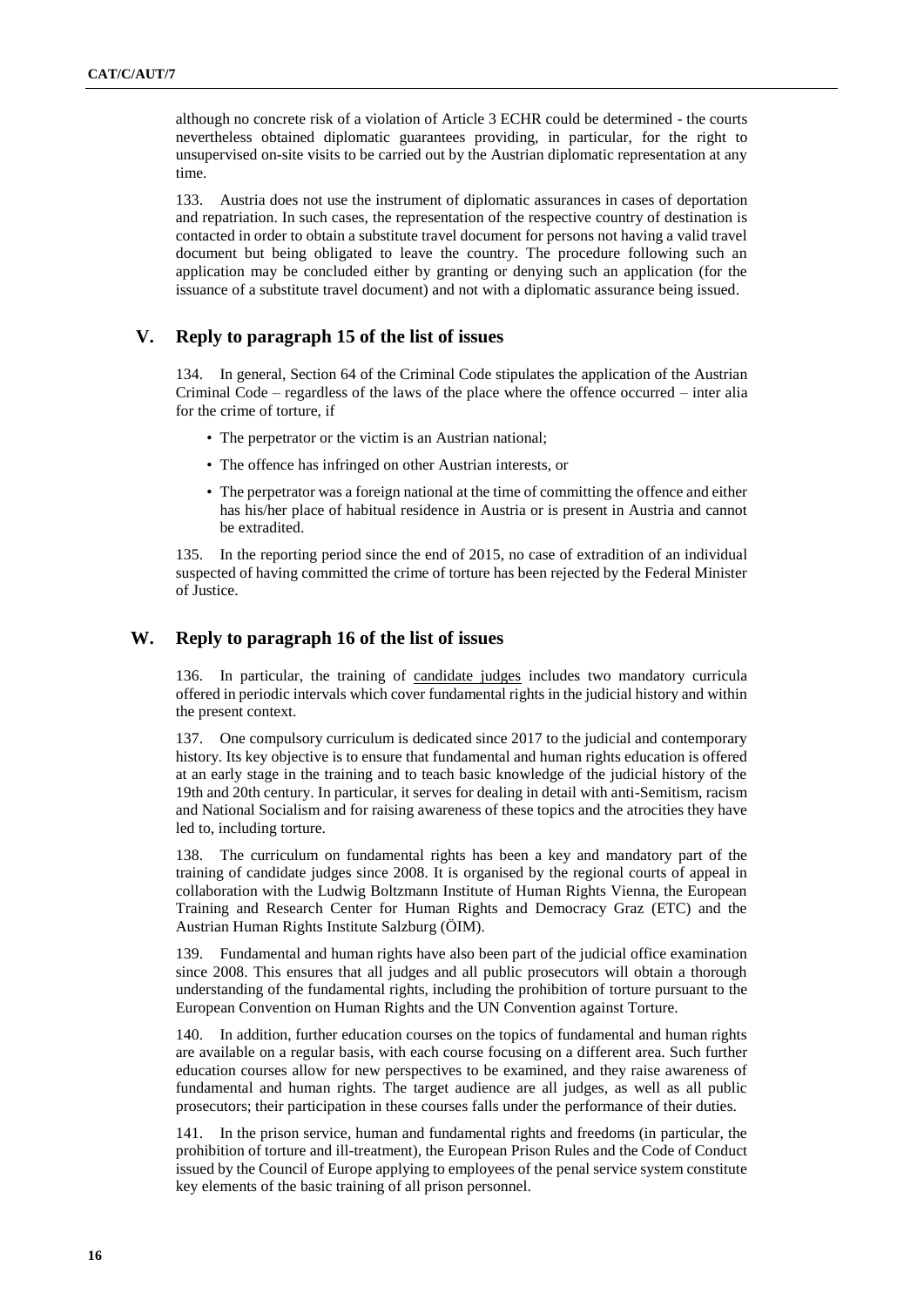142. The subject "criminal law" specifically addresses all offences relating to ill-treatment, neglect and torture of inmates. In the subject dealing with the "use of appropriate physical force in operations", particular attention is given to the principle of proportionality in the use of the individual techniques (gripping technique, striking technique, etc.); furthermore, it is clearly pointed out that the use of deviating techniques or of excessive physical force have consequences under criminal and/or disciplinary law. It is also mandatory for prison guards to complete a two-day training session on human rights at the beginning of their training as well as later in the course of their professional advancement. Since 2010, the Penal Service Academy has been covering the universal subject of human rights and, within its scope, also the United Nations Convention against Torture. In preparing the training sessions on human rights in collaboration with the Ministry of the Interior, selected teachers were sensitised to the subject and prepared with regard to the didactic approach; they were tasked with educating prison guards also as to the recommendations of the European Committee for the Prevention of Torture (CPT). Since 2012, the participation in human rights trainings has been mandatory for the entire prison personnel; thus, the trainings constitute an integral part of the education offered by the Penal Service Academy. The Manual on the Effective Investigation and Documentation of Torture (Istanbul Protocol) is discussed in the human rights trainings; relevant in-depth training is provided only to medical personnel.

143. No additional special training is offered to prison doctors; however, they are obligated to document any physical marks or injuries determined in inmates, to thoroughly question the inmates about their cause and, subsequently, to notify the prison management. If inmates raise allegations of ill-treatment or if circumstances indicate ill-treatment of inmates, the prison management must immediately inform the public prosecution office competent to commence a legal investigation of the matter.

144. Within the scope of the police training, officers receive education and training in two stages as follows:

- Basic training:
	- Prohibition of torture (eight lessons on the meaning of torture, controlling and enforcement mechanisms, case studies);
	- Professional ethics and social science (16 lessons covering the values and the role of the police force in society; professional ethics and the European Code of Police Ethics);
	- Applied psychology (five lessons on the abuse of power, disobedience and dehumanisation).
- Continuing education for management and special purpose positions:
	- Human rights: in-depth case analyses and covering case law of the ECtHR;
	- Professional ethics: the use of coercive measures by the police and the responsibility of superiors, in many cases by way of practical examples;
	- "Criminal violations of official duties and crimes of corruption" are covered extensively;
	- The programme is greatly concerned with shaping the attitude of the police officers. The seminar series "A World of Difference", which was developed together with the Anti-Defamation League (ADL), enables officers to reflect on their attitude and its effect on their actions;
	- A separate programme (16 lessons) focuses on police officers who work in detention centres; this programme must be completed repeatedly in intervals of two to three years. Its content focuses on changes in legislation, relevant socio-political developments, the detection of victims of smuggling or human trafficking, special safety aspects of the detention service, etc;
	- On all levels of training, the international conventions and their verification mechanisms are covered in great detail. Extensive training with regard to the conventions against torture (CAT, OPCAT), their national implementation as well as Article 3 ECHR and the respective jurisdiction is carried out;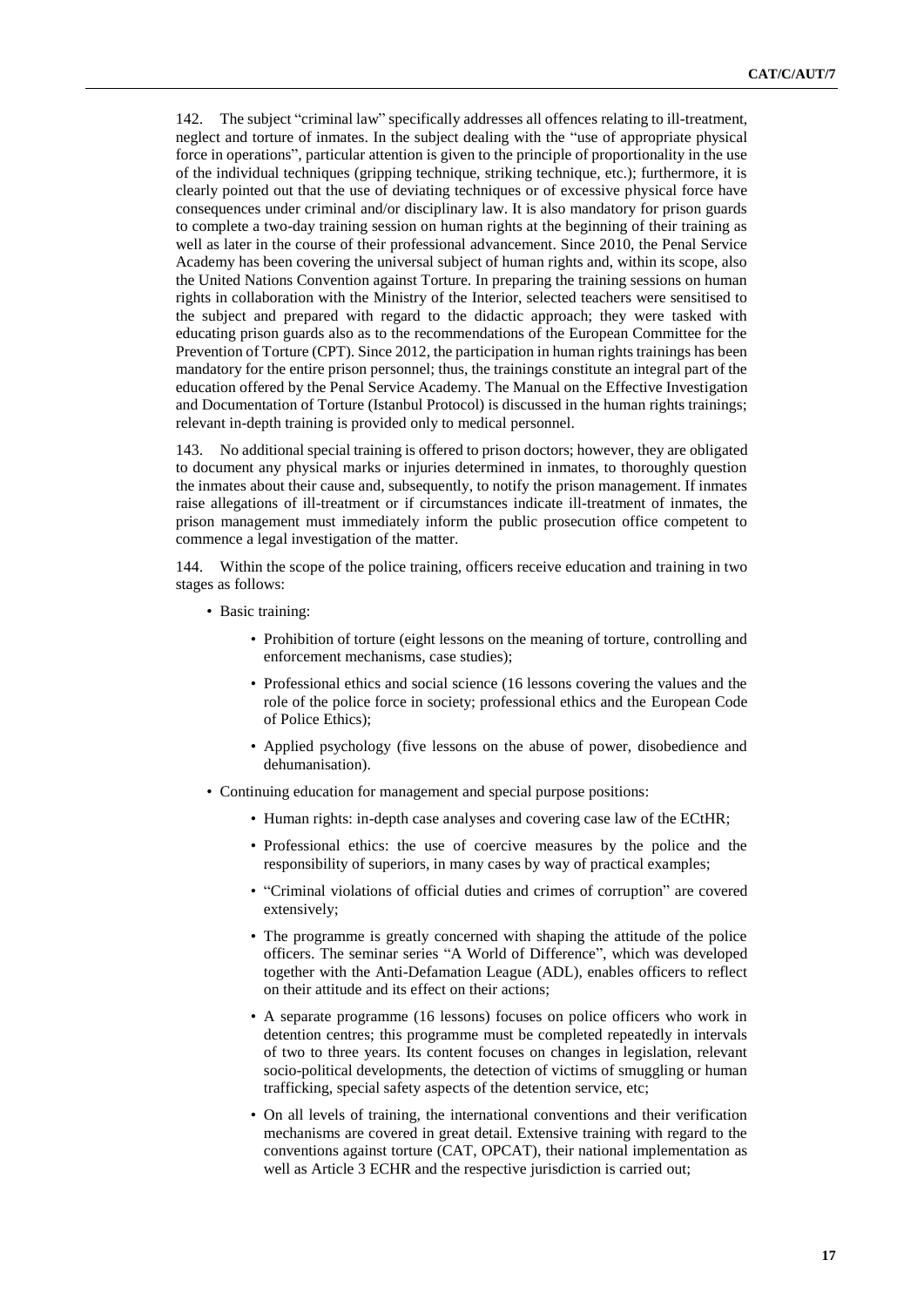- A special mandatory training programme was developed for police doctors. The result is a well-founded, high-quality and nation-wide uniform training standard for the service of police doctors. The training programme comprises a total of 97 lessons. 129 doctors have already been trained. The curriculum developed for the training of police doctors not only covers the subject of human rights but also the contents of the Istanbul Protocol;
- In order to ensure that medical care and expert opinions are based on an up-todate practice-oriented standard of knowledge, further education courses for medical personnel having direct contact with inmates and asylum seekers are organised in addition to the annually offered training programme.

## **X. Reply to paragraph 17 of the list of issues**

### **Justice**

145. The training and further education opportunities described in answering question 16 are subject to constant evaluation by the Penal Service Academy and the responsible department of the Ministry. The human rights trainings attribute great importance to the protection of human dignity and to the prohibition of any form of torture; their aim is not only to provide knowledge on human rights but, in addition, to help guide the actions of the participants.

146. Training on human rights is particularly important for prison guards, since they are directly responsible for ensuring the protection of the human rights of those who are within their custody. The participating officers are provided with the understanding that this type of training benefits them in their day-to-day work. All measures taken to improve the training and further education aim at strengthening the professional, social and personal skills of employees of the penal service system and furthering their ability to adapt to new developments and tasks.

#### **Police**

147. The entire basic police training is subject to evaluation. Each year, a report is drafted on the number of officers trained in the seminars which are organised in collaboration with the Anti-Defamation League.

148. The evaluation of further education courses is carried out by way of standardised questionnaires to be filled in by participants and speakers; in this way, quantitative and qualitative feedback can be gained. An individual assessment of each seminar is carried out by the Anti-Defamation League. The results are then summarised in detailed annual and semi-annual reports.

### **Y. Reply to paragraph 18 of the list of issues**

149. The following list contains the number of deportations and detentions pending deportation in the period since 2016 including the most important countries of origin. A classification according to the gender and age of the deported persons is not possible. Figures on return have not been structured according to whether an application for asylum was previously submitted or not.

- 150. Deportations:
	- 2016: 2,289 deportations. Numerically on top of the list were Romania with 362, followed by Hungary with 357 and Slovakia with 341 deportations;
	- 2017: 3,162 deportations. Numerically on top of the list were Slovakia with 418, followed by Romania with 340 and Hungary with 322 deportations;
	- 2018: 4,698 deportations. Numerically on top of the list were Slovakia with 579, followed by Serbia with 538 and Hungary with 454 deportations;
	- January to May 2019: 2,299 deportations. Numerically on top of the list were Slovakia with 375, followed by Serbia with 282 and Hungary with 225 deportations.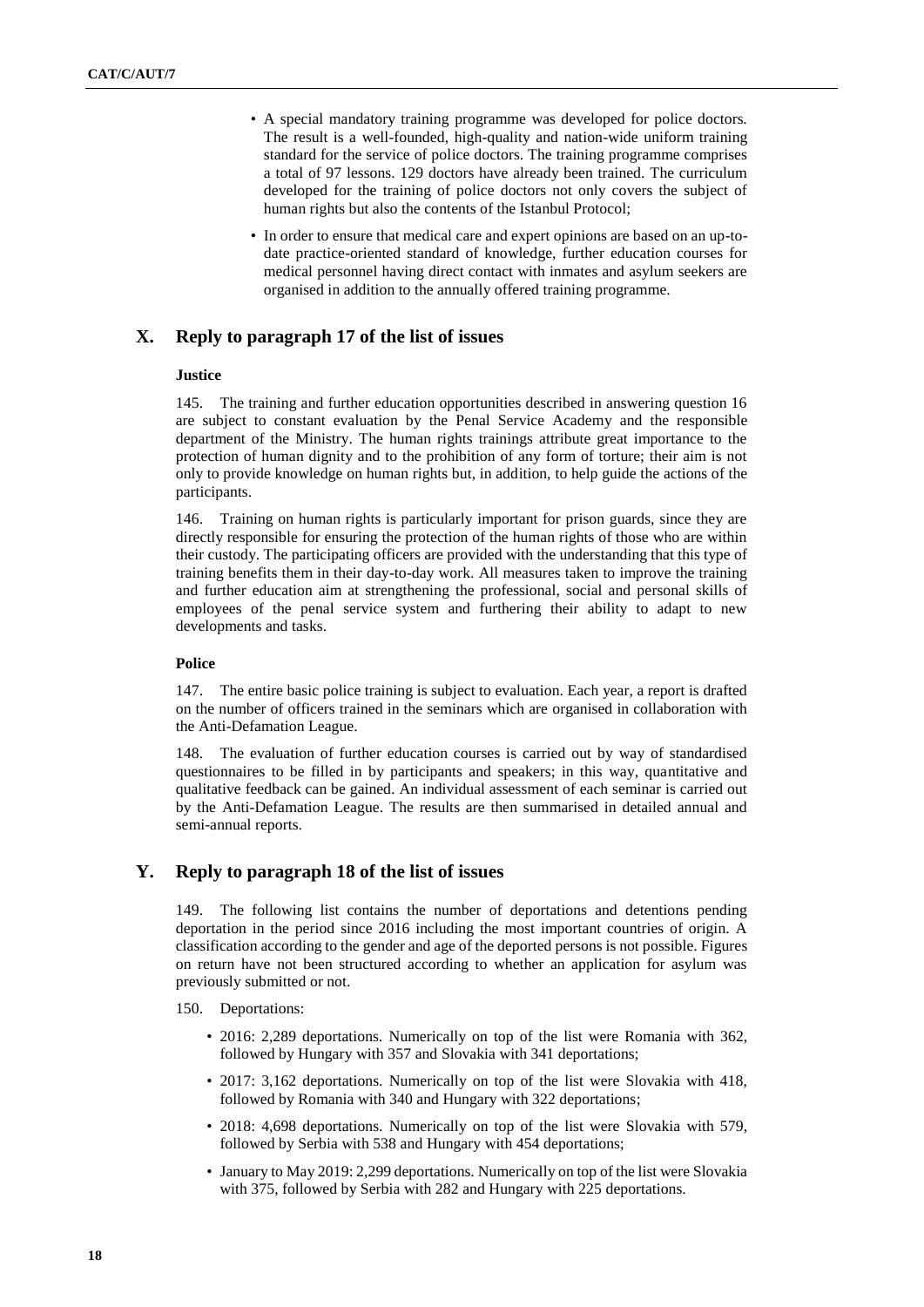- 151. Detention pending deportation:
	- In 2016 detention pending deportation was imposed 2,434 times and 178 more lenient measures were<sup>8</sup> adopted;
	- In 2017 detention pending deportation was imposed 4,627 times and 348 more lenient measures were adopted;
	- In 2018 detention pending deportation was imposed 5,010 times and 303 more lenient measures were adopted;
	- From January to May 2019 detention pending deportation was imposed 2,127 times and 124 more lenient measures were adopted.

152. Over a period of several years and jointly with the Austrian Ombudsman Board, different measures were prepared to improve the standards of the detention service. Subsequently, these standards have been regulated via an internal instruction<sup>9</sup>. (See also the answer to question 5.)

153. The [report of the Committee for the Prevention of Torture](https://rm.coe.int/CoERMPublicCommonSearchServices/DisplayDCTMContent?documentId=0900001680653ec7) of the Council of Europe (CPT) of  $06/11/2015$  about the visit in Austria from  $22/09/2014$  to  $01/10/2014$  refers in detail to the police detention centre (PAZ) Hernalser Gürtel and the Detention Centre Vordernberg:

"In neither establishment did the delegation receive any allegations of ill-treatment by staff. On the contrary, all foreign nationals interviewed by the delegation spoke favourably about the manner in which they were treated by both custodial police officers and private security staff. The CPT's delegation was very much impressed by the high standard of detention conditions at the Vordernberg Detention Centre for Foreigners, both in terms of material conditions and activities offered to foreign nationals. In particular, foreign nationals could move freely within their living unit throughout the day. Further, the Centre employed several caretakers (Betreuer) who organised a comprehensive activity programme (including sports activities, language classes, computer training and handicrafts). The CPT welcomes the fact that the number of immigration detainees in the PAZ Hernalser Gürtel had drastically decreased since the 2009 visit and that foreign nationals were usually being held in the PAZ for short or even very short periods only*.*"

154. The CPT issued a number of recommendations with regard to the detention in the PAZ (concerning the open prison, visits, the separation of the function of the treating doctor from the one of the public health doctor (*Amtsarzt*), nursing services by trained personnel, systematic examination for communicable diseases upon internment, respecting the medical confidentiality...), to which Austria provided detailed reactions in its [response of 15/10/2015.](https://rm.coe.int/CoERMPublicCommonSearchServices/DisplayDCTMContent?documentId=0900001680653ec6)

155. In the PAZ Hernalser Gürtel the detention it was possible to further improve the conditions:

- The open prison on the first floor was expanded. The capacity of the open prison was doubled by doing so;
- Up to now, only one TV set was available for the entire floor in the open prison. Now there is one TV set available for each shared cell in the open prison. This led to a strong reduction of the conflict potential;
- Pictograms informing the detainees about the daily routine and the schedule for the week were implemented in the cells;
- All of the sanitary and shower facilities were refurbished.

- To take residence in certain accommodations determined by the Federal Office for Immigration and Asylum;
- To report in periodic intervals at a contact point of a Regional Police Directorate or

<sup>&</sup>lt;sup>8</sup> Instead of imposing pre-deportation detention, the Federal Office for Immigration and Asylum has to order more lenient measures, provided that there is reason to assume that the purpose of predeportation detention can be achieved by applying a more lenient measure. The following are eligible in particular:

<sup>•</sup> To leave an adequate financial deposit with the Federal Office for Immigration and Asylum.

<sup>9</sup> OA 1320/0007-II/1/b/2018 of 18/01/2018.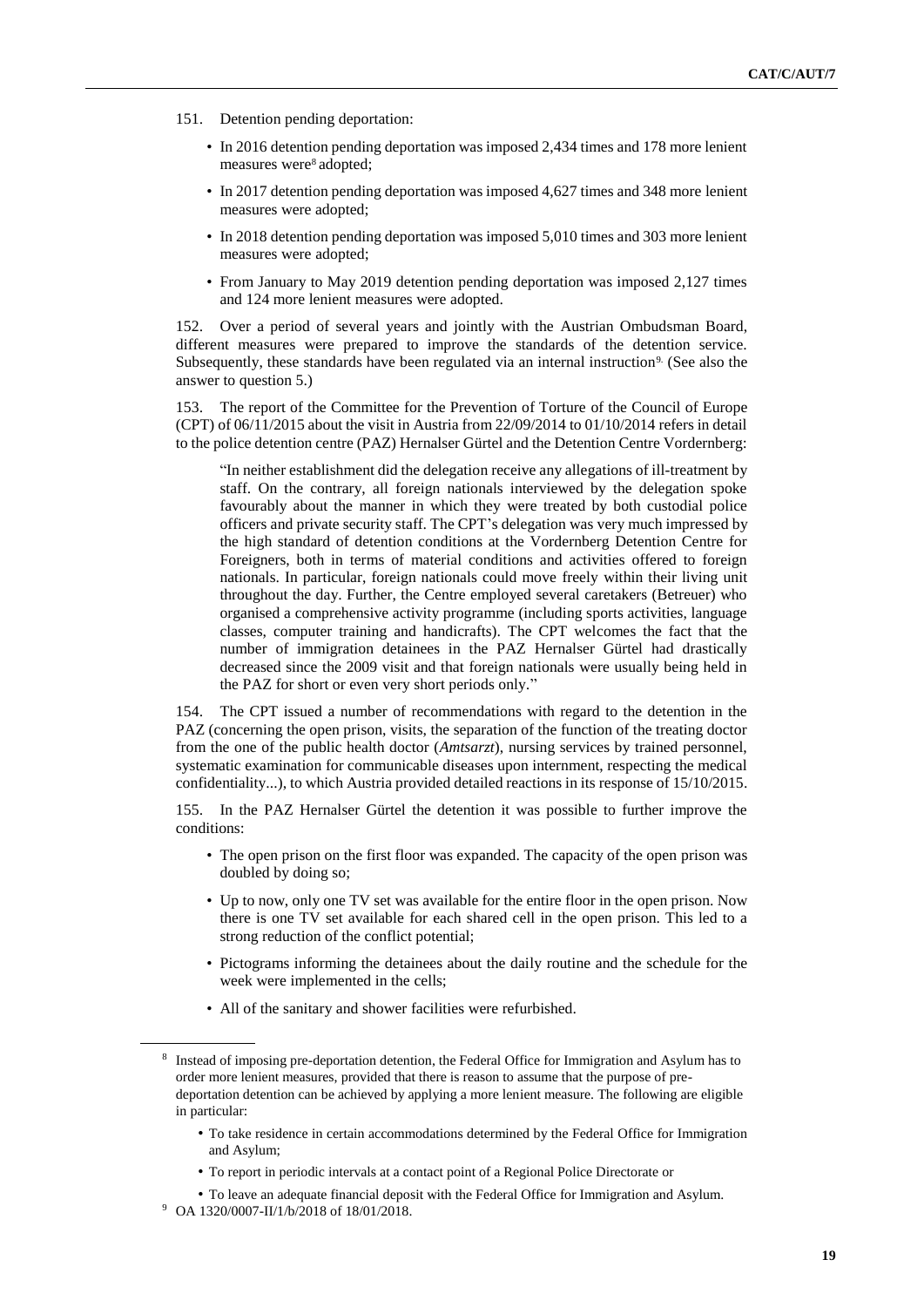156. Pursuant to Section 76 of the Aliens Police Act (FPG (FLG I No 100/2005)) aliens can be arrested and detained (detention pending deportation) if the purpose of the predeportation detention cannot be achieved by applying a more lenient (Section 77 of the FPG) measure.

157. Due to the Federal Constitutional Law on the Protection of Personal Liberty, detention pending deportation for asylum seekers is only possible, within very strict limits, at a time close to the imminent departure abroad:

- In cases subject to the Dublin Regulation;
- If the application for asylum is filed during detention pending deportation with the intention to delay deportation;
- If the decision is already enforceable and feasible;
- If consecutive asylum applications are filed (in case of withdrawal of de facto protection from feasible deportation or in case of denial of de facto protection from deportation).

158. Pursuant to Section 80 of the Aliens Police Act, the duration of detention pending deportation shall be as short as possible. Also, underage minors must not be subjected to detention pending deportation.

## **Z. Reply to paragraph 19 of the list of issues**

159. The occupancy rate in the Austrian prisons has been high for years. Various efforts of the Ministry of Justice could only provide short-term relief. The reason for this is the necessary remediation work in the prisons, which poses restrictions to the occupancy rate for a medium-term period, in addition to the steadily increasing numbers of convictions.

160. Among others, the following measures against overcrowding were taken:

- Optimisation of the so-called "classifications" pursuant to Section 134 of the Enforcement of Sentences Act<sup>10:</sup> This concerns the determination of a suitable prison facility by the Ministry of Justice ex officio in case the duration of the penalty exceeds 18 months, in consideration of the character of the prisoner, his/her personal circumstances, his/her past life, the nature of the offence committed and the best possible use of the prisons. Also the changes of the correctional locations are optimised accordingly;
- Regular monitoring on the part of the "Directorate General for the Prison Service and Preventive Detention" to control the evolution of occupancy;
- In spring 2019, the prison managements were asked to create appropriate conditions for an occupancy rate of up to 105% in the individual prison autonomously by taking appropriate measures which might be, for example, the increase of the relaxed regime detention ("*gelockerter Vollzug*") or offering occupancy of the free places in the "day release units" ("*Freigängerhäuser*");
- The detention of prisoners by way of an ankle cuff in selected cases of the relaxed regime detention and the electronically monitored home detention can be seen as good alternatives for prison detention.

161. Persons arrested by the police on a suspicion of having committed a criminal offence may only be detained for up to 48 hours. The responsible public prosecution office has to be informed about such an arrest. Subsequently, it has to issue a relevant order, i.e. it must either cancel the arrest and lay charges without arresting the offender or impose pre-trial detention. In this case the arrested persons are to be transferred to a prison facility immediately. For the duration of such a CCP custody, the arrested persons shall be detained in solitary confinement to prevent a possible risk of collusion or suppression of evidence in the investigations. Hence, there is no possibility of overcrowding in this context.

<sup>&</sup>lt;sup>10</sup> Federal Act of 26 March 1969 on the Enforcement of Sentences Involving Imprisonment and Preventive Detention, [FLG. No 144/1969.](https://www.ris.bka.gv.at/Dokumente/BgblPdf/1969_144_0/1969_144_0.pdf(textonlyavailableinGerman))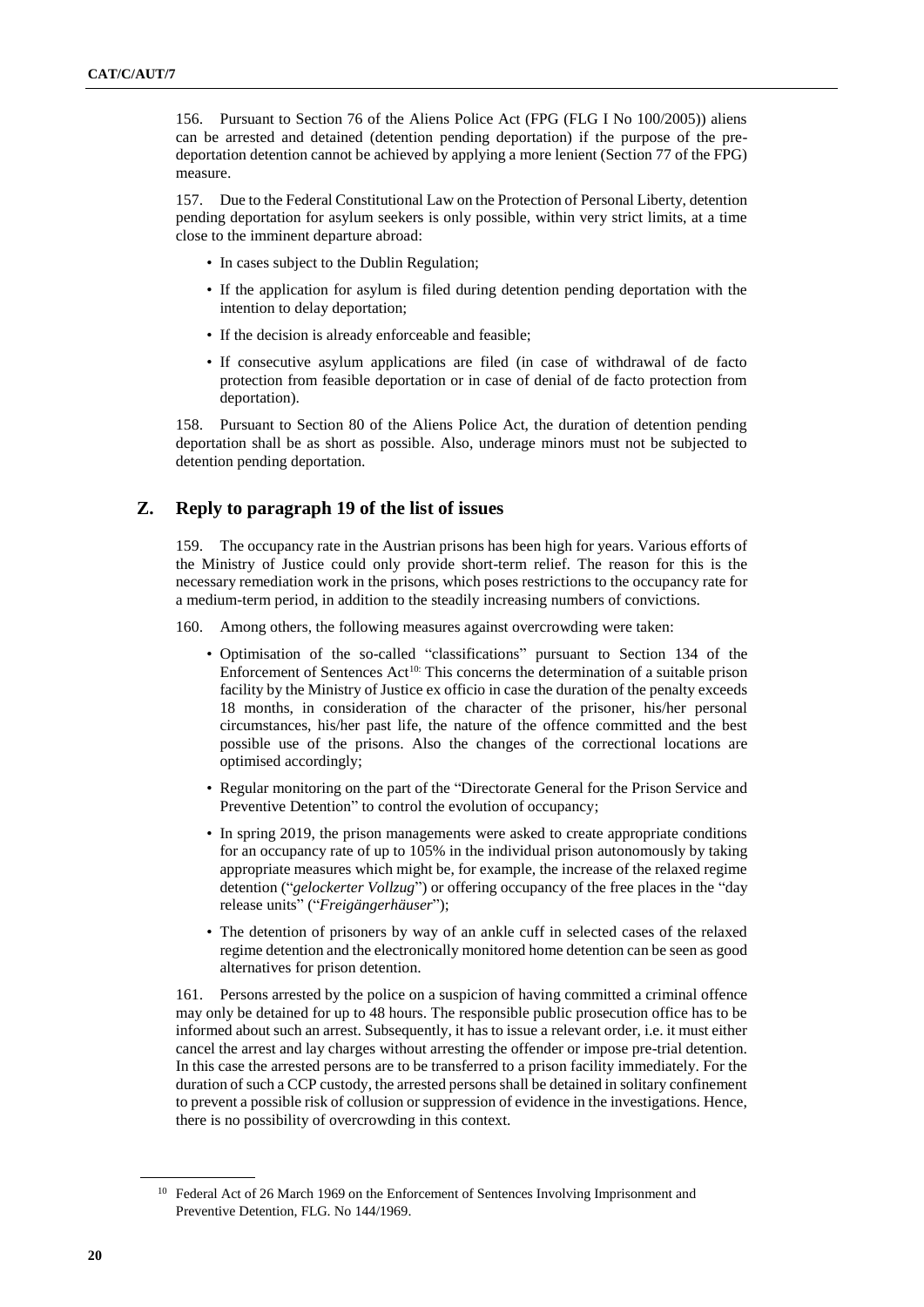162. Overcrowding in the police detention centres or in the Detention Centre Vordernberg is not possible, since an admission to enforce administrative penalties or for the purpose of securing deportation is permitted only, if a free place in the centre is available.

|                                                 | 2016                    | 2017   | 2018   | 2019 (till May) |
|-------------------------------------------------|-------------------------|--------|--------|-----------------|
| <b>Total</b>                                    | 92,13%                  | 93.52% | 93.79% | 97.52%          |
| court prisons<br>(main institutions):           | 92,05%                  | 95.64% | 96.49% | 100.87%         |
| specialised prisons<br>(main institutions):     | 73.59%                  | 79.15% | 81.03% | 82.59%          |
| correctional<br>prisons (main<br>institutions): | $96.14\%$ <sup>11</sup> | 93.54% | 92.71% | 96.21%          |
| branch offices of<br>correctional<br>prisons:   | 68.31%                  | 72.28% | 65.92% | 66.48%          |

#### 163. The country-wide occupancy rate of Austrian prisons from

164. The statistical data regarding pre-trial detention and correctional detention in the period from January 2016 to June 2019 is provided in the following attachment: Attachment – Question 19 – Occupancy including two data sheets.

### **AA. Reply to paragraph 20 of the list of issues**

165. One of most effective measures for improving detention conditions is to ensure that a sufficient number of staff including, but not limited to, prison guards as the first point of contact for inmates are available. Therefore, in the context of the negotiations relating to the next budget, the department head of the Ministry will reiterate efforts to further improve the budgetary and human resources situation in the institutions concerned with the enforcement of prison sentences and preventive detention measures.

166. In Austria, the enforcement of sentences and preventive detention measures is to be considered as a modern care system focused on supervision and support which is based on international requirements and pursues as primary objective the reintegration of the inmates into society. The conditions of detention are steadily improved by setting minimum standards, including specific ones for women and young people. To foster out-of-cell activities, the prisons are requested to annually submit concepts for leisure-time activities as well as for training and further education to the Federal Ministry. Approved concepts are then implemented by each prison.

#### **Work opportunities**

167. Every prisoner, or detainee pursuant to Sections 22, 23 or 21 (2) of the Criminal Code, is obligated to perform work assigned to him/her unless this is associated with a risk of serious damage to health or even with danger to life. There is no legal entitlement to work, though. Prisoners who have not learned a trade or profession or cannot be employed in a trade or profession they have learnt shall, if possible, be educated for a professional occupation corresponding to their knowledge, skills and aptitudes.

168. In the case of juveniles, the obligation to work is restricted to the effect that juveniles may only be assigned work that is useful from an educational perspective. However, with juvenile inmates the focus is not on work but on providing them with education and/or training pursuant to the Compulsory Education and Training Act (*Ausbildungspflichtgesetz*). Depending on their age, they shall either be given compulsory schooling or the opportunity to receive education and training. As regards preparing inmates for their release from prison

<sup>&</sup>lt;sup>11</sup> In May 2016 the renovation of the sector called Zöglingstrakt in the prison Wien-Simmering started and at the same time the number of available places was reduced by 78, which results in the high occupancy rate of this prison.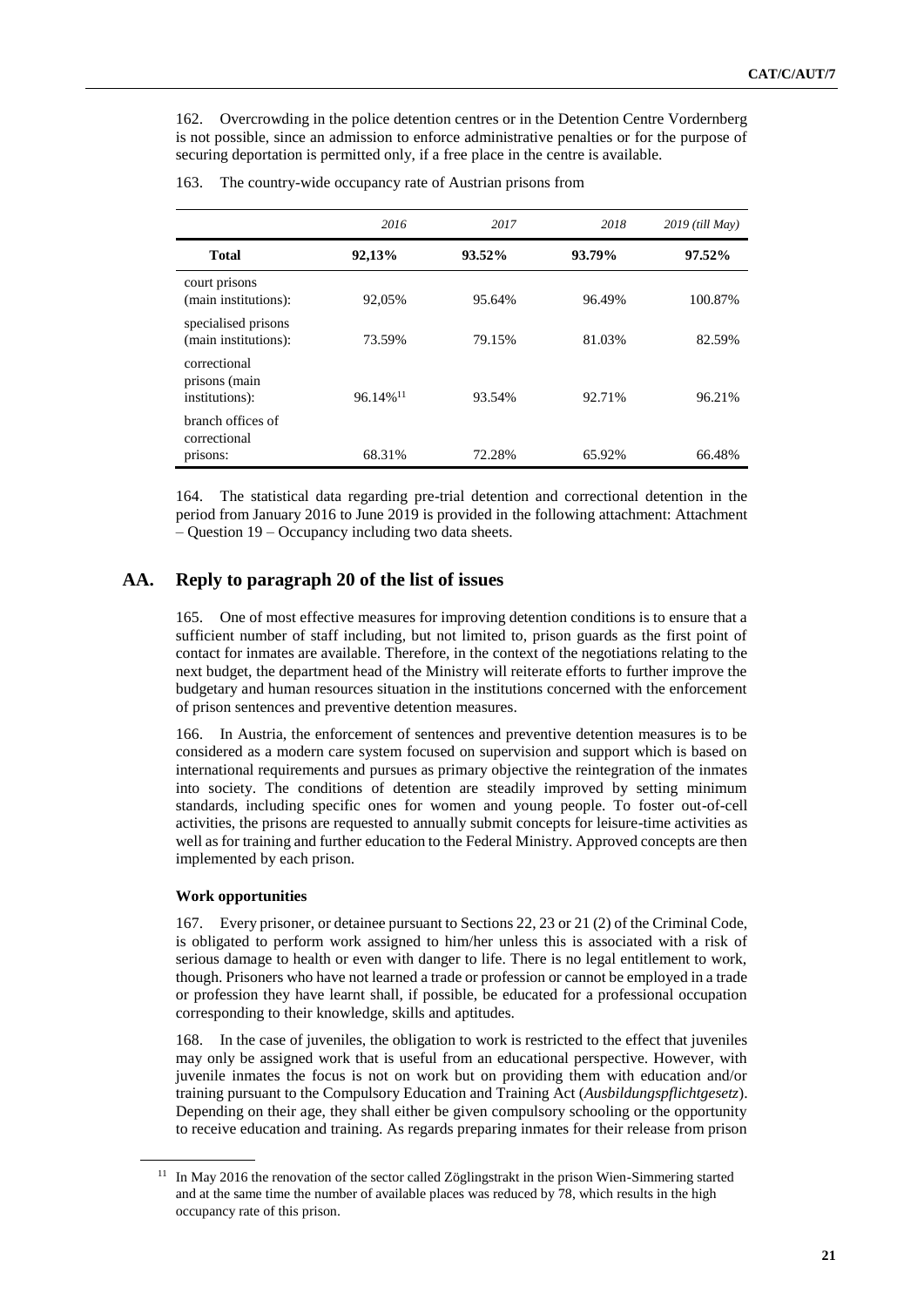or detention, the Ministry of Justice started years ago to cooperate with the Youth Coaching (*Jugendcoaching*) service. In addition, minimum standards for the juvenile penal system were worked out to ensure that inmates of Austrian prisons are taken care of appropriately to their age.

#### **Relaxations of the prison regime**

169. In addition, it is worth noting the various kinds of relaxation of the enforcement regime granted by the prisons within their own sphere of influence, such as short-term permission to go out (*Ausgang*), interruption of the prison sentence etc. Relaxations should be granted increasingly as the date of release is drawing nearer.

## **AB. Reply to paragraph 21 of the list of issues**

#### **Solitary confinement in prisons**

170. Since the last periodic review, there have been no changes to the provisions of the Enforcement of Sentences Act (StVG) concerning solitary confinement.

171. In general, Section 51 of the Juvenile Court Act (*Jugendgerichtsgesetz 1988*, JGG) provides that, unless stipulated otherwise in the JGG, the enforcement of prison sentences imposed on juvenile delinquents is governed by the general provisions for the enforcement of sentences. Every juvenile convict kept in solitary confinement must be given the opportunity for a conversation at least twice a day.

## **AC. Reply to paragraph 21 (a) of the list of issues**

172. As a rule, Section 124 (1) StVG provides for inmates to be accommodated in residential groups or otherwise without locking up cells or common rooms during the day, provided that this is feasible according to the type of penal service and other circumstances. There is a legal entitlement to communal confinement during the day.

173. Communal confinement during the day shall be excluded if this is necessary for health reasons or otherwise to achieve the purposes of enforcement specified under Section 20 StVG for the inmate himself/herself or for fellow inmates.

174. In contrast, and except in case of special security measures or disciplinary sanctions, solitary confinement during the night may be refrained from only for spatial or organisational reasons or if an inmate wishes to share a cell with others. In addition, an inmate shall not be alone in a cell during the night if there is reason to assume that this would cause danger to the inmate's physical or mental state.

175. Section 125 (1) StVG provides that a suitable employee of the penal service system must at least once a day visit those convicts placed in solitary confinement to the extent they do not get visitors.

176. Special security measures may be ordered if there is a risk of absconding, danger of violence being used against persons or objects or danger of an inmate committing suicide or injuring himself/herself or if a prisoner otherwise poses a material threat to safety or good order. Placing a prisoner in solitary confinement requires that he/she will be held in community either during his/her daily work or during the daily leisure time of at least two hours. Special security measures shall be maintained if and for as long as they are required due to the extent and continued existence of the danger that led to the relevant order. According to case law of the Supreme Administrative Court, these security measures must be absolutely necessary as regards the danger leading to the relevant order being issued; this means that the existing danger cannot be averted by any other reasonable means.

177. Solitary confinement may be maintained for more than four weeks against the prisoner's will only if so ordered by the court having local jurisdiction over the prison (*Vollzugsgericht*).

178. Special security measures may be ordered by the supervising prison official. He/She has to promptly report any such order to the director of the prison facility who shall decide whether the special security measure shall be maintained. The remedy of a complaint is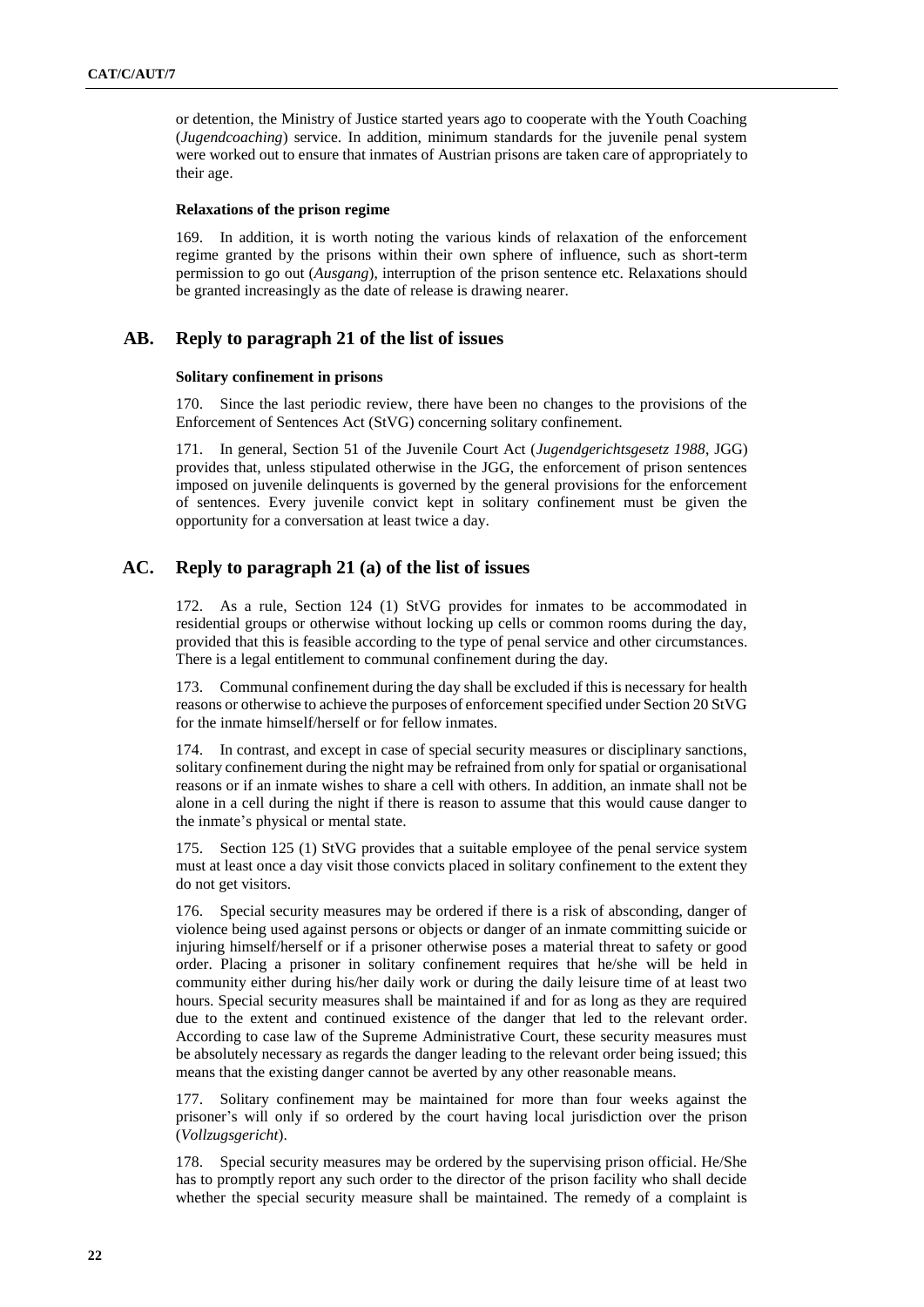available against orders imposing special security measures. If the director of the prison facility maintains solitary confinement as a special security measure, the prisoner may appeal to the *Vollzugsgericht*.

179. New regulations for appeals procedures in the penal system were introduced already by the Administrative Jurisdiction Amendment Act (*Verwaltungsgerichtsbarkeits-Anpassungsgesetz*) (FLG I No 190/2013) which entered into force on 01/01/2014 (incorporation of the enforcement panels (*Vollzugskammern*) into the system of ordinary court jurisdiction).

180. Detention in a specially secured cell from which all objects enabling a prisoner to cause damage are removed may be maintained for more than one week only if so ordered by the *Vollzugsgericht*.

181. The disciplinary sanction of "house arrest" (*Hausarrest*) may be imposed only if aggravating circumstances are predominant. The duration of house arrest shall not exceed four weeks. House arrest is not permitted for as long as imposing it would constitute a health hazard as stated by the prison doctor. While under house arrest, the prisoner is to be detained in a special single room. He/She may neither receive letters, nor have visitors, make telephone calls or watch television. In minor cases, the order by which the sanction is imposed may permit prisoners detained in solitary confinement to serve their house arrest in their usual cell.

### **AD. Reply to paragraph 21 (b) of the list of issues**

182. On this, see Attachment – Question 21 – statistical data – Solitary Confinement (2 data sheets) for the period ranging from January 2016 to June 2019.

### **AE. Reply to paragraph 21 (c) of the list of issues**

183. The duration of the disciplinary sanction of "house arrest" shall not exceed four weeks.

184. Detention in a specially secured cell from which all objects enabling a prisoner to cause damage are removed may be maintained for more than one week only if so ordered by the *Vollzugsgericht*.

185. A prisoner may be detained in solitary confinement against his/her will for an uninterrupted period of more than four weeks only if this is ordered by the *Vollzugsgericht* which shall decide on the detention upon an application from the director of the prison facility. If the *Vollzugsgericht* orders that solitary confinement shall be maintained, it shall at the same time determine for how long.

186. A prisoner may be detained in solitary confinement for an uninterrupted period of more than six months only upon his/her request and only with the consent of the prison doctor.

### **AF. Reply to paragraph 21 (d) of the list of issues**

187. In principle, the first-level law enforcement authority shall decide on the imposition of disciplinary sanctions. However, if the infraction affects the director of the prison facility personally, the decision has to be taken by the Ministry of Justice. In the proceedings relating to disciplinary sanctions for infractions, the prisoner has the right to be heard and to apply for further investigations. If a prisoner's command of the German language is not sufficient, translation aid shall be provided in the proceedings relating to disciplinary sanctions for infractions.

188. The prisoner may lodge a complaint with the *Vollzugsgericht* against the disciplinary sanction order issued by the director of the prison facility as the first-level law enforcement authority. Disciplinary sanction orders issued by the Ministry of Justice (in case of an infraction affecting the director of the prison facility personally) may be appealed to the Vienna Court of Appeal.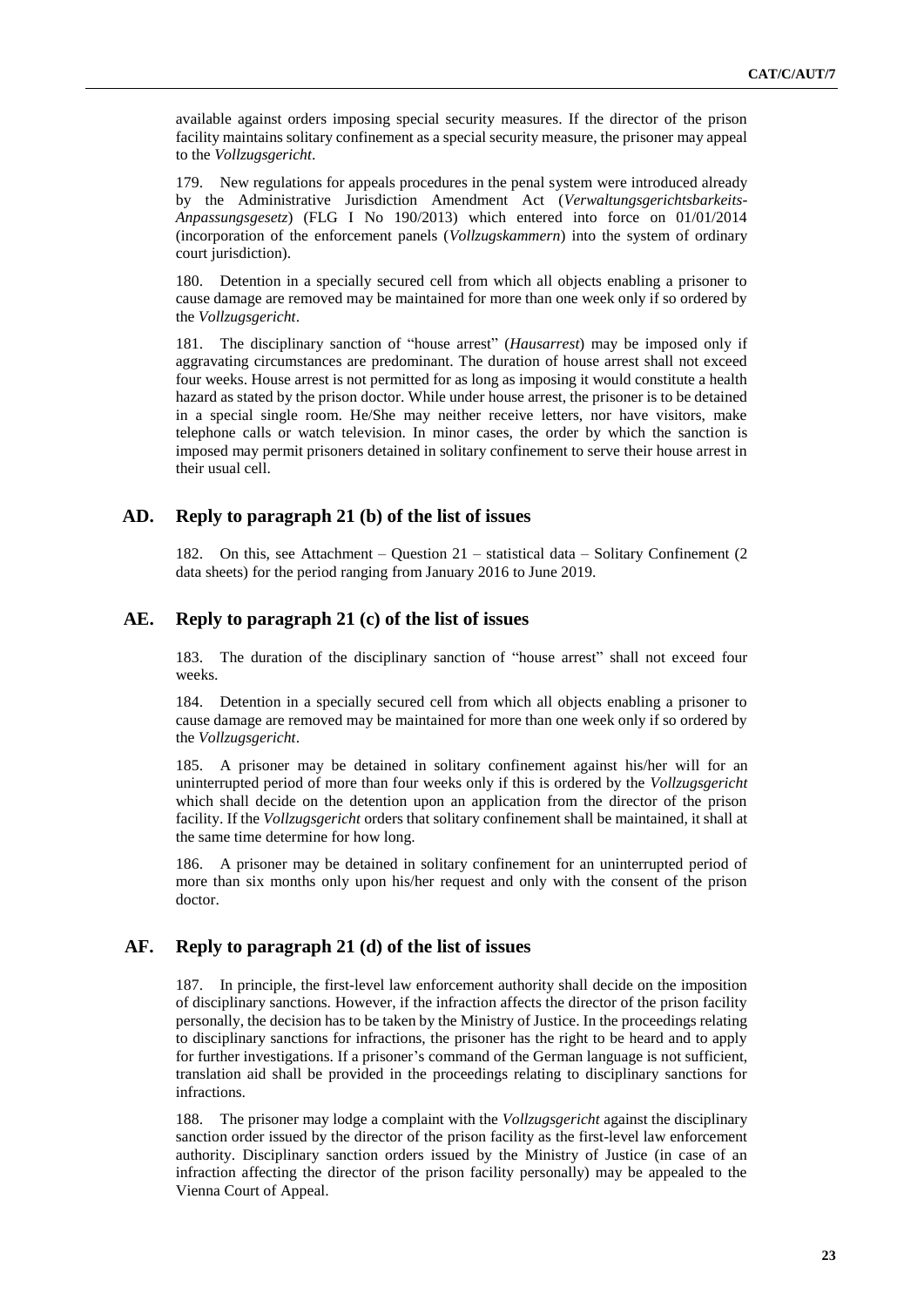#### **Solitary confinement in police custody**

189. The Code of Criminal Procedure (CCP) provides that, for security reasons (risk of collusion and of suppression of evidence), detainees in police custody shall on principle be placed in solitary confinement, with the detention lasting no longer than 48 hours before they are transferred to a prison facility.

190. Furthermore, solitary confinement is permitted only in cases of long-term detention within the police detention service as a disciplinary measure (up to 72 hours) or as a security measure in case of the detainee endangering himself/herself and/or others for as long as such danger persists. Regular assessments of these measures are mandatory and have to be documented accordingly. In case of self-endangerment, recurring examinations by a public health doctor (*Amtsarzt*) are also required.

191. No statistics regarding the number of detained persons placed in solitary confinement under policy custody and the duration of such placement are kept. Detained persons regularly volunteer for solitary confinement. If there is sufficient room in the detention facilities, such requests of detained persons are always fulfilled. This is also documented as solitary confinement, and the corresponding records cannot be analysed without disproportionate effort, since the note as to voluntariness can be found only in the individual documents.

## **AG. Reply to paragraph 22 of the list of issues**

### **Deaths in judicial custody**

192. For statistical data on deaths in places of detention, including the cause of death (January 2016–January 2019) – please see Attachment – Question 22 – Statistical Data – Cases of Death.

### **Deaths in police custody**

193. Since 2009, a total of four cases of death with unknown cause were registered in the context of police custody. All occurred in one of the two police detention centres in Vienna.

194. In all cases, an autopsy was ordered by the Public Prosecution Office for Vienna after immediate investigations and reporting by the regional office of criminal investigation had taken place. In three cases, the Regional Police Directorate for Vienna was subsequently informed by the Public Prosecution Office for Vienna that investigations had been discontinued. The results of the autopsies have not been transmitted. In one of these four cases, the Public Prosecution Office pressed charges against two public health doctors of the Regional Police Directorate Vienna who were then found guilty of negligent killing and sentenced to a fine.

195. As a consequence, not only mandatory emergency exercises, which have to be performed on a regular basis in the police detention centres, were introduced. Also a supplementary documentation form "Thorax – upper abdominal pain" ("*Thorax-Oberbauchschmerz*"), which needs to be followed mandatorily in case of a defined symptom complex, was developed.

196. Moreover, five suicides of persons held in police custody occurred during the same period. As the investigations showed no third-party negligence in any of these cases, they were discontinued by the responsible public prosecution offices.

#### **Deaths in military prisons:**

197. There have been no deaths in military prisons.

#### **Deaths in psychiatric hospitals:**

198. No country-wide data collection is carried out with regard to deaths in psychiatric hospitals.

### **Investigations of deaths**

199. In case of a death occurring at a prison or police custody detention facility such institution is obligated to immediately inform the respective responsible public prosecution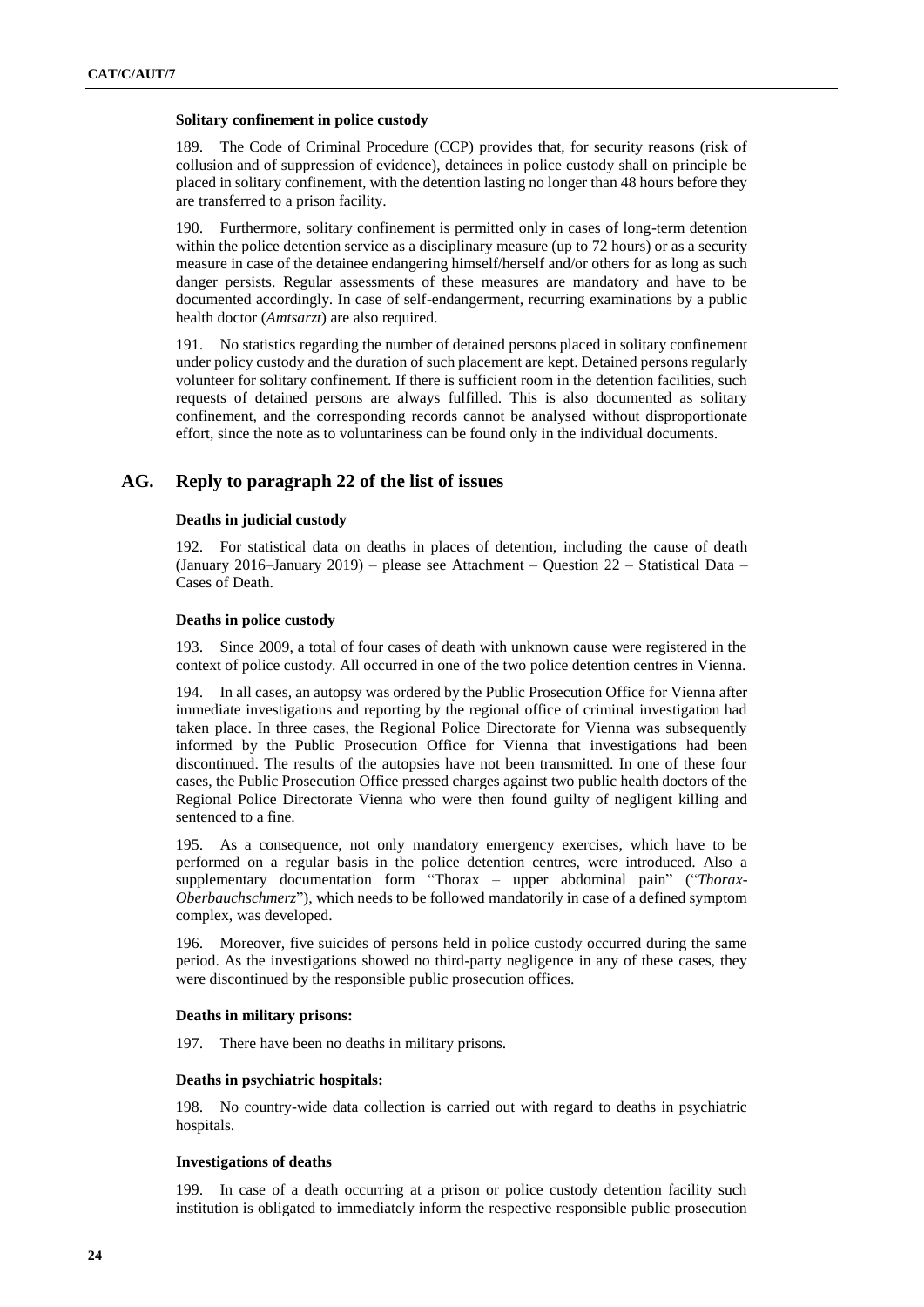office. The public prosecution office, on its part, has to order an autopsy to verify the exact cause and circumstances of death. Depending on the results of the autopsy the public prosecution office decides whether the case is further investigated or discontinued. As in most cases it is not necessary to inform the respective prison of the results of the autopsy, often no specific cause of death is stated in the electronic Integrated Administration of the Penal System (IVV).

200. In 2019, five suicides were committed until 04/07/2019 (three by strangulation, two by wrist cutting).

201. The Ministry of Justice (Directorate General) committed to preventing suicides in the penal service and preventive detention (*Maßnahmenvollzug*) to the largest extent possible by engaging in comprehensive prevention work, organised and coordinated by a special group for suicide prevention. The special group consists of four internal and two external experts (clinical psychologists and psychiatrists).

202. This special group analyses all suicides committed in the Austrian penal system and issues recommendations for further improvements in the prevention work on a regular basis. After a "suicide reflection" has been carried out with the employees of the prison involved, a "psychological autopsy" is performed with respect to each completed suicide case. In addition, uniform standards were developed for suicide prevention. Each prison has an institution-specific prevention concept in place. Every two years, these concepts are evaluated by the members of the special group, with outstanding concepts being recognised as "Good Practice Models".

203. Thanks to a system (cell allocation programme) which was developed specifically for the purpose of suicide prevention, the penal service now has an internationally renowned screening tool for initial assessment of suicidality among newly admitted prisoners at its disposal.

204. Regular, target group-specific training and further education programmes for prison personnel related to suicide prevention ensure up-to-date knowledge and increased awareness for this subject.

205. Regrettably, despite all these extensive preventive measures, it is not and will never be possible to prevent every single suicide in prisons from happening. It is a globally wellestablished scientific fact that the (statistical) probability of a suicide being committed is about five to ten times higher in prison than with regard to the general population.

## **AH. Reply to paragraph 23 (a) of the list of issues**

206. Prisons: Medical care is primarily ensured by prison doctors (general practitioners) employed at every prison. Furthermore, each prison also employs psychiatrists with their allotment of hours depending on the prison's size. Other specialist doctors are consulted when required – by way of escorted outings either to the respective specialist doctor or to the hospital. Depending on the demand, the specialist doctor may come to the prison to examine the inmates.

207. It has not been possible to increase the number of doctors at Feldkirch, Graz-Karlau and Graz-Jakomini prisons.

208. There is enough nursing personnel at the Wilhelmshöhe satellite facility so that other inmates do not provide nursing activities to inmates with mental conditions. Occasionally, however, so-called Listeners, i.e. trained inmates who make themselves available as conversational partners for inmates with mental conditions, are employed who make a genuine, irreplaceable contribution to suicide prevention.

209. There are no infirmaries in police detention centres. With regard to detention service facilities (*Anhaltevollzug*), a doctor is available at every location at all times. Depending on the time of day, a doctor is either on site or on on-call duty. If necessary, and in cases of emergency, inmates are either visited by an emergency doctor or taken to a hospital.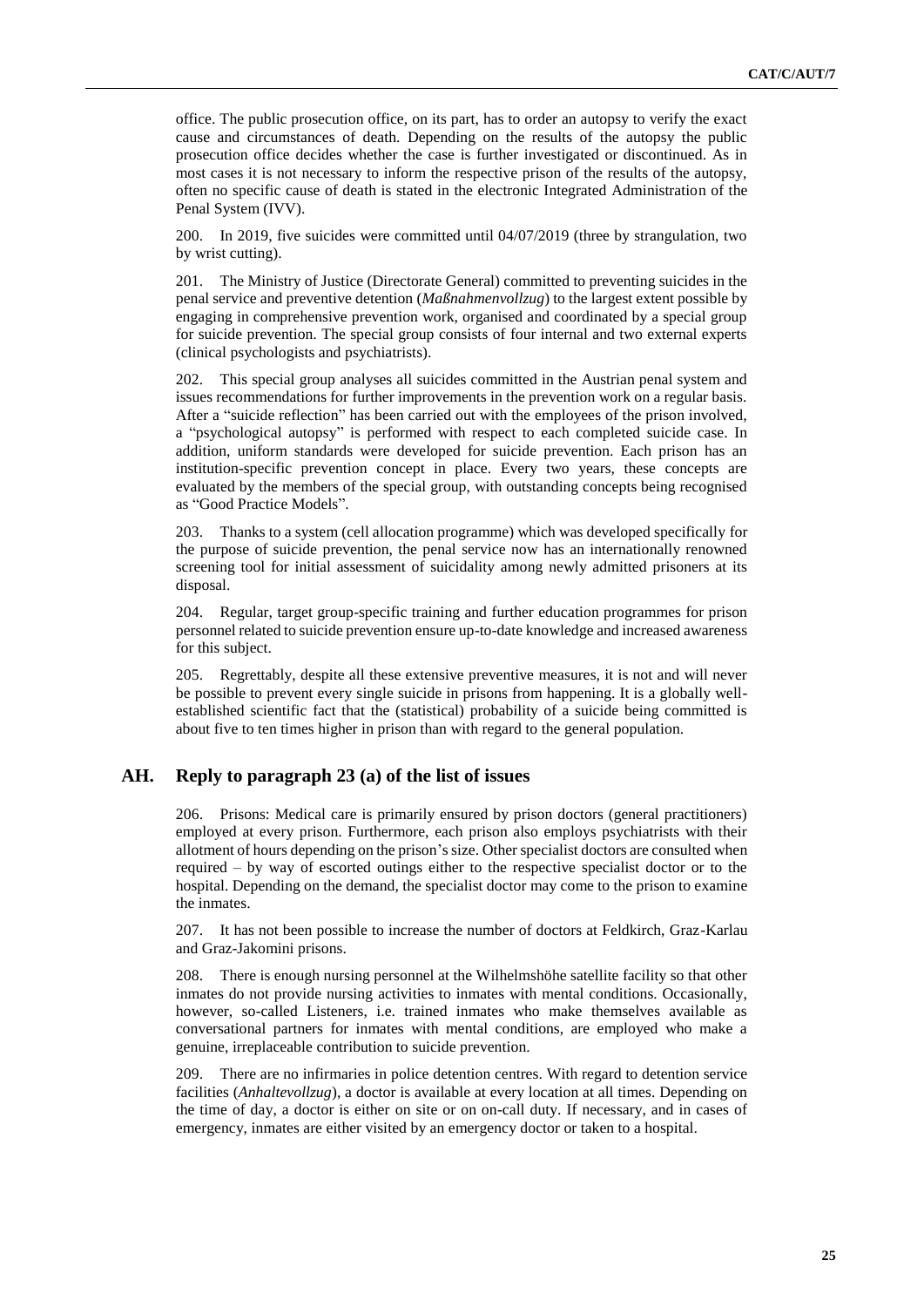## **AI. Reply to paragraph 23 (b) of the list of issues**

210. Prisons: The requirement of performing an admission examination of all new inmates within 24 hours of their internment cannot be met in all institutions. New inmates are presented to the prison doctor during the next medical consultation. Should a situation of particular urgency occur, the inmate is either escorted to the nearest medical facility or presented to the chief physician.

211. Police detention centres: Pursuant to the Detention Regulation (*Anhalteordnung*) all prisoners shall be medically examined for fitness for detention without undue delay, however, not later than 24 hours after admission. Persons whose unfitness for detention has been established during the examination or whose unfitness for detention is obvious are to be released immediately and must not be detained any longer.

## **AJ. Reply to paragraph 23 (c) of the list of issues**

212. Prisons: There is no difference as to the preparation of diagnostic findings between inmates and patients outside of prison. The diagnostic findings of each inmate are uploaded into the electronic medical record and may be accessed at any time. When the inmates are released from prison, they are offered to take these findings with them.

213. Police detention centres: Findings from external facilities are scanned and added to the medical record as electronic attachments. In police detention centres which do not keep electronic medical records, diagnostic findings are kept under lock and key subject to explicit compliance with the General Data Protection Regulation (GDPR) for sensitive data and can only be accessed by healthcare professionals.

## **AK. Reply to paragraph 23 (d) of the list of issues**

214. Already now, an exemption from their confidentiality obligation permits healthcare professionals to report serious physical injuries related to torture.

215. Prisons: In the course of each training unit, healthcare professionals are reminded of the issue of torture and are given the opportunity to make an anonymous report to the chief physician. Injuries caused during internment must be documented and, if possible, a picture has to be included in the medical record.

216. Police detention centres: Within the scope of the basic training of public health doctors employed by the police, various aspects of torture and inhumane / degrading treatment are covered and participants are sensitised to the subject. Among other things, specific indications for torture-related injuries form part of the training. Public health doctors employed by the police are obligated to precisely document any and all visible injuries, both in writing and by way of a graphic, in the detention protocol.

## **AL. Reply to paragraph 24 of the list of issues**

#### **Measures taken in case of allegations of ill-treatment**

217. The discrepancy between the high number of allegations of ill-treatment and the low number of convictions results from the fact that in the majority of reported cases there is no sufficient suspicion of crime having been committed which is why the competent public prosecution office refrains from initiating investigations or discontinues them. In the few remaining cases, an examination under disciplinary law usually leads to the result that there has been no violation of professional obligations, which is why there is no basis for initiating disciplinary proceedings.

218. Investigations conducted by the Regional Police Directorate which is competent for investigations related to allegations of ill-treatment are performed in an objective and best possible manner; this is also how they are passed on to the competent public prosecution office.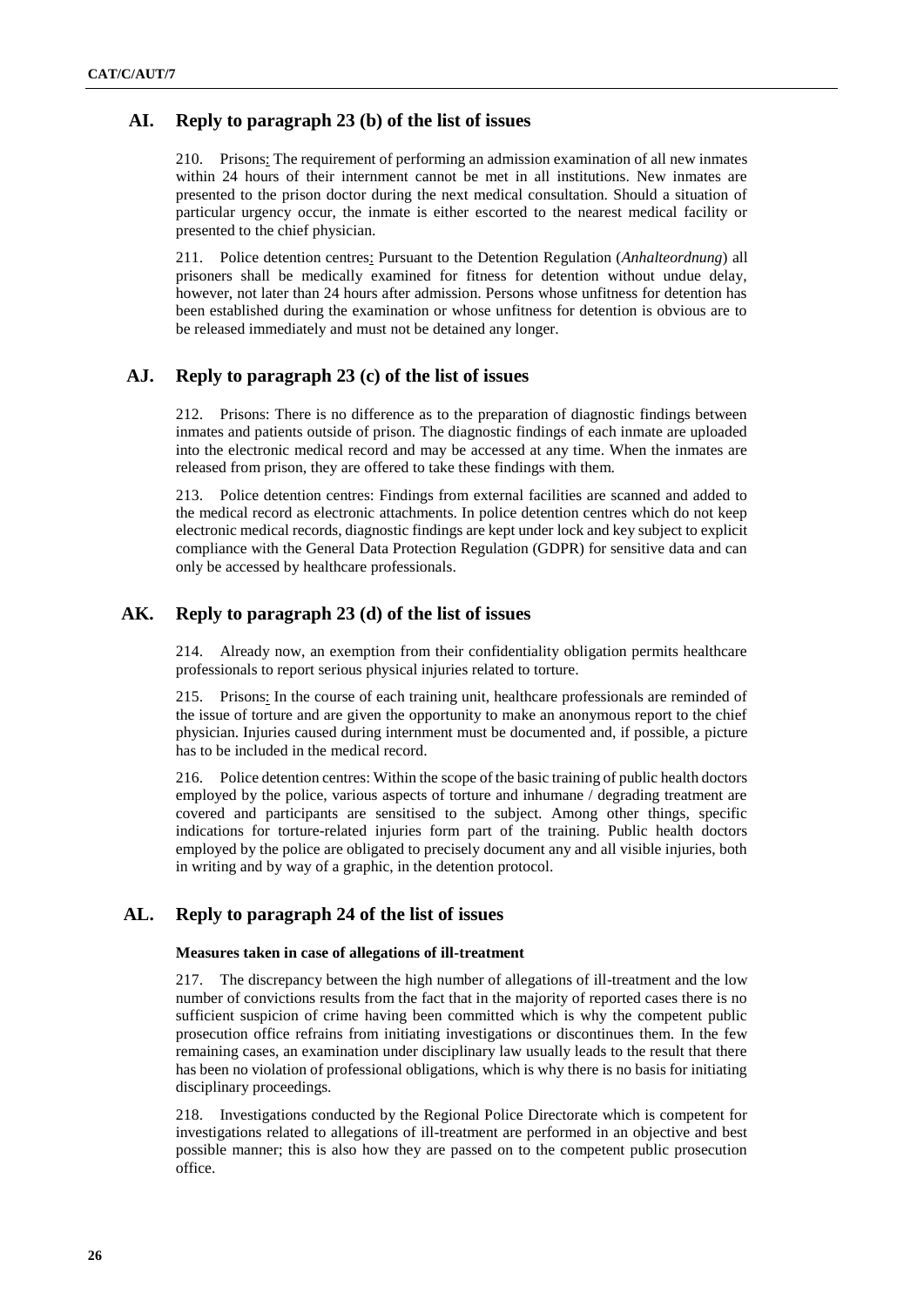### **Statistical data**

**Justice system (period 2016 to 2018)**

|                                                                                                   | 2016     | 2017     | 2018                        |
|---------------------------------------------------------------------------------------------------|----------|----------|-----------------------------|
| Number of investigation proceedings marked with the ID<br>"mjb" (allegation of abuse prison guard |          |          |                             |
| (Missbrauchsvorwurf Justizbeamter, mjb))                                                          | 75       | 96       | 96                          |
| Indictments                                                                                       | 7        | 3        | 3                           |
| Discontinued ( <i>Einstellung</i> )                                                               | 49       | 63       | 60                          |
| Dropped (Abbrechung)                                                                              | $\Omega$ |          | $\Omega$                    |
| Eliminated (Ausscheidung)                                                                         | $\Omega$ | 8        | $\mathcal{D}_{\mathcal{L}}$ |
| Other                                                                                             | 19       | 21       | 31                          |
| Conclusion (conviction)                                                                           | 2        | 2        |                             |
| Conclusion (acquittal)                                                                            | $\Omega$ | $\Omega$ |                             |
| Complaint to senior public prosecutor                                                             | 32       |          |                             |
| Allegations of ill-treatment by inmates against employees<br>of the penal system                  |          | 80       | 61                          |

219. Police officers: As for statistical data on allegations of ill-treatment filed against police officers, the following figures relate to all allegations of ill-treatment throughout Austria which have been reported and notified to public prosecution offices.

220. In such cases, the reporting is based on Section 83 Criminal Code (Assault causing physical injury) in conjunction with Section 313 Criminal Code (Offences committed by abusing an official position).

221. In 2018, a total of 328 allegations of ill-treatment were filed against 631 law enforcement officials, of which:

- In 47 cases no investigations were initiated;
- In 11 cases the investigations were dropped (*abbrechung*);
- In 239 cases the investigations were discontinued (*einstellung*);
- On 31 investigations, there has been no response by the public prosecution offices to date.

222. In the first half of 2019, a total of 174 allegations of ill-treatment were filed against 285 law enforcement officials, of which:

- In 36 cases no investigations were initiated;
- In two cases investigations were dropped (*abbrechung*);
- In 105 cases investigations were discontinued (*einstellung*);
- On 31 investigations, there has been no response by the public prosecution offices to date.

#### **Study**

223. See answer to question 1.

### **Justice**

224. The following internal instructions issued by the Ministry of Justice are worth mentioning:

• Internal instruction of 06/05/2015 on the procedure in case of reports on misconduct of prison personnel subject to criminal law, or in case of serious incidents concerning inmates where misconduct cannot be ruled out a priori;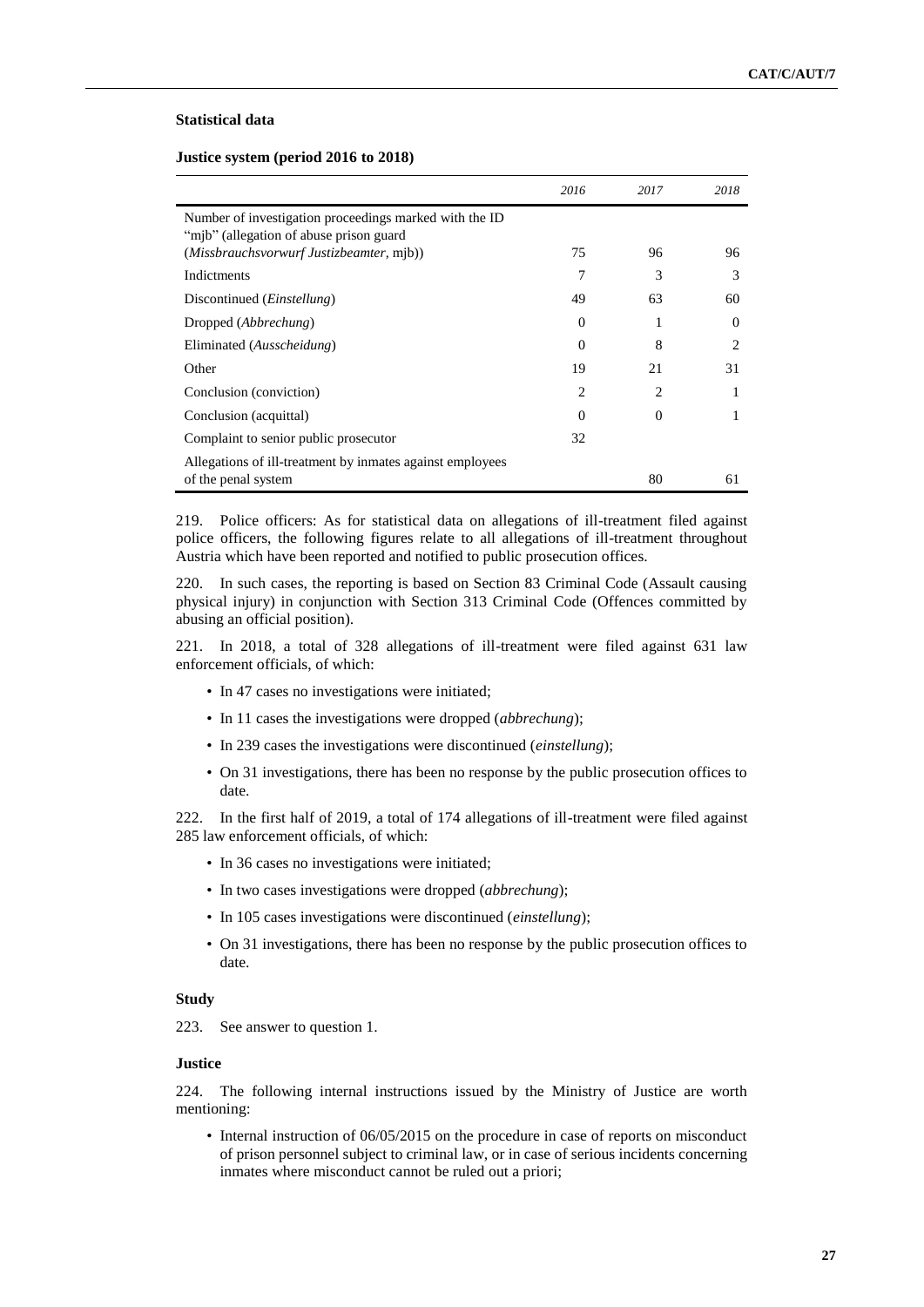- Supplementary internal instruction of 02/07/2015 on the procedure in case of reports on misconduct of personnel subject to criminal law, or in case of serious incidents concerning inmates where misconduct cannot be ruled out a priori; and
- Internal instruction of 25/06/2018 on the procedure in case of allegations of illtreatment filed against security authorities and prison officials.

225. The content of these internal instructions can be summarised as follows. With a view to avoiding any appearance of bias, prison managers are requested to address reports on the behaviour of prison officials which might be of relevance under criminal law, or on incidents with inmates where misconduct cannot be ruled out a priori directly to the relevant senior public prosecution office instead of the public prosecution office having territorial jurisdiction.

226. The appearance of bias might be caused by the fact that in many cases regional court prisons are located in the same building or in immediate proximity to the respective public prosecution office having territorial jurisdiction. This immediate proximity and the personal contact between public prosecutors and prison guards or employees of the prison service often resulting therefrom, can give rise, from the outside perspective, to an appearance which is objectively suitable for raising doubts as to whether duties are performed in an impartial manner.

227. At the same time, it must be ensured that investigative steps which cannot be delayed can be taken (also on weekends or public holidays). In this context, it needs to be taken into account that there is no stand-by duty in senior public prosecution offices. Thus, it has been set out that in case of decisions, and/or investigative steps, which cannot be delayed the complaint has to be passed on directly to the public prosecution office with territorial jurisdiction (being on stand-by duty) which, if necessary, takes the required unpostponable steps and passes the case on to the respective senior public prosecution office to continue the proceedings.

228. With regard to the internal instruction of 25/06/2018 on the procedure in case of allegations of ill-treatment filed against security authorities and prison officials, reference is made to the statements on question 1/a/i and ii.

### **Police**

229. On 19/07/2018, a revision of the internal instruction by the Ministry of the Interior was announced. The internal instruction entered into force on 01/09/2018. It regulates the nation-wide uniform documentation, establishment of facts and assessment which need to be conducted if anyone raises allegations of ill-treatment against law enforcement officials.

230. Ill-treatment is to be deemed to have taken place if:

- Physical injury is caused intentionally and without correlation to the use of coercion (ill-treatment);
- There is a causal relation between physical injury and the use of coercion but it is evident that the physical injury caused might be a consequence of evidently disproportionate violence (evidently disproportionate violence while using coercive measures), or
- An inhumane or degrading treatment takes place which does not entail physical injury.

231. Thanks to the Basic Training Regulation (*Grundausbildungsverordnung*) of 12/06/2017, all levels of training of law enforcement officials (basic police training, continuing education of police officers for management and special purpose positions and for senior management positions) were transformed into a human rights-based competence system. While the number and scope of human rights modules remained the same, the operational training was extended by human rights-related analytical approaches which provide for a direct correlation between acting in compliance with human rights and the lawfulness of an intervention. The focus is thus constantly directed towards interventions in compliance with human rights.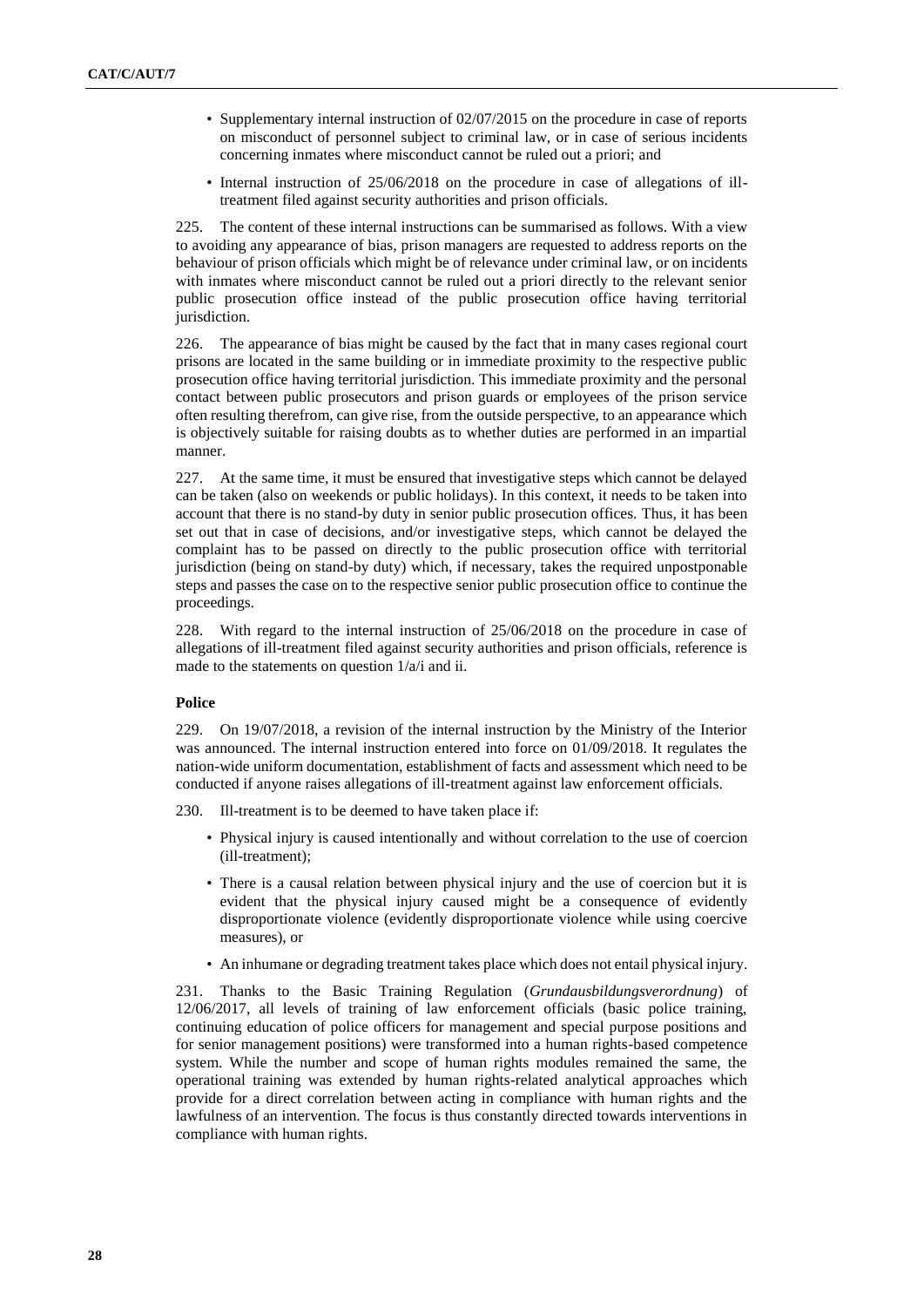### **AM. Reply to paragraph 25 of the list of issues**

232. Anybody can expressly lodge a complaint to the Austrian Ombudsman Board within the framework of preventive human rights monitoring, if he/she believes that there has been an infringement of human rights.

### **Prisons**

233. Imprisoned persons have the right to lodge a complaint about the decisions, instructions and behaviour of employees of the penal service system. The so-called "*Aufsichtsbeschwerde*", i.e. a complaint to a supervisory authority against the conduct of a public officer, is a suggestion for the (higher) penal system authorities to exercise their right of supervision. The *Aufsichtsbeschwerde* is non-formal and can be lodged anonymously.

234. The detainees are informed about the possibility of lodging such a complaint by the house rules and by information sheets. Moreover, the provisions of the Enforcement of Sentences Act (StVG) concerning the behaviour of detainees also have to be available in each cell.

235. In case the behaviour of employees constitutes an offence under criminal law (allegation of ill-treatment), the prisons are obliged to file a report with the senior public prosecution office (*Oberstaatsanwaltschaft*), which subsequently determines which public prosecution office shall take charge to exclude even the slightest appearance of bias.

#### **Police detention centres**

236. The regulation on the detention of persons by law enforcement authorities and public security officers (Detention Regulation) (*Anhalteordnung* - AnhO) stipulates the following:

#### **Complaints, requests and applications**

*Section 23 (1) During detention prisoners shall have the right to complain to the Commander in writing or orally, claiming the ongoing violation of a right granted to them in this regulation. For this purpose they shall be brought before the Commander at their request without undue delay.* 

*(1a) If abuse is alleged in the course of a complaint, a medical expert opinion shall be obtained without undue delay.*

*(2) If upon immediate review of the complaint pursuant to para. 1 the Commander finds the complaint to be justified, he shall establish the lawful status; otherwise he shall present the facts to the authority, which has to review the facts without undue delay. If the authority concludes that the complaint is justified and the complainant is still being detained, the Commander shall be instructed to establish the lawful status without undue delay; otherwise the authority shall inform the person concerned of the result of the review, without proof of service, if an address is known or can be determined without difficulty.* 

*(3) If the behaviour complained about is legally protected otherwise, this legal protection shall remain unaffected.* 

*(4) In other respects, all prisoners may submit requests and applications orally or in writing at their discretion. For this purpose they shall be brought before the Commander at their request without undue delay.*

237. Each detainee shall be informed about the Detention Regulation in a verifiable manner upon admission, if necessary, in a language understood by the detainee. The possibility of a complaint is also pointed out specifically. The Detention Regulation is available in German, the official languages of the United Nations and numerous additional, commonly used languages at any time.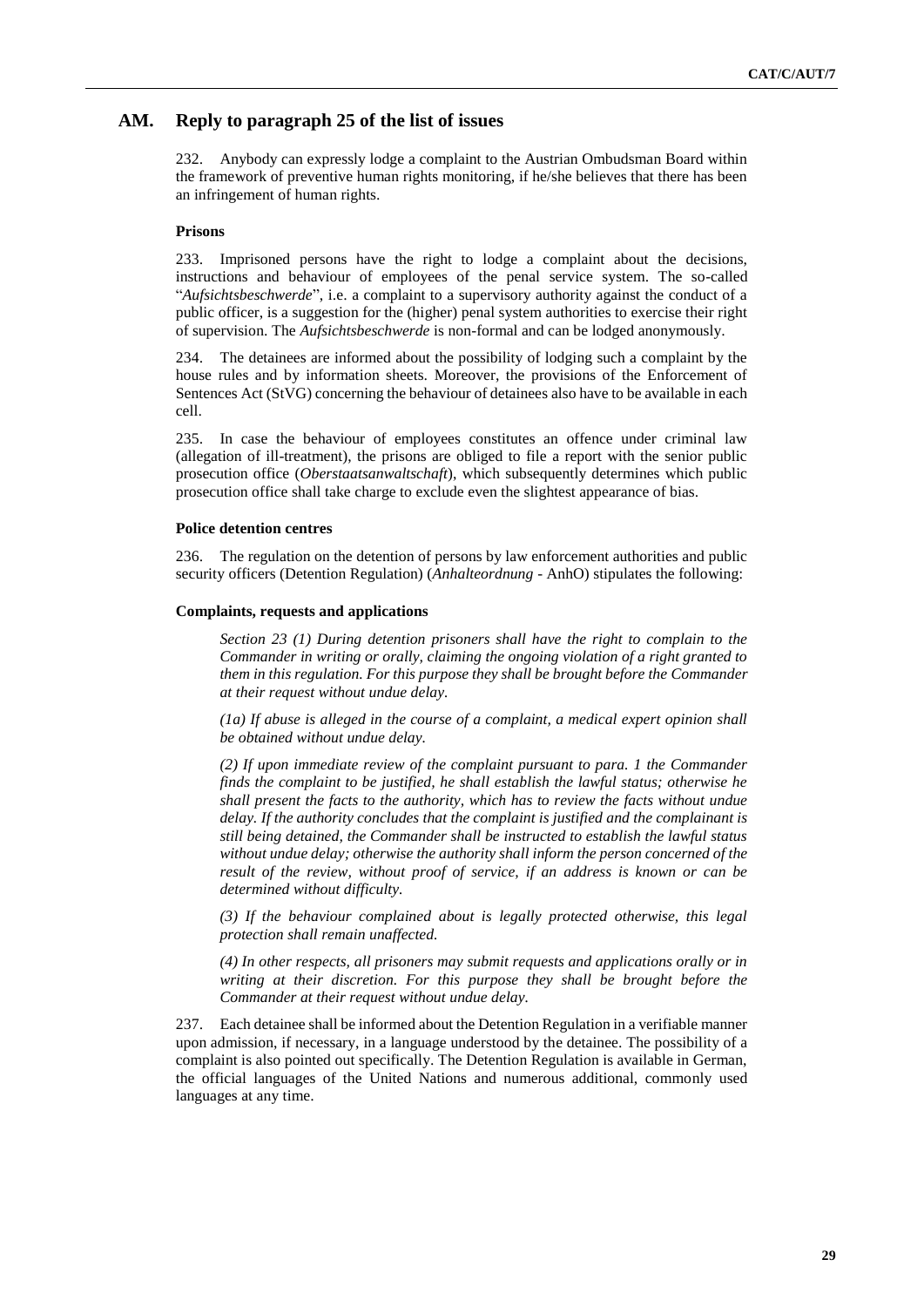#### **Psychiatric Institutions:**

238. The Involuntary Placement Act  $(UbG)^{12}$  provides for the compulsory judicial monitoring of restrictions of liberty (involuntary placement) in psychiatric hospitals and psychiatry departments. What is more, restrictions of any other rights are to be reviewed by an ordinary court of law upon request. The patient is represented by the responsible Patients' Ombudsman according to the location of the psychiatric hospital, also with the possibility of choosing a representative himself/herself. The patient has to be provided with information on who his/her Patients' Ombudsman is. The patient shall have the possibility to discuss matters with the Patients' Ombudsman.

239. The court shall first of all hear the patient within four days and obtain a personal impression. In case that the involuntary commitment is not reversed, a hearing shall take place - with the consultation of an expert – within seven days. The district court issues a decision, which can be appealed by the patient, his/her representative or a relative. The patient and his/her representative have to be informed of the possibility to resort to appeals.

240. The involuntary placement is to be reversed without undue delay if it was declared inadmissible. In this context, reference is made to th[e report of Gesundheit Österreich](https://jasmin.goeg.at/1041/) GmbH regarding the execution of the UbG. It is published every two years (current report concerns 2016/2017). In homes or other institutions, where at least three mentally ill persons or persons with mental disabilities can permanently be cared for or nursed, the Nursing Home Residence Act (*Heimaufenthaltsgesetz*, HeimAufG) applies, which also provides for a judicial monitoring of restrictions of liberty upon request.

## **AN. Reply to paragraph 26 of the list of issues**

### **Neglect of a 74-year-old in Stein Prison**

241. The Public Prosecution Office Vienna conducted investigations against four employees of the penal service systems, three of them being prison guards and one of them working in the psychological services, because of Section 312 (2) and (3) of the Criminal Code (Tormenting or Neglecting Prisoners) and Section 302 (1) of the Criminal Code (Misuse of Official Authority).

242. The investigations were based on the allegation that the four employees in their role as government officials violated their duty towards a prisoner under their care or in their custody by failing to ensure the treatment of the venous diseases in the legs of the inmate, to arrange the changing and control of the bandages and to ensure a respective leg hygiene by himself or third parties in the period from 26/02/2008 to 10/03/2014 and thus caused, even if only negligently, significant damage to his health.

243. The detainee, who refused all of the care services, was provided basic psychiatric and medical services. Psychological and/or psychotherapeutic treatment was not possible due to the lack of compliance by the detainee.

244. After threatening the detainee with forced presentation before a doctor, he ultimately agreed to an examination. Massive hygienic neglect on both legs of the detainee was detected and documented in photographic form by the doctor.

245. The investigations against all four of the employees were discontinued pursuant to Section 190°(2) of the Code of Criminal Procedure (CCP), because it was found that they had not grossly violated their duty towards the prisoner under their care or in their custody within the meaning of Section 312 (2) of the Criminal Code.

246. It was not established with the necessary certainty for the purpose of criminal proceedings that the detainee suffered from a significant damage to his health or physical or mental development within Section 312 (2) of the Criminal Code. Thus, there were no indications for the committal of an offence pursuant to Section 302 (1) of the Criminal Code (Misuse of Official Authority).

<sup>&</sup>lt;sup>12</sup> Federal Act of 01/03/1990 on the Involuntary Placement of Mentally Ill Persons in Hospitals (Involuntary Placement Act (*Unterbringungsgesetz* UbG)) [FLG No 155/1990.](https://www.ris.bka.gv.at/Dokumente/BgblPdf/1990_155_0/1990_155_0.pdf(TextavailableinGermanonly))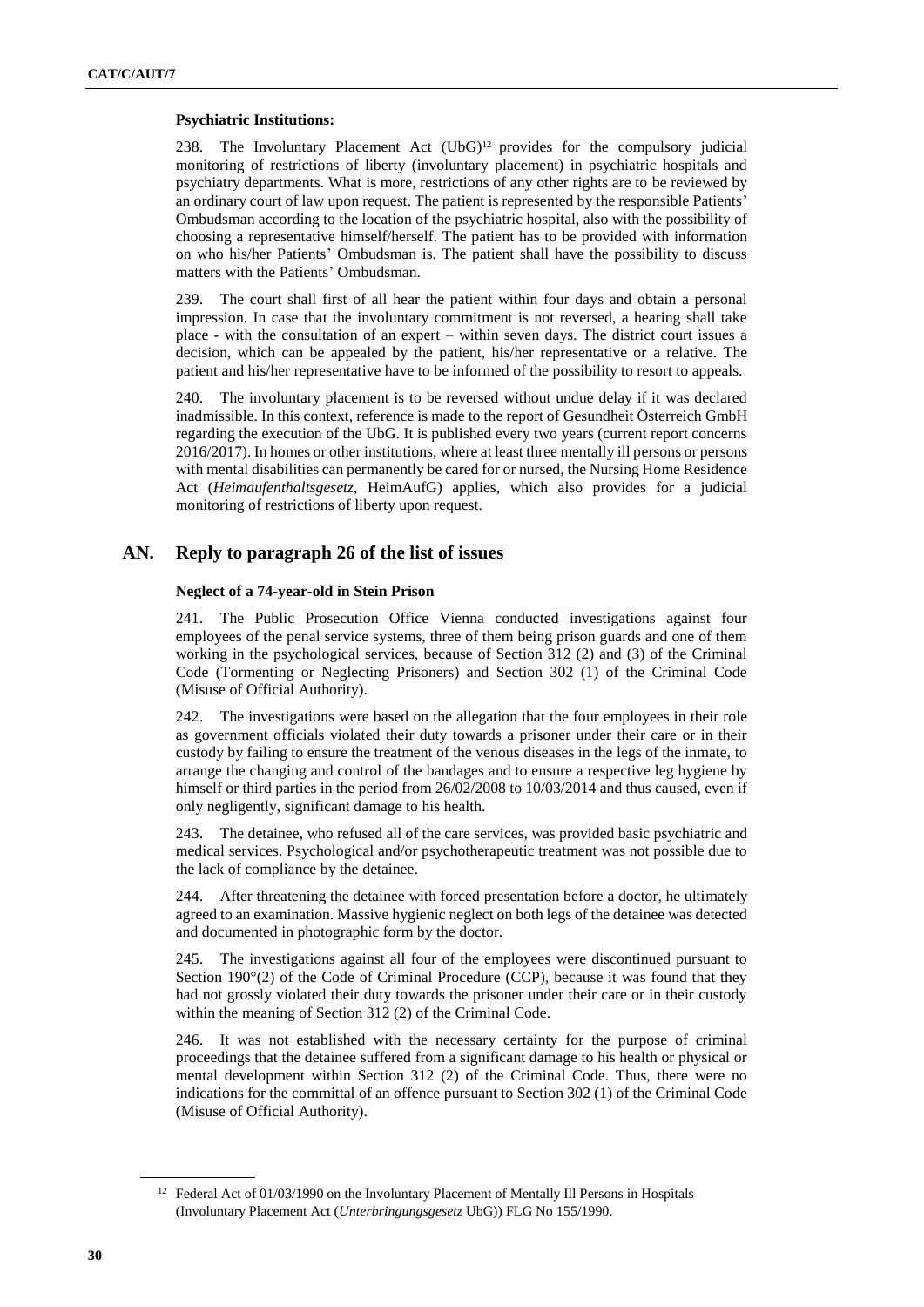247. Subsequently, the disciplinary proceedings against one of the four employees for the culpable breach of service obligations pursuant to Section 118 (1) (2) of the Federal Civil Servants Act (*Beamten-Dienstrechtsgesetz,* BDG) of 1979, which had been interrupted for the duration of the criminal proceedings, were discontinued.

### **Beatings against detainee in Graz-Karlau in July 2014**

248. The facts of the criminal matter are as follows: On 09/07/2014 around 21:30 an inmate accommodated in the section for preventive detention (*Massnahmenvollzug*) of the prison Graz-Karlau started screaming and banging a chair on the door of the cell. As the inmate could not be calmed by talking to him, the night duty commander ordered his segregation. The inmate's transfer into a monitored cell was then performed by six prison guards supervised by the night duty commander. The inmate had initially to be immobilized on the floor for a short period of time because of his resistance, before he could be taken out of the cell.

249. The allegation was raised that in the course of this official act one of the prison guards had punched the detainee in the face, who had already been on the floor and immobilized.

250. This prison guard was acquitted of causing physical injury intentionally pursuant to Section 259 (3) of the Code of Criminal Procedure (CCP) by the Regional Court For Criminal Matters Graz.

251. After the termination of the proceedings, criminal proceedings on suspicion of false accusation to the detriment of the acquitted prison guard were initiated against one of the other prison guards, whose descriptions had caused the commencement of the investigations, and eventually resulted in a conviction. Until the final termination of the criminal proceedings, the employee worked in areas of the prison Graz-Karlau where he had no contact with the inmates when unaccompanied.

- 252. Disciplinary proceedings against the employee were not initiated.
- 253. Section 259 CCP reads as follows:

*"The defendant is acquitted of the charges through the judgment by the panel of professional and lay judges (Schöffengericht) (...)*

*3. if the Schöffengericht finds that the action giving rise to the charges is not punishable by law or that the facts have not been established or that it is not proven that the defendant has committed the offence for which he or she is accused or that circumstances exist which render the action non-punishable or exclude prosecution for reasons other than those set forth in para. 1 and 2."*

### **AO. Reply to paragraph 27 of the list of issues**

254. As far as could be established, in the justice area no claims for torture under the Liability of Public Bodies Act (*Amtshaftungsgesetz*) have been asserted in the past few years.

255. The Ministry of Justice does not allocate special financial means to be used for possible payments arising in connection with Article 14 of the CAT.

256. However, the means for covering any future payments are guaranteed (i.e. in case compensation should be granted), as these would constitute costs which are not controlled by the justice administration (costs of the independent judiciary) and for which sufficient budget must be made available at all times.

257. With regard to the police sector, a compensation payment in the amount of EUR 1,500 was made pursuant to the Liability of Public Bodies Act in 2017. Allegations of ill-treatment were raised in connection with an official act from 2014; as a consequence, the responsible regional administrative court determined that the arrest itself had already been unlawful.

258. In Austria, further compensation programmes are provided at the regional level.

259. The following types of compensation are also available. Persons who suffered a physical injury or a damage of health due to an intentional and unlawful act liable to be punished by more than six months of imprisonment are entitled to assistance under the Victims of Crimes Act (*Verbrechensopfergesetz*, VOG, FLG No 288/1972).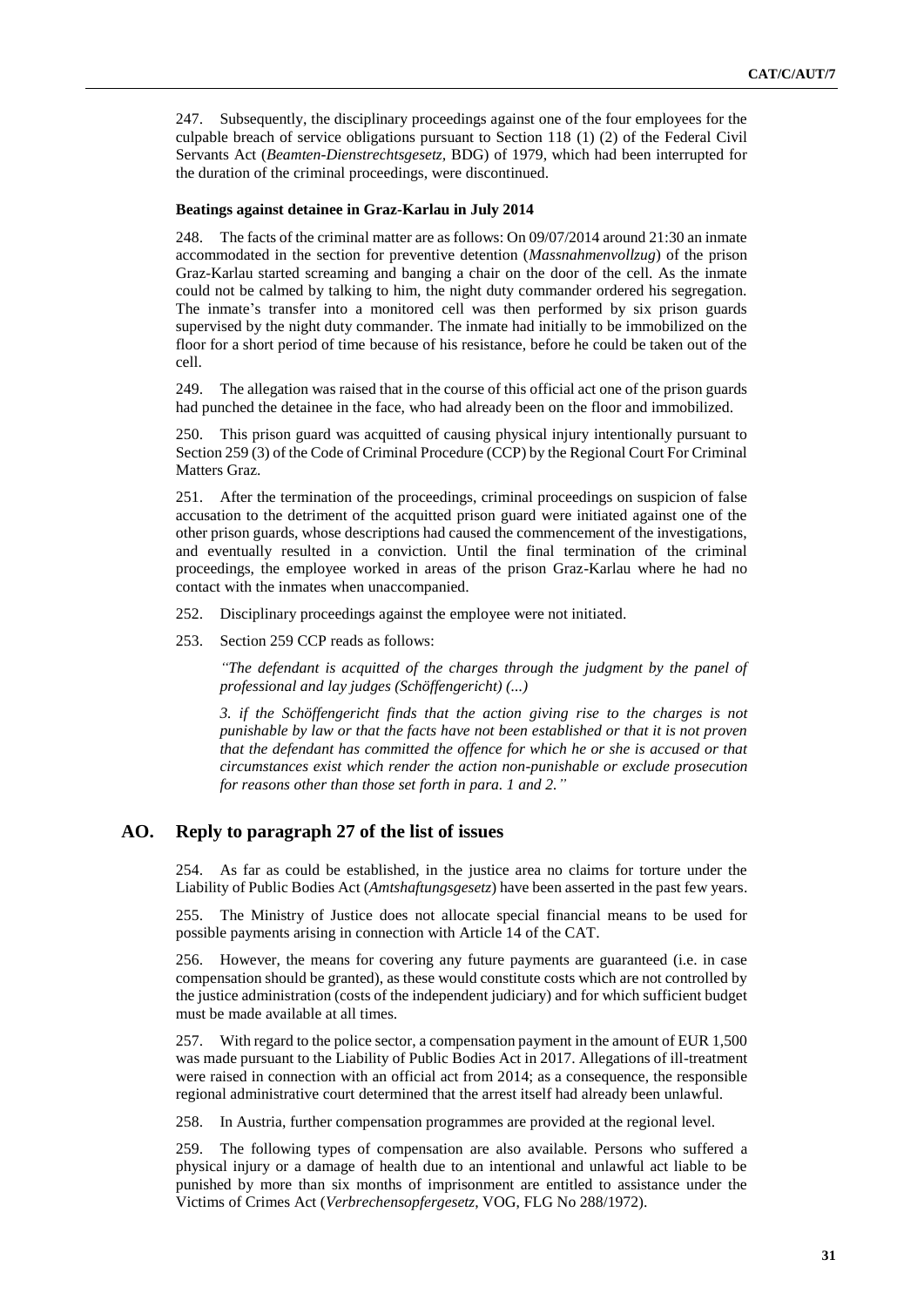260. Under these conditions, victims of torture or ill-treatment are also able to receive compensation.

261. The requirements establishing the entitlement to compensation are reviewed in administrative proceedings, taking into account the results of police and court investigations (or judgments, if available).

262. The Victims of Crimes Act provides for the following benefits:

- Compensation for loss of income;
- Income-dependent supplementary benefits:
- Therapeutic care (for example, costs for psychotherapy);
- Crisis intervention:
- Orthopaedic care;
- Compensation for damaged aids (for example glasses or dentures);
- Professional, social and medical rehabilitation measures;
- Nursing allowance or blindness allowance;
- Flat-rate compensation for pain and suffering.

263. Benefits under the Victims of Crimes Act have to be applied for at the Federal Social Office (*Bundessozialamt*), which is also the first-level authority deciding on applications. It has to be emphasized that – according to the information of this institution – there are no known applications by victims of torture to state authorities for these benefits.

### **AP. Reply to paragraph 28 of the list of issues**

#### **Judiciary**

264. In the justice area, the use of tasers is restricted to persons who have undergone appropriate training, and must meet strict requirements of proportionality.<sup>13</sup>

265. The direct use of coercion, the weaponry carried and the use of weapons by employees of the penal service system are regulated by law (Section 104 StVG). In general, the use of force must be limited to the degree necessary and preceded by a warning, unless such warning would jeopardise the purpose of the use of force (Section 104 (2) StVG).

266. Within the Austrian penal system, the low-impulse weapon Taser X2 is being used. It has no life-threatening effect if it is used properly. As a precaution, the use of tasers against pregnant women and persons with indications of cardiac damage is not allowed.

267. It may only be used by specially trained prison guards participating in operations, the taser instructors, the officers responsible for maintaining service weapons and other means used during operations, and the members of the international transferring unit.

268. During an operation, the falling of a target person is to be averted, if possible, in order to prevent or reduce injuries caused by falling.

269. After the Taser  $X2$  - or any other weapon - has been used, a medical examination is carried out without delay (Section 66 StVG), in particular to determine possible injuries caused by the falling, to assess the condition of the cardiovascular system and the necessity of follow-up care.

270. The basic training for the carrying and the use of Taser X2 includes at least ten weapon-specific training lessons (four lessons theory and six lessons practical exercise, during which at least four shots must be fired in interactive scenarios using a training weapon) as well as four lessons in first aid including life-saving measures and the use of defibrillators.

271. It is mandatory for the concerned persons to complete weapon-specific training in the amount of at least four lessons as well as two lessons in first aid including life-saving

<sup>&</sup>lt;sup>13</sup> Cf. Draft of the General Comment No. 36 (2018) on the International Covenant on Civil and Political Rights - right to life, margin note 14.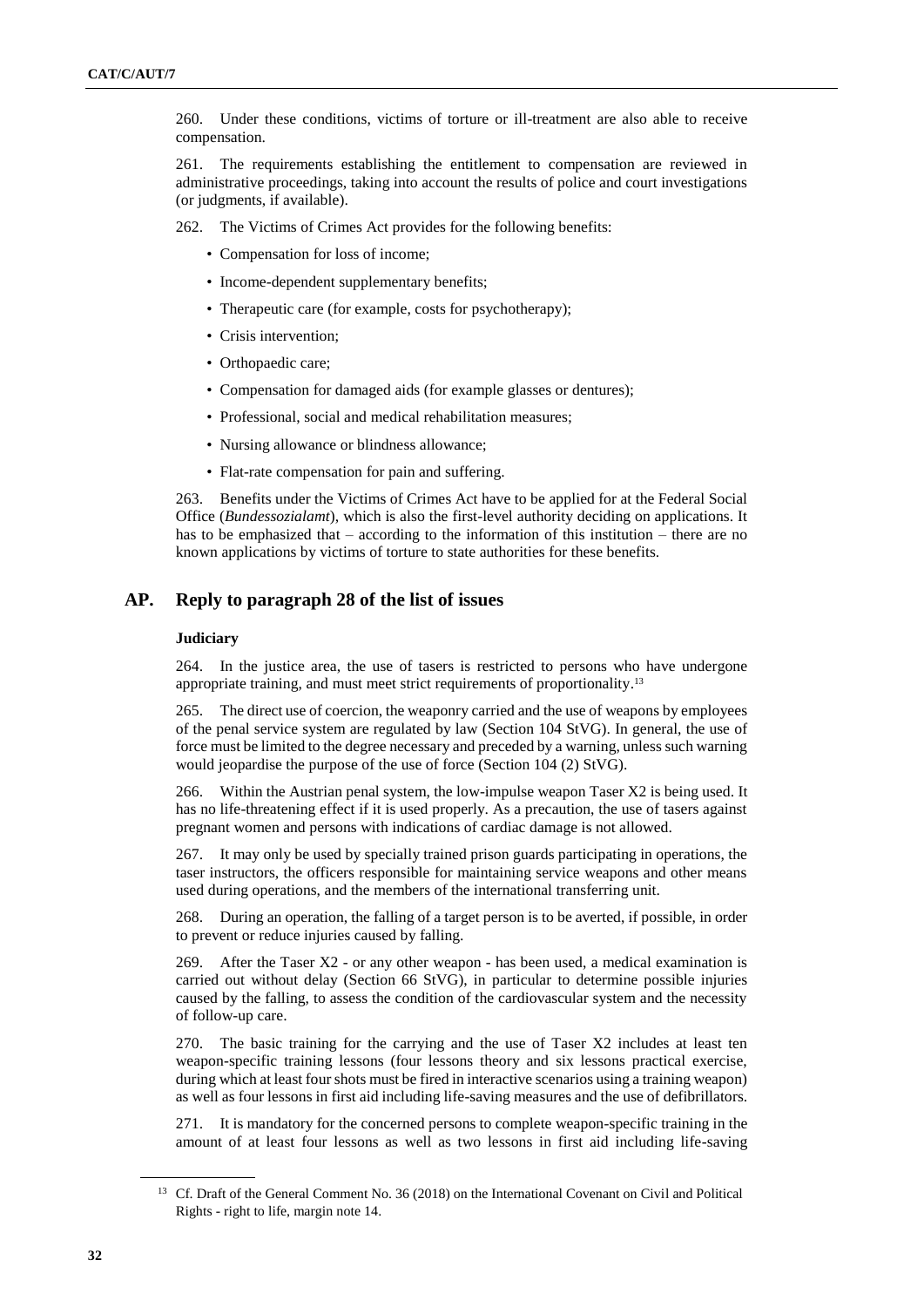measures and the use of defibrillators on an annual basis. In order to obtain the permission to carry and to use the taser, at least two shots with a taser used for training purposes are required. Training may only be provided by certified instructors.

272. No cases of inmates complaining about the use of this weapon have been recorded. Only one relevant case has become known in 2019; an inmate suffered a secondary injury (laceration to the head) as a result of a fall which was caused by the use of Taser X2 (distance mode).

### **Police**

273. The Federal Ministry of the Interior is concentrating all efforts to guarantee that police officers only apply electrical discharge weapons (tasers), as and when and to the extent absolutely necessary. For this purpose, strict regulations and training instructions were established. Only specially trained officers (having completed the basic training and taking further education courses annually) are allowed to carry and use tasers. To minimize the risk of causing ventricular fibrillation, they also have to carry along a defibrillator. Law enforcement operations with tasers have been continuously evaluated, in particular with regard to the effects after a taser application.

274. To achieve the highest possible protection for persons affected, a number of independent scientific studies were conducted in Austria. The Institute of Health Care Engineering with European Notified Body of Medical Devices of the Graz University of Technology took technical measurements of different taser devices concerning current and electrical discharges and made risk assessments of the ventricular fibrillation caused. The results of these studies, as well as of the operational evaluation and of the training standards, were discussed with members of the Human Rights Advisory Council. The Taser X26E was used by law enforcement officers during the period from 01/06/2006 to 30/06/2017 (12 years and one month). The Taser X2 has been in use for two years now.

275. After a field test, the Taser X26E was introduced as a service weapon in May 2012. The arguments in favour of using tasers are the immobilizing effect and the low acceptable risk of this device, as well as the fact that the taser helps officers to save lives, disarm aggressors and avoid the use of firearms. The operational experiences are consistently positive. During fourteen years and one month, 249 taser-operations were conducted against persons without any real problems and with no need for using the defibrillator. There have not been any complaints by detainees with regard to the use of tasers. The accompanying measures have proven successful. Since the proportional and appropriate use of tasers could be necessary to protect the life and health of detained persons, a change of the existing regulations is not intended.

## **AQ. Reply to paragraph 29 of the list of issues**

276. Pursuant to Section 38d (2) of the Federal Act on Hospitals and Convalescent Homes (*Bundesgesetz über Krankenanstalten und Kuranstalten*, KAKuG)<sup>14</sup> as amended on 15/01/2019,

*"psychiatric hospitals and psychiatry departments have to maintain electronic documentation (...), from which the following data are available on a daily basis: 1. the name of the persons accommodated,*

*2. further restrictions (Section 33 (3) UbG) for persons pursuant to Subsection 1,*

*3. beginning and end of accommodation and further restrictions,*

*4. prescribing doctor,*

*5. any injuries suffered by the sick person or by personnel in connection with further restrictions.*

*This documentation must also enable statistical evaluations to be carried out".*

277. In order to ensure control, according to paragraph 3 of this provision, the Austrian Ombudsman Board and the members of the commissions appointed by it, acting as independent authorities, as well as international visiting mechanisms (CPT and CAT) may

<sup>&</sup>lt;sup>14</sup> Federal Act on Hospitals and Convalescent Homes (KAKuG); [FGL No 1/1957](https://www.ris.bka.gv.at/Dokumente/BgblPdf/1957_1_0/1957_1_0.pdf) amended in FGL I No 13/2019.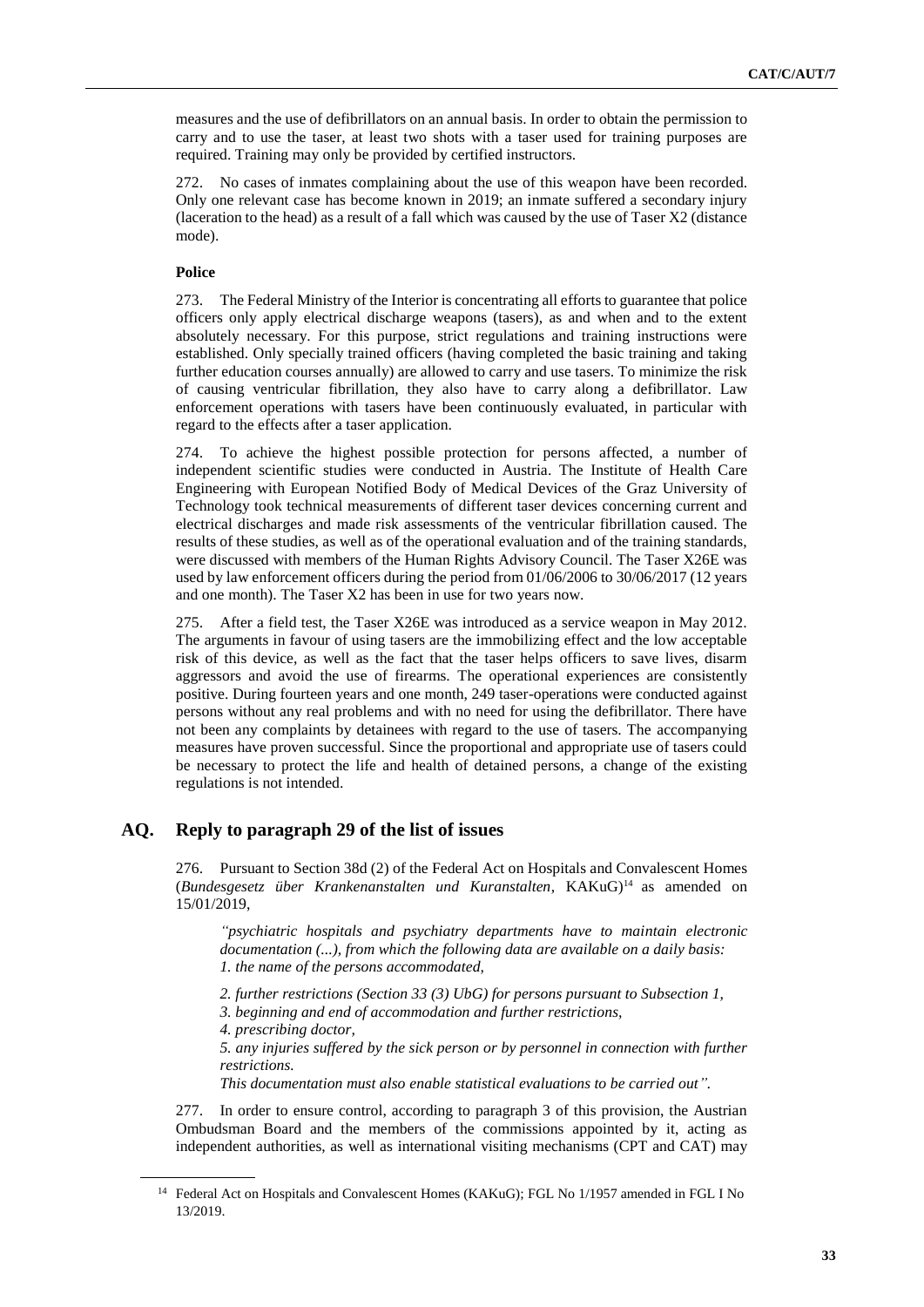inspect the documentation according to paragraph 2. After many years, request by the NPM has thus been met. The AOB is of the opinion that an efficient instrument for the reduction of measures restricting liberty was created by the obligation to establish a register for recording detailed information, disaggregated by type, reason for use and duration, on all measures used for restricting liberty in psychiatric hospitals.

278. Section 3 UbG provides that a person may only be accommodated if this person

*"1. suffers from a mental illness and, in connection therewith, seriously and significantly endangers his/her life or health or the lives or health of others; and* 

*2. cannot be given adequate medical treatment or care in any other way, in particular outside a psychiatric ward".*

Section 33 UbG regulates the restrictions on the freedom of movement of patients.

*"(1) Restrictions of the patient's freedom of movement are only permissible in terms of type, extent and duration insofar as they are indispensable in individual cases for averting a danger within the meaning of Section 3 (1) as well as for medical treatment or care and are not disproportionate to their purpose.*

*(2) In general, the patient's freedom of movement may only be restricted to several rooms or to certain spatial areas.*

*(3) Restrictions of the freedom of movement to one room or within a room must be specially ordered by the treating doctor, documented in the patient's medical history stating the reason and communicated without delay to the patient's representative. At the request of the sick person or his/her representative, the court shall decide without delay whether such a restriction is admissible."*

279. The accommodation itself is subject to judicial monitoring. Further restrictions are subject to judicial review at the request of the person affected. The explanations given also apply to the Otto Wagner Hospital.

280. With regard to the question of alternative measures in connection with the prohibition of the use of net beds, reference is made to the [recommendations of the Austrian Society for](https://www.oegpp.at/fileadmin/user_upload/news/OEGPP_FBM_Empfehlungen_final1.pdf)  [Psychiatry, Psychotherapy and Psychosomatics](https://www.oegpp.at/fileadmin/user_upload/news/OEGPP_FBM_Empfehlungen_final1.pdf) (*Österreichische Gesellschaft für Psychiatrie, Psychotherapie und Psychosomatik,* ÖGPP) on measures restricting liberty in psychiatry and psychotherapeutic medicine.

281. By internal instruction of 01/09/2014, the Ministry of Social Affairs (BMASGK, Health division), in agreement with the Ministry of Justice, stated that the use of psychiatric intensive care beds ("net beds") and other "cage-like" beds no longer corresponds to the European standard and is therefore inadmissible, taking into account the protection of human dignity and the principle of proportionality of the restriction of liberty. Such means may therefore no longer be used since 01/07/2015.

282. The recommendation which had been issued by the AOB and its Human Rights Advisory Council for several years has thus been met. The commissions of the NPM performed 42 monitoring visits to hospitals, 26 of which took place in psychiatric and 16 in psychosomatic hospitals or departments. All visits were performed without prior notice.

### **AR. Reply to paragraph 30 of the list of issues**

283. Section 110 Criminal Code (*Medical Treatment without Consent*) subjects any medical treatment provided without the patient's consent to a punishment, even if the treatment follows medical standards. Thus, any medical treatment requires the respective patient's consent. There are no special regulations regarding gender reassignment within the scope of civil law.

## **AS. Reply to paragraph 30 (a) of the list of issues**

284. Section 173 Austrian Civil Code (*Allgemeines Bürgerliches Gesetzbuch*, ABGB) regulates the consent to medical treatments of minors. Pursuant to Section 173 (1) consents to medical treatments can only be granted by the child having decision-making capacity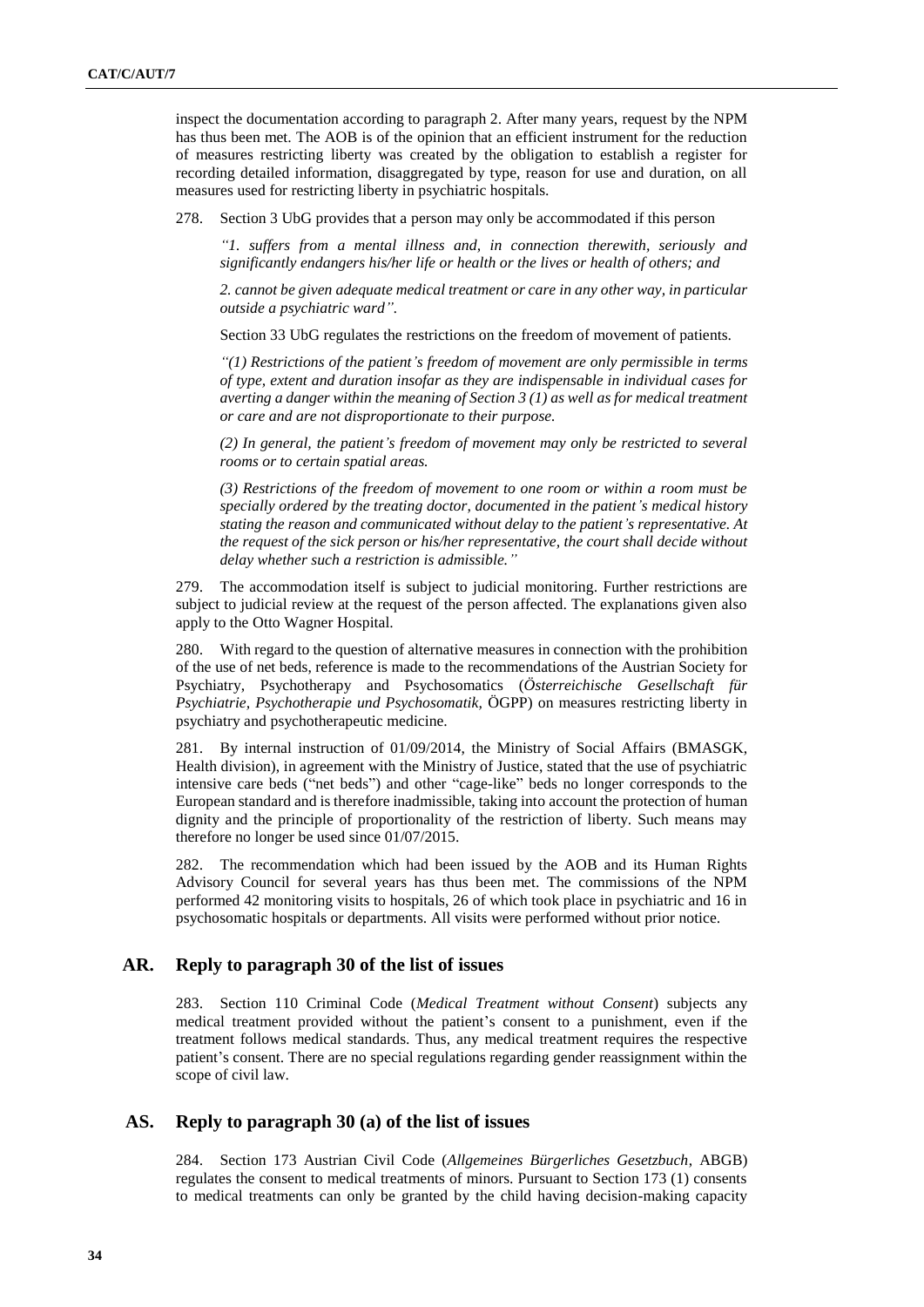itself; if in doubt, such decision-making capacity is deemed to exist in case of minors having reached the age of discretion (14 year of age and above). In the absence of the required decision-making capacity, the consent of the person who is the minor child's legal representative in matters of care and education is required.

285. If a minor child having decision-making capacity consents to a treatment, which usually results in a severe or lasting negative impact on a person's physical integrity or personality, the treatment can only be made if also the person who is the minor child's legal representative in matters of care and education consents to such treatment (Section 173 (2) Austrian Civil Code).

286. The consent of the child having decision-making capacity as well as the consent of the person responsible for care and education are not required if the treatment is so urgent that the delay in connection with obtaining consent or approval would endanger the life of the child or would be connected with a risk of severe damage to health (so-called imminent danger provision; Section 173 (3) Austrian Civil Code).

## **AT. Reply to paragraph 30 (b) of the list of issues**

287. Medical treatment of adult persons without decision-making capacity is regulated by Sections 252–254 Austrian Civil Code. The medical treatment of a person of full age who does not have decision-making capacity requires the consent of the *Vorsorgebevollmächtigter* (i.e., the person appointed under an enduring power of attorney) or *Erwachsenenvertreter* (i.e. the relevant person's elected, statutory or court-appointed representative) whose sphere of influence comprises this matter. In addition, even a person not having decision-making capacity at the time of the treatment must be informed of the reasons for and the importance of the medical treatment to the extent possible and bearing in mind the person's well-being. If the person not having decision-making capacity makes it known to his/her *Vorsorgebevollmächtigter* or *Erwachsenenvertreter* (hereinafter "respective representative") or to the doctor that he/she rejects the medical treatment or its continuation, the consent given by the respective representative becomes subject to approval by the court.

288. In this context, medical treatment refers to a diagnostic, therapeutic, rehabilitative, obstetrical or disease prevention measure carried out by a doctor or at a doctor's order. The provisions apply mutatis mutandis also to similar measures carried out by members of other health professions regulated by law (Section 252 (1) Austrian Civil Code).

289. Decision-making capacity is deemed to exist if the patient is capable of understanding the reason for and the importance of the treatment and can form his/her will on that basis. The patient thus must be capable of understanding the consequences of his/her actions in the respective context (cognitive element), forming his/her will on that basis (volitive element) and acting accordingly.

290. A special provision (Section 255 Austrian Civil Code) regulates the sterilisation of adult persons without decision-making capacity: The respective representative must not consent to a medical treatment which aims at the permanent infertility of the represented person not having decision-making capacity, unless otherwise, due to a permanent physical condition, danger to life or the risk of severe damage to health or great pain exists. Furthermore, the consent given by the respective representative is subject to approval by the court.

291. Reference is made to the 2017 [Opinion of the Bioethics Commission](https://www.bundeskanzleramt.gv.at/en/topics/bioethics-commission/publications-bioethics.html) of the Federal Chancellery on Intersexuality and Transidentity.

292. In addition, attention is being drawn to the special protection of certain groups of persons under the [Federal Act on the Performance of Aesthetic Treatments and Surgeries.](https://www.ris.bka.gv.at/eli/bgbl/i/2012/80/P0/NOR40141711) 15

293. Section 7 of the Federal Act on the Performance of Aesthetic Treatments and Surgeries thus stipulates the following:

<sup>15</sup> Federal Act on the Performance of Aesthetic Treatments and Surgeries (*Bundesgesetz über die Durchführung von ästhetischen Behandlungen und Operationen,* ÄsthOpG).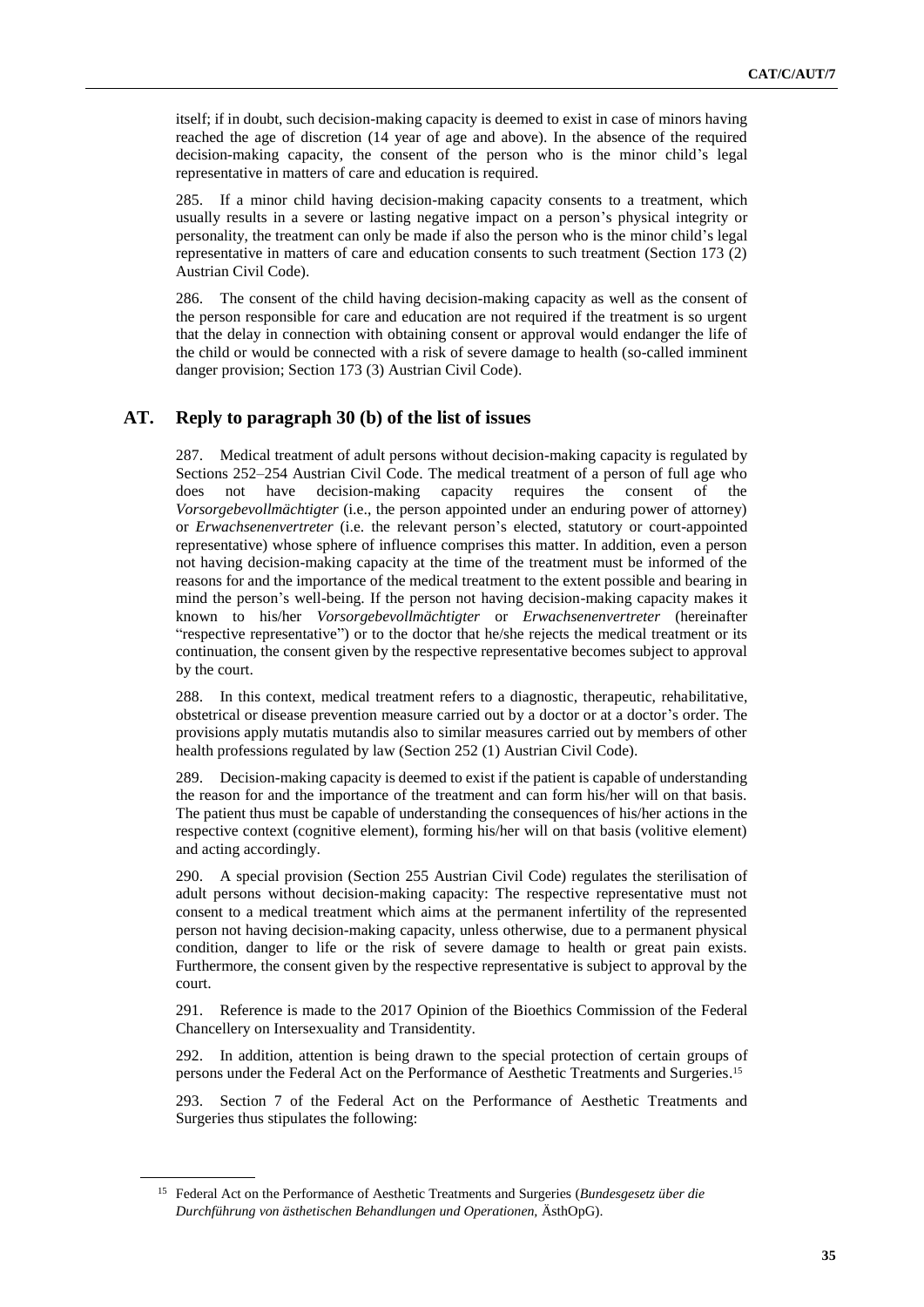*"(1) Performing aesthetic treatments or surgeries on persons up to the age of 16 is inadmissible.*

*(2) Aesthetic treatments or surgeries on persons above the age of 16 but under the age of 18 may be performed only if*

*1. written consent has been granted by the parent or guardian in a verifiable and written form (pursuant to Section 6 (2)) based on an adequate and comprehensive medical consultation (pursuant to Section 5), and*

*2. written consent has been granted, in a verifiable and written form (pursuant to Section 6 (2)) by the patient who, based on an adequate and comprehensive medical consultation (Section 5), is capable of understanding the nature, importance, consequences and risks of the aesthetic treatment or surgery and forming his/her will on that basis.*

*In case of an aesthetic surgery, in addition, an assessment as to any mental disorders including a consultation by a clinical psychologist, a psychiatric or psychotherapeutic specialist or a specialist for child and adolescent psychiatry must be carried out in a verifiable form before the procedure. The presence of a mental disorder classifiable as illness precludes performing the procedure if such prior consultation showed that the wish to perform the procedure results from the disorder.*

*(3) Aesthetic treatments or surgeries on persons who, due to a mental illness or a comparable impairment of their ability to make decisions, have a statutory representative in matters of their medical treatments, may be performed only if written consent has been granted by the patient in a verifiable and written form (pursuant to Section 6 (2)) to the extent that, based on an adequate and comprehensive medical consultation (Section 5), the patient is capable of understanding the nature, significance, consequences and risks of the aesthetic treatment or surgery and forming his/her will on that basis. If the patient is not capable of making a decision, the statutory representative must, based on an adequate and comprehensive medical consultation (Section 5), grant his/her consent in verifiable and written form.*

*(4) If consent is withdrawn by persons above the age of 16 but under the age of 18 or by persons who, due to a mental illness or a comparable impairment of their ability to make decisions, have a statutory representative in matters of their medical treatments, and such withdrawal takes place no later than one week before the date of the treatment or the surgery, no financial disadvantage shall arise to the patient.*

*(5) An aesthetic treatment or surgery on persons above the age of 16 but under the age of 18 or on persons who, due to a mental illness or a comparable impairment of their ability to make decisions, have a statutory representative in matters of their medical treatments may be performed no earlier than 4 weeks after the required consents have been obtained ((2) and (3))."*

## **AU. Reply to paragraph 31 of the list of issues**

294. In the fight against hate speech and hate crime, acts constituting the offence of hate speech (*Verhetzung*) pursuant to Section 283 of the Criminal Code are of special practical relevance. The rising numbers are to be highlighted here (doubling since 2015). The reasons for the rise are the generally increasing use of the internet (key word "Facebook posts") and the growing willingness of the population to file a report. Numerous reporting points have become established, which enable an unbureaucratic filing of report for everyone and exchange views among each other in the national "No hate speech committee".

295. The vast majority of the proceedings due to Section 283 of the Criminal Code concerns Facebook posts inciting hatred, which are mostly directed against refugees, asylum seekers and/or Muslims.

296. The numbers of indictments and convictions have been decreasing slightly since 2018 – however, this is explained by the increase in the number of diversional measures since 2018. In this context, the transformation taking place in 2019 of the project "Dialogue instead of Hatred" (Dialog statt Hass) from trial to regular operation should be noted. The project is an intervention programme for authors of inflammatory posts. Offered by the probation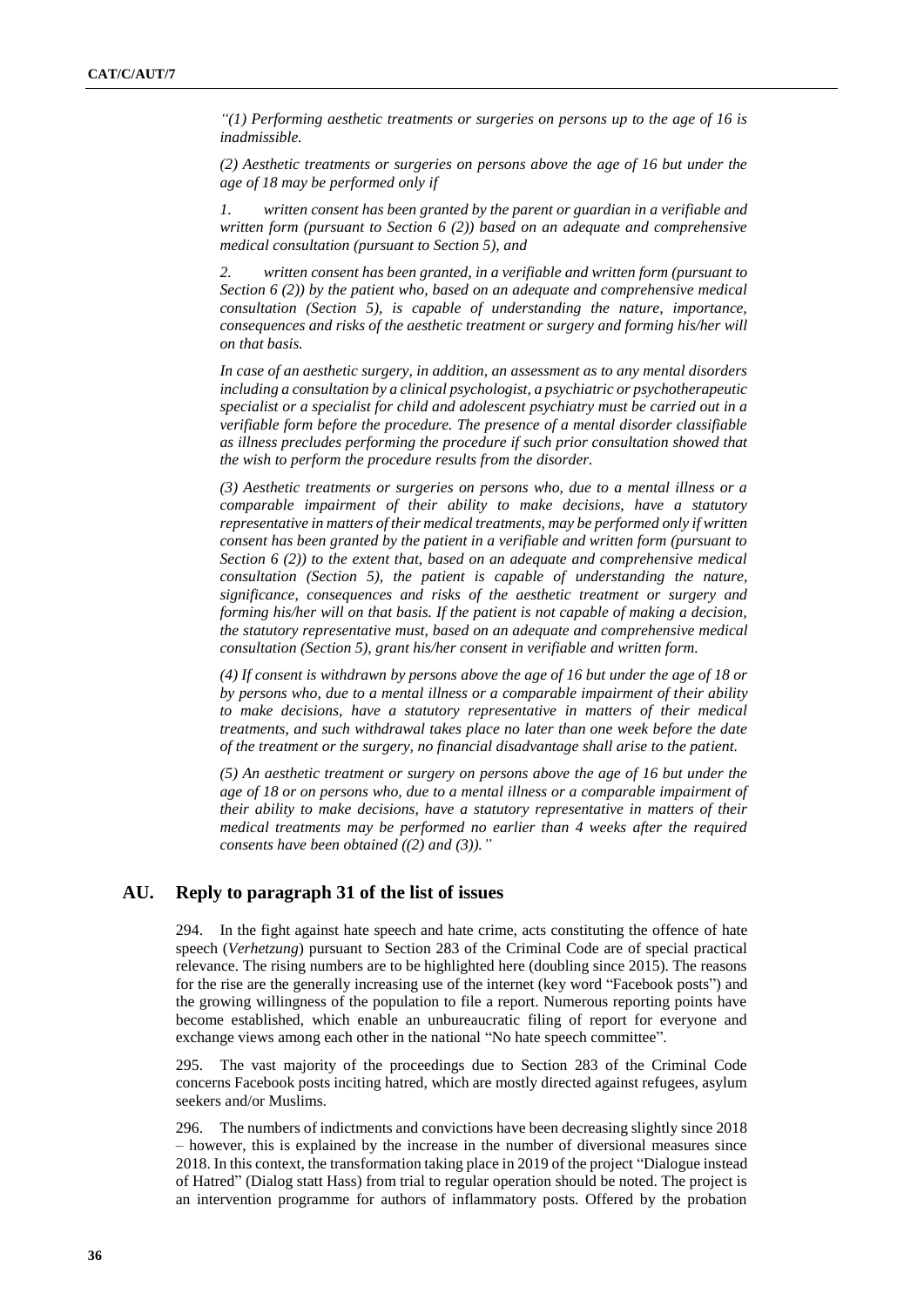service association Neustart, it is a combination of classic probationary services and special modules individually tailored for the clients' needs. The modules are to be completed individually or in groups and involve media literacy focussing on social media, uttering critique without degradation, introducing the victims' perspective and a historical part including political education. The objectives are the sensitisation for the issue of discrimination, raising awareness and a reflected confrontation with instigating and degrading behaviour.

297. The described measures – which are considered very effective – are applied by the public prosecution offices and courts in the context of diversional measures pursuant to Section 203 of the CCP (probation with obligations) and as an instruction in addition to a conviction, in each case combined with probationary services.

| Country-wide                                                                                                    | 2015 | 2016 | 2017 | 2018 | 2019 |
|-----------------------------------------------------------------------------------------------------------------|------|------|------|------|------|
| Number                                                                                                          | 516  | 679  | 892  | 1003 | 465  |
| Indictments                                                                                                     | 80   | 114  | 187  | 154  | 99   |
| Diversional measures                                                                                            |      |      |      |      |      |
| Offered (including court) <sup>16</sup>                                                                         | 19   | 25   | 76   | 115  | 74   |
| Convictions                                                                                                     | 49   | 52   | 108  | 72   | 43   |
| Acquittals                                                                                                      | 9    | 23   | 27   | 32   | 6    |
| Proceedings discontinued                                                                                        | 254  | 233  | 197  | 245  | 229  |
| Non-initiation of preliminary investigations due to lack<br>of initial suspicion pursuant to Section 35c Public |      |      |      |      |      |
| Prosecutor's Act                                                                                                | 89   | 153  | 141  | 215  | 140  |

| Statistics regarding Section 283 of the Criminal Code (Hate Speech) 2015–2019 |  |  |  |  |
|-------------------------------------------------------------------------------|--|--|--|--|
|                                                                               |  |  |  |  |

### **AV. Reply to paragraph 32 of the list of issues**

298. Austria has continually been striving to improve existing legislation during the last few years. With the 2018 Penal Legislation Amending Act (*Strafrechtsänderungsgesetz*) (FLG I No 70/2018) the provisions regarding terrorist associations and offences and those on the financing of terrorism (Sections 278 b–d of the Criminal Code) were adapted and travelling for the purpose of terrorism (Section 278 g of the Criminal Code) was made punishable. The EU Directive on combating terrorism<sup>17</sup> was also transposed into national law.

299. Police work to combat terrorism was facilitated by the Act concerning Police Protection of the State (*Polizeiliches Staatsschutzgesetz*) entering into force on 01/07/201618. It constitutes the main legal basis for the Federal Office for the Protection of the Constitution and Counterterrorism (*Bundesamt für Verfassungsschutz und Terrorismusbekämpfung*, BVT) and the respective regional organisational units. The PStSG thereby expands existing tasks and competences. The provisions of the Security Police Act (*Sicherheitspolizeigesetz*) continue to apply for the area of state protection where the PStSG does not have specific regulations in that respect. Roughly speaking, the newly created law is aimed at combatting terrorism and extremism, espionage and intelligence activities, as well as proliferation and arms trafficking.

300. Law enforcement officials can attend seminars in the areas of terrorism and human rights held by the Security Academy (SIAK). The basic trainings of law enforcement officials are also organised and held by the Academy. During the "special training on the protection of the Constitution" participants are trained in the BVT's areas of responsibility, including the task of fighting terrorism (operational training not included).

<sup>&</sup>lt;sup>16</sup> This includes offers of diversional measures (Section 200 CCP) and preliminary waivers of prosecution (Section 201, 203, 204 CCP).

<sup>&</sup>lt;sup>17</sup> Directive (EU) 2017/541 on combating terrorism and replacing Council Framework Decision 2002/475/JHA and amending Council Decision 2005/671/JHA, OJ L 88, 15/03/2017, p. 6.

<sup>18</sup> FLG I No 5/2016.